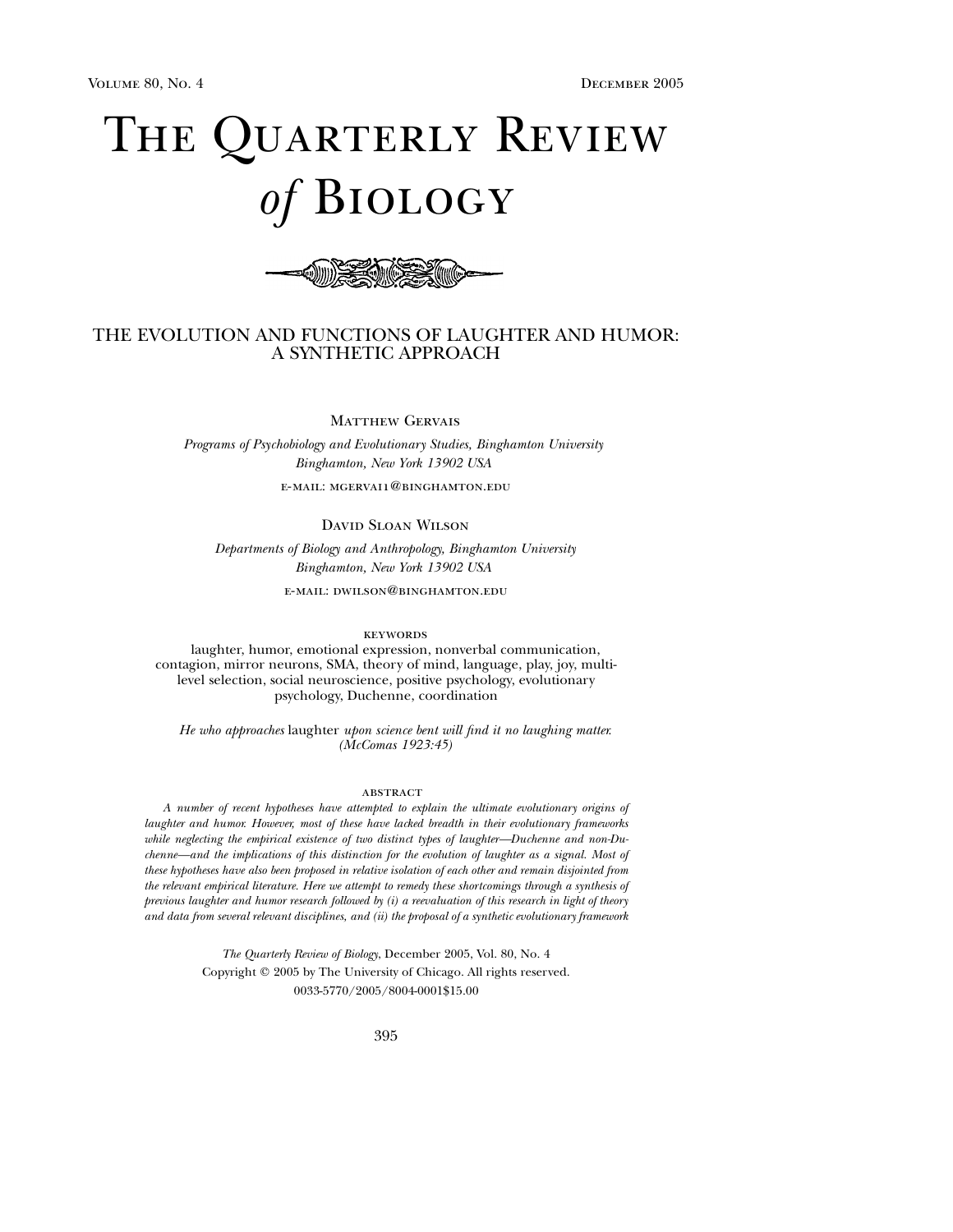*that takes into account phylogeny and history as well as proximate mechanisms and adaptive significance. We consider laughter to have been a preadaptation that was gradually elaborated and co-opted through both biological and cultural evolution. We hypothesize that Duchenne laughter became fully ritualized in early hominids between 4 and 2 mya as a medium for playful emotional contagion. This mechanism would have coupled the emotions of small hominid groups and promoted resource-building social play during the fleeting periods of safety and satiation that characterized early bipedal life. We further postulate that a generalized class of nonserious social incongruity would have been a reliable indicator of such safe times and thereby came to be a potent distal elicitor of laughter and playful emotion. This class of stimuli had its origins in primate social play and was the foundation for formal human humor. Within this framework, Duchenne laughter and protohumor were well established in the hominid biobehavioral repertoire when more cognitively sophisticated traits evolved in the hominid line between 2 mya and the present. The prior existence of laughter and humor allowed them to be coopted for numerous novel functions, and it is from this process that non-Duchenne laughter and the "dark side" of laughter emerged. This perspective organizes the diversified forms and functions that characterize laughter and humor today and clarifies when and how laughter and humor evolved during the course of human evolution.*

#### **INTRODUCTION**

L AUGHTER AND HUMOR were accorded high evolutionary significance by Darwin (1872) and have received increasing attention from biologists and psychologists during the last 30 years. This attention has resulted in myriad empirical advances and has left laughter and humor well characterized on multiple proximate levels (see Provine 2000; Vaid 2002; Bachorowski and Owren 2003; van Hooff and Preuschoft 2003; Wild, Rodden et al. 2003). Laudably, this research has spawned a number of hypotheses attempting to explain the ultimate evolutionary origins of laughter and humor (e.g., Eibl-Eibesfeldt 1989; Weisfeld 1994; Pinker 1997; Ramachandran 1998; Harris 1999; Miller 2000; Provine 2000; Owren and Bachorowski 2001; Caron 2002; Howe 2002; Jung 2003; Storey 2003). Nevertheless, the scientific study of laughter and humor is still in its infancy relative to other comparable subjects in emotions and communication research.

Many empirical questions about laughter and humor remain unanswered or neglected. For example, most researchers (e.g., Provine 2000; Owren and Bachorowski 2003; Vettin and Todt 2004) have failed to make the important distinction between Duchenne (stimulus-driven and emotionally valenced) and non-Duchenne (self-generated and emotionless) laughter (Keltner and Bonanno 1997; see also Wild, Rodden et al. 2003). While laughter has recently been found to occur most frequently during casual conversation

and not following deliberate humor (Provine 1993; LaGreca et al. 1996; Vettin and Todt 2004), researchers have yet to question whether such conversational laughter is different in kind from that following humor. This oversight might well be the root cause of the widespread confusion concerning the diversity of forms and functions that characterizes laughter today (Keltner and Bonanno 1997).

As regards theory, the results of empirical findings of laughter and humor research remain disjointed and only partially accounted for by any one framework. In most cases, such hypotheses are not mutually exclusive but potentially complementary, yet a synthesis remains unrealized. As a result, theoretical limitations abound. Most hypotheses were not informed by crucial data in the first place and so leave no room for their integration. The role of emotion in laughter and humor processes is an issue that has often been overlooked (e.g., Ramachandran 1998; Jung 2003). Another, as mentioned, has been the neglect of a potential multiplicity of laughter kinds (e.g., Provine 2000; Owren and Bachorowski 2001, 2003). A different type of shortcoming has been the utilization of impoverished evolutionary frameworks. Some researchers (e.g., Owren and Bachorowski 2001) have neglected the multilevel nature of evolution, while others (e.g., Weisfeld 1994) have failed to specify the evolutionary mechanisms by which a novel trait emerges in the context of already existing traits. A related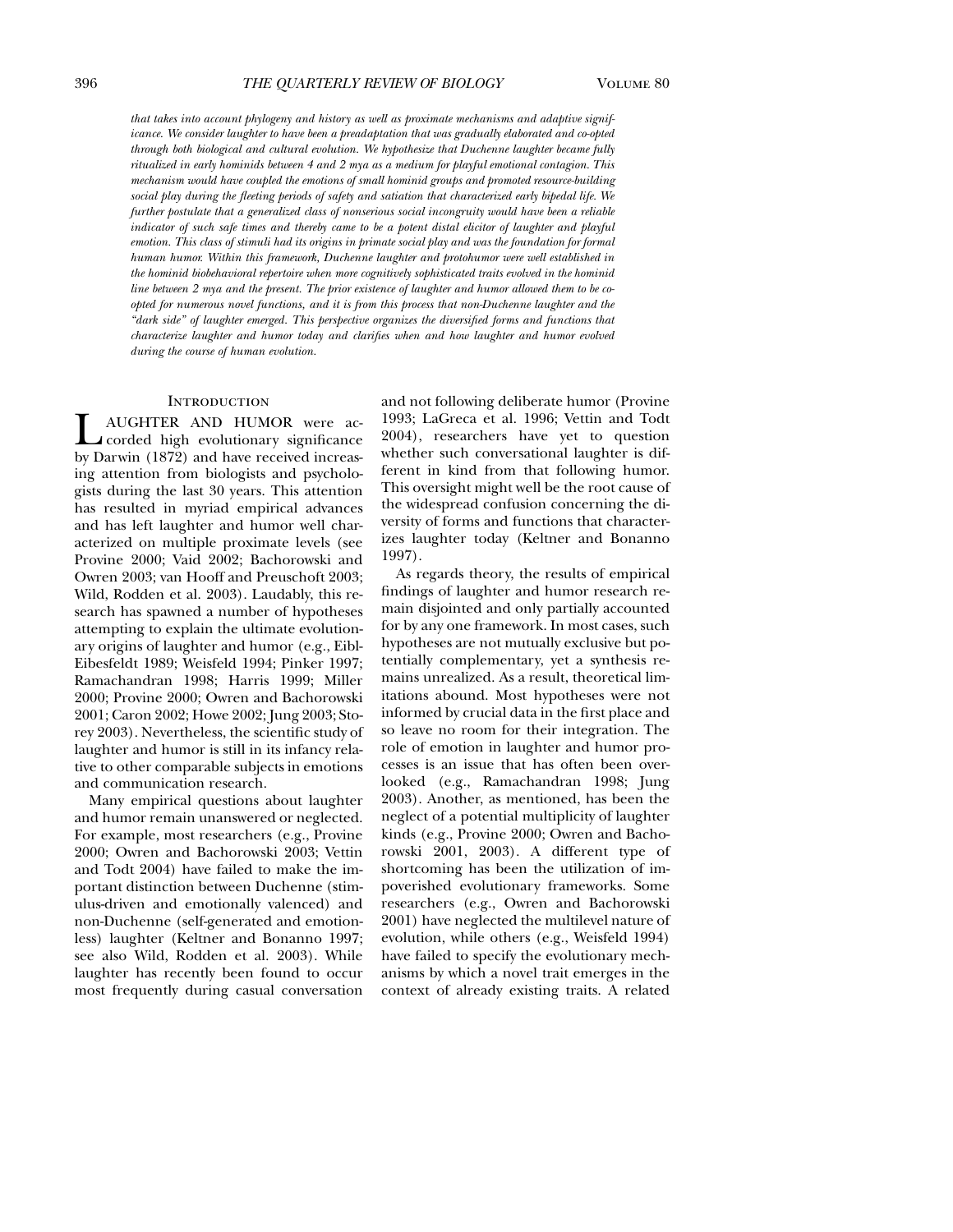source of problems follows from the conflation of current utility with historical genesis (Gould and Vrba 1982). The adaptive functions that have been proposed for laughter and humor range widely and are often contradictory (Keltner and Bonanno 1997), yet many functions might be more properly characterized as effects, or the functions of a trait that are different from those for which the trait was originally selected (Gould and Vrba 1982). Laughter and humor may well have evolved for one function while being later coopted for others.

Laughter and humor researchers have largely failed to interact with outside research programs, depriving both of potential insights. Such programs include social neuroscience (e.g., Rizzolatti and Craighero 2004), concerned recently with the neural bases of gesture and expression initiation and perception; positive psychology (e.g., Seligman and Csikszentmihalyi 2000), which emphasizes the sources and facilitation of human well-being and not merely the mitigation of dysfunction; evolutionary psychology (e.g., Cosmides and Tooby 2000), which provides a theoretical toolbox for analyzing the evolution of human behavior and emotion; and multilevel selection theory (e.g., Wilson and Sober 1994), which maintains that natural selection can operate at multiple levels of the biological hierarchy. Laughter and humor have also been omitted from most general accounts of human evolution, taking a backseat to evolutionary divas like bipedalism, encephalization, language, and culture.

Thus a scientific understanding of laughter and humor has been hindered not only by empirical neglect and theoretical incompleteness but also by isolation from other relevant fields. Yet many plausible, supported, and even compelling ideas have been put forward and are integrated later in this review, and it is not our aim to deconstruct arguments or undermine past research. Our aim is instead to construct, to bridge those existing islands through a synthesis of previous research and theorizing in an attempt to integrate multiple perspectives and broaden our understanding of laughter phenomena. Methodologically, we utilize a balanced evolutionary perspective and multiple levels of analysis while explicitly incorporating recent research from several previously disjointed scientific disciplines that lend insight to the synthesis at hand. In doing so, we present an inherently interdisciplinary evolutionary hypothesis that accounts for the myriad types and functions of laughter and humor as we observe them today. While far from the final word, this is an effort to provide a first approximation of a comprehensive evolutionary framework within which future laughter and humor research and theorizing can be conducted.

We begin by reviewing the relevant empirical data on laughter and humor, from which we distill a number of key points. We next review relevant theory and data from work on mirror neurons, positive emotions, animal play, evolutionary psychology, and multilevel selection theory. This serves as the foundation for a two-part argument about the evolutionary trajectory traveled by laughter and humor over the last 7 million years. The first part details the evolutionary elaboration of human laughter and humor from ape antecedents between 4 and 2 mya. In the second part, we argue that laughter and humor were co-opted post-2 mya by a battery of evolving hominid traits, such as volitional oral-facial muscle control and language, resulting in the myriad forms and functions of laughter found today. Predictions and future directions are discussed last.

## AN EMPIRICAL CHARACTERIZATION OF LAUGHTER AND HUMOR

#### biological foundations

Laughter is a universal human behavior found in all cultures and virtually all individuals the world over (Apte 1985; Lefcourt 2000; Provine 2000). Developmentally, laughter is one of the first social vocalizations emitted by human infants (Deacon 1997) and emerges spontaneously at anywhere between two and six months of age (Darwin 1872; McComas 1923; Sroufe and Waters 1976; Fogel et al. 1997; Scheiner et al. 2002). Even congenitally deaf and blind children have been reported to laugh despite never having perceived and learned from the laughter of others (Provine 2000). Although recent re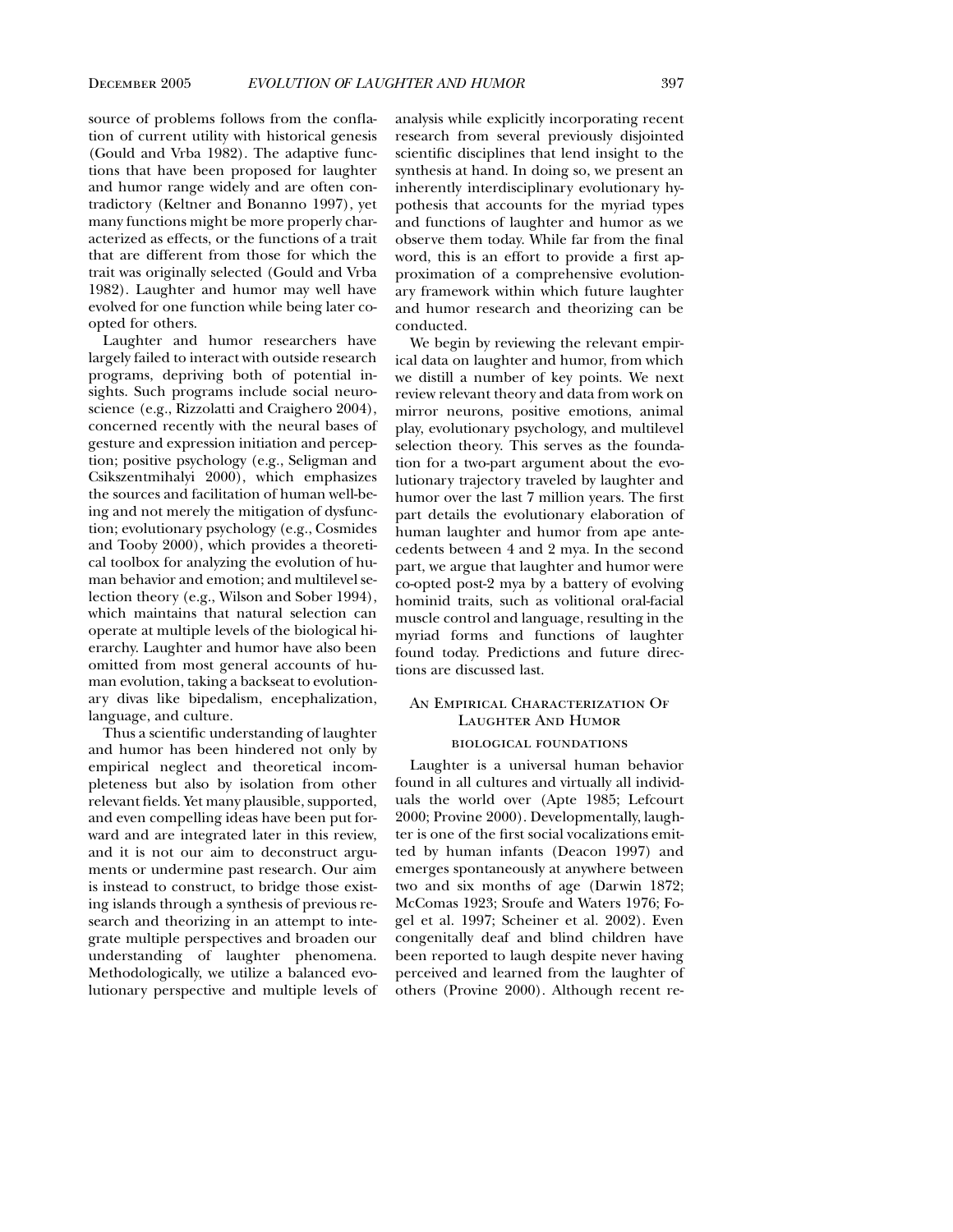search has revealed a great deal of acoustic variation in the form of laughter (Bachorowski and Owren 2001; Bachorowski and Smoski 2001; Kipper and Todt 2001; Vettin and Todt 2004), few deny that laughter is distinctive and universally recognizable (Edmonson 1983; Eibl-Eibesfeldt 1989; Deacon 1997; Provine 2000; Kipper and Todt 2001; van Hooff and Preuschoft 2003). Experiments have shown that a wide range of repetition intervals are unambiguously perceived as laughter (Kipper and Todt 2001; Vettin and Todt 2004). Laughter thus has a characteristic, stereotyped form (Grammer and Eibl-Eibesfeldt 1990; Provine 1991) and can even be considered a ritualized, species-specific, fixed-action pattern (Grammer and Eibl-Eibesfeldt 1990). Taken together, these facts suggest that every normal human being is strongly genetically predisposed to develop the ability to produce and perceive laughter (Darwin 1872; McGhee 1979; Weisfeld 1994; Provine 2000; Caron 2002).

Comparative and phylogenetic analyses provide additional support for considering laughter an evolved instinct. Within the context of social play, numerous primate species exhibit a phylogenetically conserved facial expression, the relaxed open-mouth or "play" face (Preuschoft and van Hooff 1997). In the great apes, particularly *Pan,* this face is often accompanied by a pant- like vocalization during tickling and chasing (Darwin 1872; Fry 1994; Provine 2000; Gamble 2001; Caron 2002). Such "play panting" is instrumental in facilitating continued playful interaction (Flack et al. 2004; Matsusaka 2004) and is more salient to chimpanzees than is the concomitant facial expression (Parr 2004). It has been convincingly argued that human laughter is homologous to this great ape play pant correlate of the primate play display (van Hooff 1972; Provine 2000; van Hooff and Preuschoft 2003; Matsusaka 2004). The evidence therefore suggests that a rudimentary precursor to human laughter has distant evolutionary origins in the common primate ancestor of humans and the other great apes at least 6.5 mya (Fry 1994).

The evolved basis of laughter is further highlighted by the cross-cultural and crossspecies similarities in the stimuli that elicit

Duchenne laughter. Formal humor is of course the most familiar laughter stimulus, and theorists have debated its nature for at least 2,000 years (Provine 2000). More research has been devoted to adult humor than to any other type of laughter stimulus (Provine 1996), and what emerges from the literature is something of a consensus that incongruity and unexpectedness underlie almost all instances of formal laughter-evoking humor. This is insofar as the perceived inconsistency between one's current and past experiences involves both a nonserious or playful frame and an alternate type of intelligibility, that is, a meaningful interpretation of some stimulus or event that is different from that which was initially assumed (Shultz 1976; McGhee 1977, 1979; Apte 1985; Weisfeld 1994; Ramachandran 1998; Lefcourt 2000; Gamble 2001). These prerequisites provide the basis for a remarkably wide range of humor-related laughter stimuli, such as jokes, puns, and slap-stick mishaps.

Although adult humor has received a disproportionate amount of attention relative to other laughter phenomena (e.g., infant laughter, tickling, and rough-and-tumble play), there is an undeniable relationship—a continuity of form, structure, and context—that connects all Duchenne laughter-inducing stimuli (Provine 2000). Human infants spontaneously laugh when they perceive unexpected stimuli in nonserious contexts (McGhee 1976; Sroufe and Waters 1976), for instance the peek-a-boo faces of their mothers, specifically if those stimuli are novel relative to the infants' developing mental schema. The same stimuli that elicit laughter in infants can evoke crying if the situation is not perceived as safe or if the incongruity is too intense (Sroufe and Waters 1976). Tickling likewise involves the unpredictable stimulation of vulnerable areas of the body by another person (as we are unable to tickle ourselves; Weisfeld 1994; Harris 1999; Provine 2000), and must come across as unthreatening and playful or else actual attack or aggression is perceived (Provine 2000). Tickling in conjunction with mock aggression and chasing is the prime elicitor of ape laughter (Fry 1994; Provine 2000; Gamble 2001) as well as laughter in human infants (Sroufe and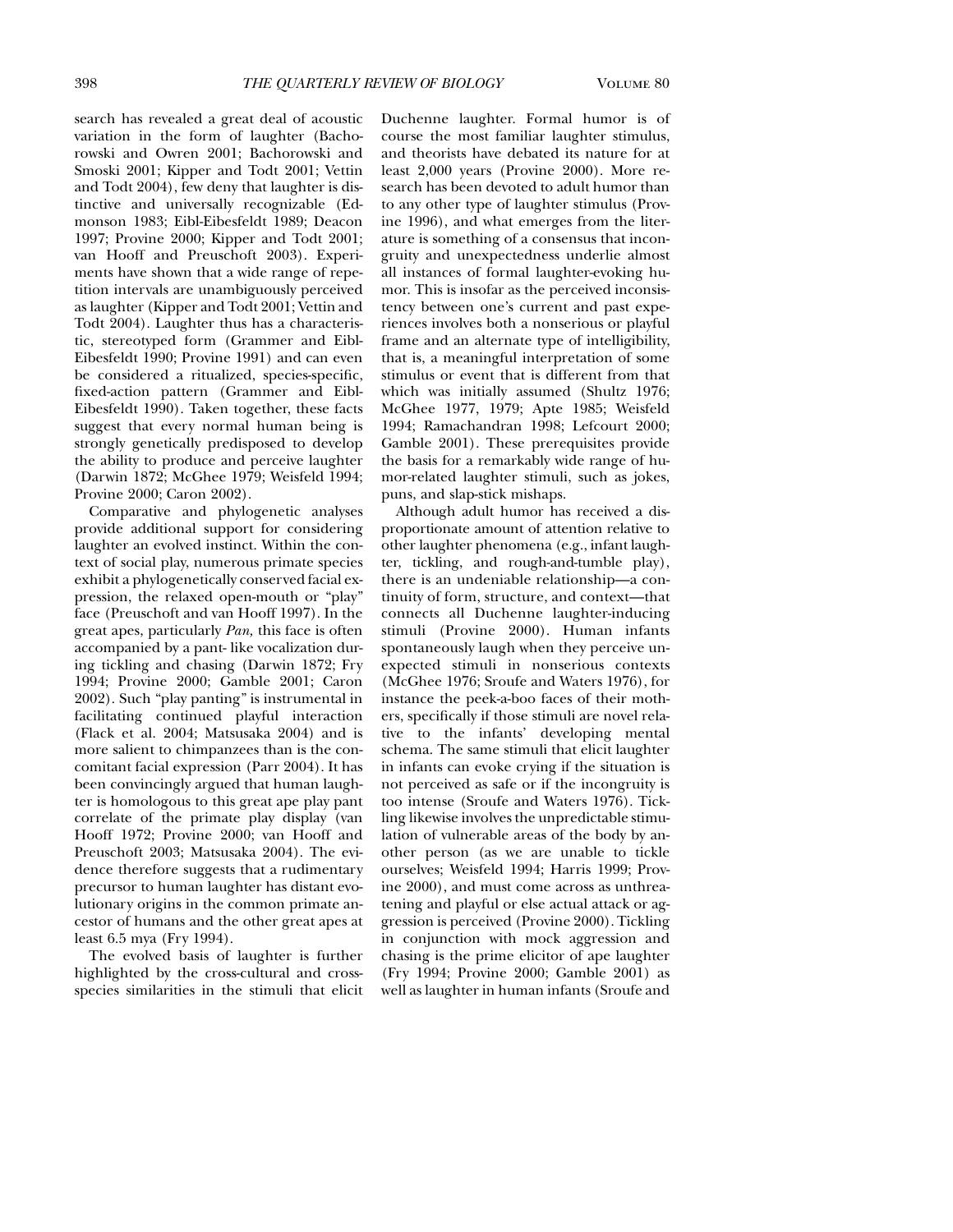Waters 1976) and children (Harris 1999; Provine 2000). Social contexts facilitate laughter (Devereux and Ginsburg 2001), and laughter is thirty-times more likely to occur in a social context than when alone (Provine and Fischer 1989). It has even been argued that laughter requires another person to stimulate it (Howe 2002; Jung 2003).

There is thus an intuitive family resemblance among the different proximate causes of Duchenne laughter, such that they can be characterized as sharing a single form or structure: a sudden unexpected change in events that is perceived to be at once not serious and in a social context—that is, *nonserious social incongruity.* We will hereafter use this phrase to refer to the essential and at root singular stimulus that elicits Duchenne laughter in apes and humans. Our use of the term is not meant to constitute a formal definition of humor or of laughter stimuli, but is instead meant to serve two functions: (1) to simplify the discussion by meaningfully categorizing the stimuli of Duchenne laughter without becoming swamped by the philosophical quagmire of what is "humor;" and (2) to give this referential term some descriptive power. In regards to the first point, we still use forms of the term "humor," especially where this was the term used by researchers or theorists in their original studies. "Humor" is generally used for formal attempts at eliciting laughter in adults, while "protohumor" refers to other forms of nonserious social incongruity, such as rough-and-tumble play, tickling, physical mishaps, and pleasant surprise in apes and infants. In relation to the second point, we do not mean to imply that any nonserious social incongruity is a necessary and/or sufficient cause of laughter, but we feel that the term nonetheless works to convey their evolutionary continuity.

This underlying connectedness among the proximate causes of Duchenne laughter has not gone unnoticed. Darwin (1872) likened humor to "tickling of the mind," while Mc-Ghee (1979:103) called humor the "logical result of an extension of playful forms of behavior to the more abstract intellectual sphere of ideas." Gamble (2001) referred to the laughter-evoking stimuli of infants as "primitive forms of humor," while arguing

that the laughter-eliciting stimuli of adult signing apes, most notably Koko the gorilla, has essentially the same incongruity-based structure as human humor (see also McGhee 1979). Provine (2000) in turn referred to tickling as "protohumor," while Weisfeld (1994:151) stated that "tickling is a rather simple, rudimentary form of humor." Research has even shown a significant correlation between individuals who laugh when tickled and those who are prone to laugh at and use humor (Fridlund and Loftis 1990), which indirectly suggests that both are triggered by the same mechanism.

The claim that all elicitors of Duchenne laughter share a similar structure finds support in the suggestion that there is a "laughter-coordinating" center in the dorsal upper pons that serves as the common ground for the different types of Duchenne laughter (Wild, Rodden et al. 2003). This assertion was presaged by Provine (1996), who noted that different forms of laughter-inducing stimuli appear to access a single "laugh generator" despite the fact that they are perceived through different modalities. Taken together, the laughter of nonhuman primates, the spontaneous laughter of human infants, tickling, and formal adult humor all share what is essentially a phylogenetically and ontogenetically-conserved structure and context (Darwin 1872; McGhee 1979; Provine 2000), here referred to as nonserious social incongruity.

#### the role of culture and learning

Despite the evident biological foundation of laughter and humor, there is little doubt that laughter-evoking contexts and how laughter is interpreted are fundamentally influenced by cultural norms and learning. Goodson (2003) has called this "learning (cultural) overlay," or the codetermination of human actions by biology and culture (see Maryanski et al. 1997), and noted how it can confound analyses of the evolutionary foundations of behavior, including laughter. Burling (1993) has also argued that no human behavior is impervious to learning and that the human "gesture-call system," of which laughter is a component, is no exception.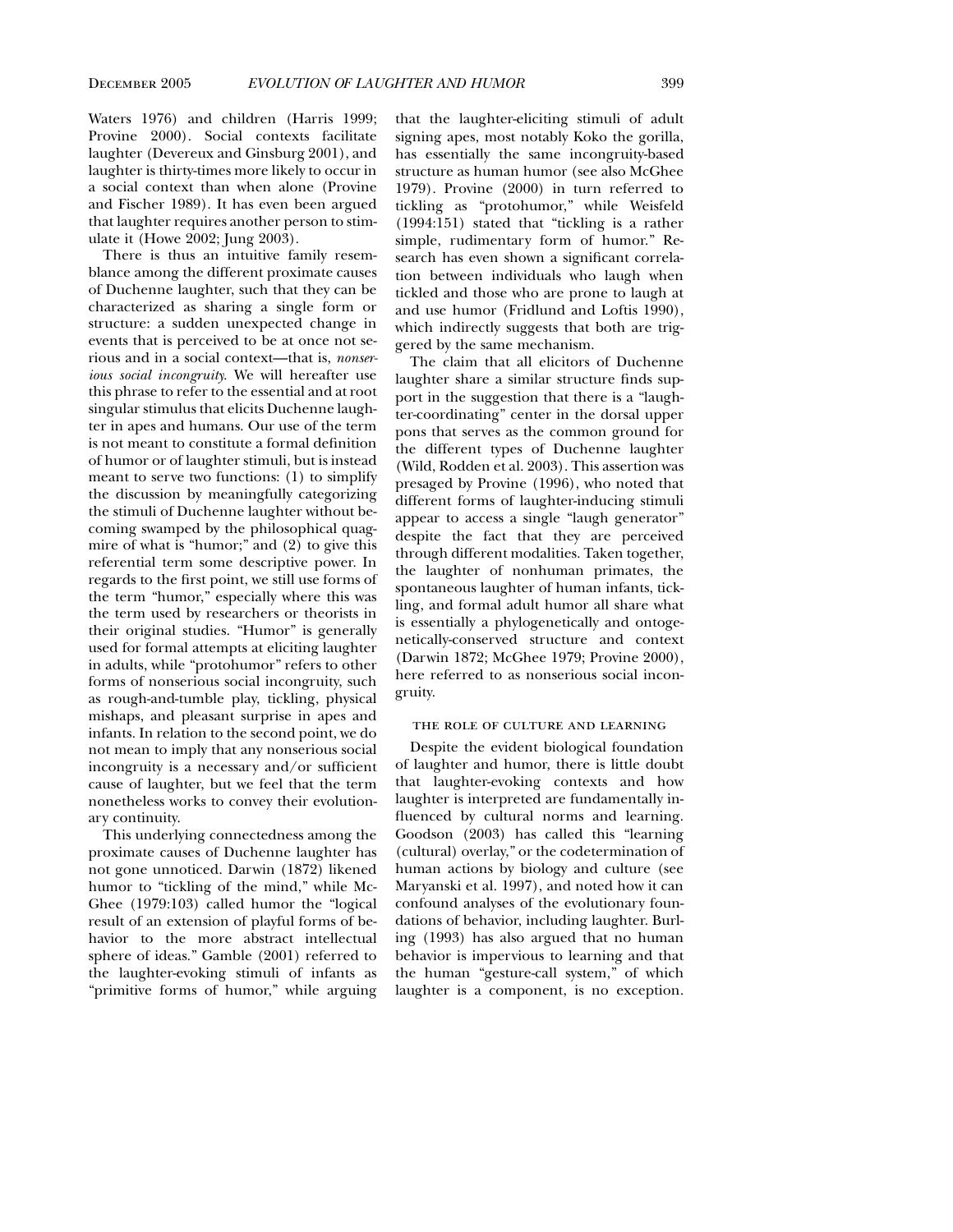The impact of learning on human laughter and humor is perhaps best illustrated by the cultural variation that exists not in the structure or "theme" (Ekman 1999) of the elicitors of laughter but in the subject matter that fulfills such structure (Apte 1985; Lefcourt 2000). These specifics can vary from toiletand sex-based humor to political humor and span a wide spectrum of cultural institutions and customs. The contexts, frequency, and intensity of laughter are also variable in different cultures, which indicates that laughter can be inhibited and elicited in accordance with display rules and varying norms and customs (Apte 1985; Weisfeld 1994).

The role of learning in laughter production is also apparent in the ways that laughter typically occurs in everyday life. Contrary to the idea that laughter is always a reaction to nonserious social incongruity, studies have shown that the speaker in a conversational interaction produces up to 46% more laughter than his or her listeners (Provine 1993; La-Greca et al. 1996; Vettin and Todt 2004). Such laughter appears spontaneous and functions to smooth interactions and promote positive feelings between interlocutors (Provine 1996; Vettin and Todt 2004). Similar laughter can be expressed simply in response to an awareness of stress (i.e., nervous laughter) and is employed to signal that anxiety is being experienced (Keltner and Bonanno 1997). The prevalence of conversational laughter among strangers suggests that norms (or nervousness) play a role in leading people to utilize such laughter to avoid misunderstandings or to facilitate friendliness (Devereux and Ginsberg 2001; Vettin and Todt 2004). These instances of laughter are all arguably examples of strategic non-Duchenne laughter, which is in effect a learned facsimile of Duchenne laughter, and is thus different in kind from it. As Provine (1993) has noted, such con versational laughter is characterized by a "punctuation effect," where laughter never interrupts speech but is used instead to "punctuate" statements. This phenomenon is best explained by positing that such conversational laughter is being used strategically like speech as a metacommunicative marker, as opposed to being "uncontrollable" like Duchenne laughter. An exception to this, where

non-Duchenne laughter does co-occur with speech, is the learned hybrid of laughter and speech dubbed "laugh-speak" that is utilized by talk show hosts and salespeople to influence the attitudes and behaviors of others (Provine 1996).

Neuropsychological studies support the position that laughter can sometimes be controlled by learning despite having ancient phylogenetic roots, as researchers have revealed the existence of two partially dissociable neural pathways underlying two different types of laughter (for a review, see Wild, Rodden et al. 2003). One is emotionally-driven and involuntary, arising in subcortical, limbic, and brainstem areas and culminating in a "laughter-coordinating" center in the dorsal upper pons; the other is a voluntary motor pattern that originates in frontal premotor areas and directly influences the motor cortex. The most salient evidence for this dissociation comes from two types of facial paralysis: emotional facial paresis, in which subjects have no spontaneous laughter response to humorous stimulation yet can volitionally mimic laughter on command; and volitional facial paresis, in which subjects have an intact automatic laughter response to nonserious social incongruity yet cannot consciously mimic such laughter (Wild, Rodden et al. 2003). These findings have been supported by brain imaging data showing that spontaneous stimulus-induced laughter and volitional laughter do indeed arise from separate neural systems (Iwase et al. 2002). The existence of two types of laughter, one involuntarily elicited and one consciously controlled, is paralleled by the existence of two separate pathways for spontaneous and volitional facial expressions (Gazzaniga and Smylie 1990; Maryanski et al. 1997) and by the observed behavioral and functional difference between Duchenne and non-Duchenne laughter (Keltner and Bonanno 1997).

While neuropsychological studies reveal two types of laughter, one spontaneous and one volitional, some laughter that appears spontaneous (i.e., occurring in the flow of conversation) is in fact not. We agree with Keltner and Bonanno (1997) and Wild, Rodden et al. (2003) that there are two types of laughter and suggest that spontaneous non-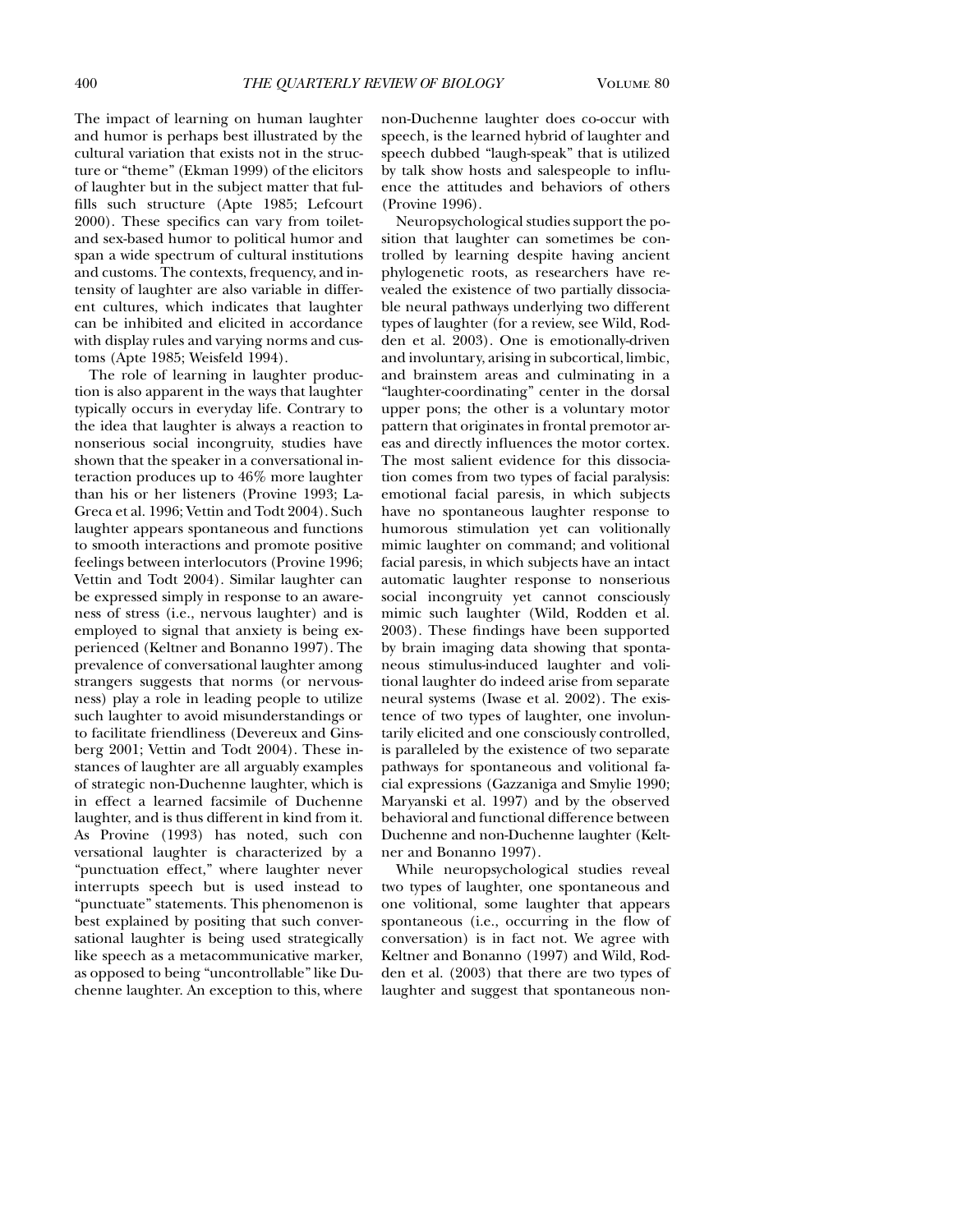Duchenne laughter is simply volitional laughter that has achieved a degree of automaticity, and so appears spontaneous. Duchenne and non-Duchenne laughter should not be distinguished in terms of spontaneity but instead in terms of antecedent stimuli, emotional valence, or physical characteristics. Vettin and Todt (2004) recently discovered that the physical characteristics of conversational (non-Duchenne) and humor-driven (Duchenne) laughter differ insofar as conversational laughter consists of fewer elements and has a lower average fundamental frequency. The simpler physical characteristics of non-Duchenne laughter might be indicative of the limited ability of people to volitionally utilize laughter. The automaticity of this non-Duchenne laughter is further suggested by Vettin and Todt's (2004) claim that people underreport the frequency of their conversational laughter because they are not aware of how often they utilize it. Non-Duchenne laughter here is akin to other learned complex motor acts that become awkward and unnatural the more we think about them but that we can nonetheless become quite adept at through practice and the conditioning of unconscious motor programs.

McComas (1923:50) was one of the first theorists to acknowledge that laughter can be subjected to learning and utilized for multiple ends. He said:

Certainly the pleasures which grow out of the sensations, activities and instincts cannot account for all forms of laughter. They have no part in the laughter of derision, for example, or the laughter of embarrassment. Such laughter is an artifice. It is allied to language. It is not a natural outcome of a pleasurable experience. It is rather a means of conveying an idea, a form of statement.

After drawing this distinction, however, McComas (1923:50) noted that "it is not easy to say where spontaneous laughter ends and controlled laughter begins." This sentiment is reflected in our characterization of spontaneous non-Duchenne (or conversational) laughter, and leads us to insert here an important caveat. Terms such as "spontaneous," "automatic," "involuntary," and "nonconscious" have often been used interchangeably, while "intentional," "volitional," "voluntary," and "conscious" have been used as their antonyms. "Strategic" behaviors are usually characterized by the latter set of terms. Spontaneous non-Duchenne laughter presents a problem because it exists in varying degrees across this conceptual divide, being strategic and learned but largely beyond conscious control. Our caveat is that empirical studies of laughter have either not been looking to distinguish Duchenne from non-Duchenne (e.g., Vettin and Todt 2004), or have not yet achieved a grain fine enough to detect the difference (e.g., Provine 1993). Even a recent discussion of spontaneous and pseudo-spontaneous nonverbal behavior (Buck and VanLear 2002) ignored the potential automatization of pseudo-spontaneous nonverbal communication, consistently referring to it as "intentional." While it is beyond the scope of this paper to untangle the empirical nature of the problem, we feel that this issue will become central to future discussions of laughter and nonverbal behavior, especially as a more realistic, neurobiologically-grounded picture emerges of the interplay of genes and experience in shaping human behavior. To be as clear as possible, we will hereafter use "non-Duchenne" to refer to spontaneous conversational laughter that occurs in the absence of attempts at humor.

#### emotion, contagion, and multifunctionality

The distinction between Duchenne and non-Duchenne laughter highlights a key feature of Duchenne laughter: its inherent link with emotional experience. The emotional concomitant of Duchenne laughter has variously been called mirth or amusement (McGhee 1979), joy (Darwin 1872; Panksepp 2000; Panksepp and Burgdorf 2003), exhilaration (Ruch 1993), or positive affect (Bachorowski and Owren 2001), while the common theme has been the decidedly positive feeling with which it coincides. Duchenne laughter appears to be intrinsically linked to the ancient brain circuit that underlies mammalian rough-and-tumble play, which is mediated at least in part by pain-reducing opioids (Pank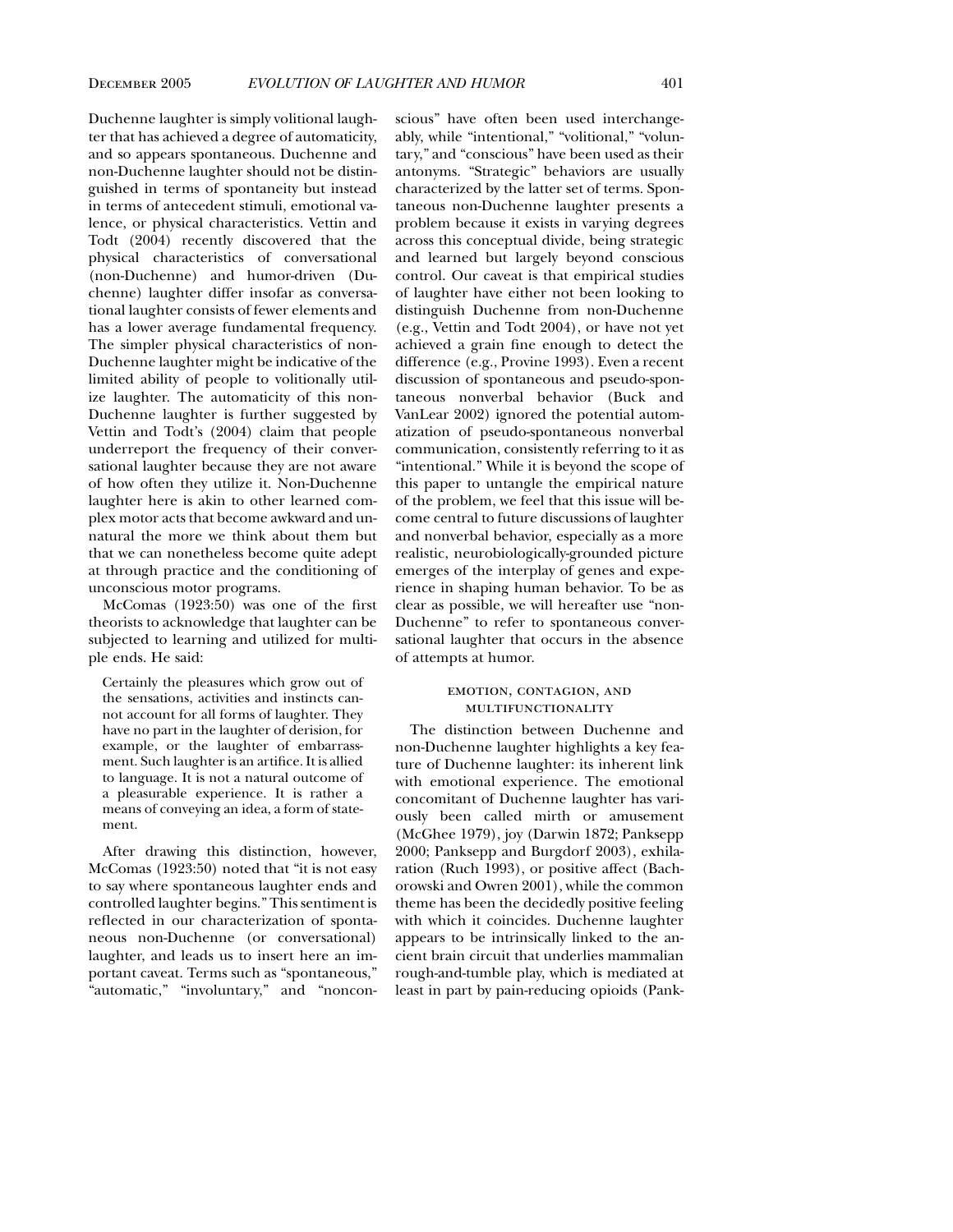sepp 1998). This should come as no surprise since Duchenne laughter was already described as having been derived from primate play signals (van Hooff 1972; Provine 2000). The rewarding neurochemical cocktail underlying Duchenne laughter has not been fully described (Panksepp 1998), but the quick positive conditioning of infants to their mothers and other individuals suggests its existence (Panksepp and Burgdorf 2003). Brain imaging studies have revealed that humor appreciation—Duchenne laughter's phenomenological correlate—does involve affective reward networks in the brain (Goel and Dolan 2001; Shibata and Zhong 2001; Iwase et al. 2002; Moran et al. 2004). Behavioral studies have also found humor and laughter associated with increased positive affect and improved mood (Neuhoff and Schaefer 2002) as well as reduced negative affective responses to stressful events (Keltner and Bonanno 1997; Kuiper and Martin 1998; Fuhr 2002), while numerous clinical fields have reported significant health benefits derived from laughter (see Rosner 2002).

Owing to these associations, laughter has traditionally been conceptualized as a signal designed to communicate the subjective emotional state of a sender to receivers, such that the receivers cognitively decode the information of the signal and infer the original mental state of the sender (Russell et al. 2003). Within such a paradigm, the meaning of laughter has typically been labeled something comparable to "this is play" or "that was play" (see van Hooff 1972; Grammer 1990), which has parallels in the "play signals" of other species (e.g., Bekoff 1995; Pellis and Pellis 1996; Kipper and Todt 2002; Panksepp and Burgdorf 2003). Recently, however, some researchers have reconceptualized animal communication and emotional communication in humans (Rendall and Owren 2002; Bachorowski and Owren 2003; Owren and Bachorowski 2003). An affect-induction approach has been proposed (Owren and Bachorowski 2003) that abandons the traditional idea that communication carries encoded information (see Hauser 1996) and instead emphasizes the emotional and behavioral impact that expressions have on those who perceive them (Krebs and Dawkins 1984;

Bachorowski and Owren 2003). Laughter has been at the heart of this proposal. Laughter production is still tied to some degree of emotional arousal (Bachorowski and Owren 2003), but laughter's function stems not from the communication of emotional states as information but instead from the accentuation or induction of positive affect in others. This occurs either directly by laughter's acoustic properties or indirectly through conditioned experience (Owren and Bachorowski 2003). This conception of laughter finds support in studies showing that heard "voiced" (or song-like) laughter elicits positive affect in others (in contrast to "unvoiced" or grunt-like laughter; Bachorowski and Owren 2001, 2003) and from a fMRI study that found the amygdala, a key emotion and stimulus relevance area in the brain, activated by the perception of laughter (Sander and Scheich 2001).

In addition to inducing positive affect in others, Duchenne laughter is contagious (Provine 1992); heard laughter is a sufficient stimulus to elicit laughter. With this property, laughter falls within a larger category of primitive emotional contagion (Hatfield et al. 1994), or the phenomena by which the actions and emotions of interlocutors are coupled. The more general underlying tendency of interaction partners to adopt the same postures, gestures, and mannerisms has recently been dubbed the "chameleon effect" (Chartrand and Bargh 1999). These processes of biobehavioral coupling are predictive of the finding that group size has a facilitative effect on laughter responses to humor (Chapman 1983), with increases in group size increasing audience laughter levels in response to humorous material (Levy and Fenley 1979; Butcher and Whissell 1984). The contagiousness of laughter has therefore been implicated in coupling the emotions and behaviors of individuals within a group (Provine 1992; Deacon 1997). This possibly explains the finding that laughter, as a function of humor, increases cohesiveness and cooperation within goal-oriented groups (Banning 1987; Vinton 1989; Greatbatch and Clark 2003), a conclusion consistent with evidence of the cooperative value of the chameleon effect (Lakin et al. 2003) and, more generally, the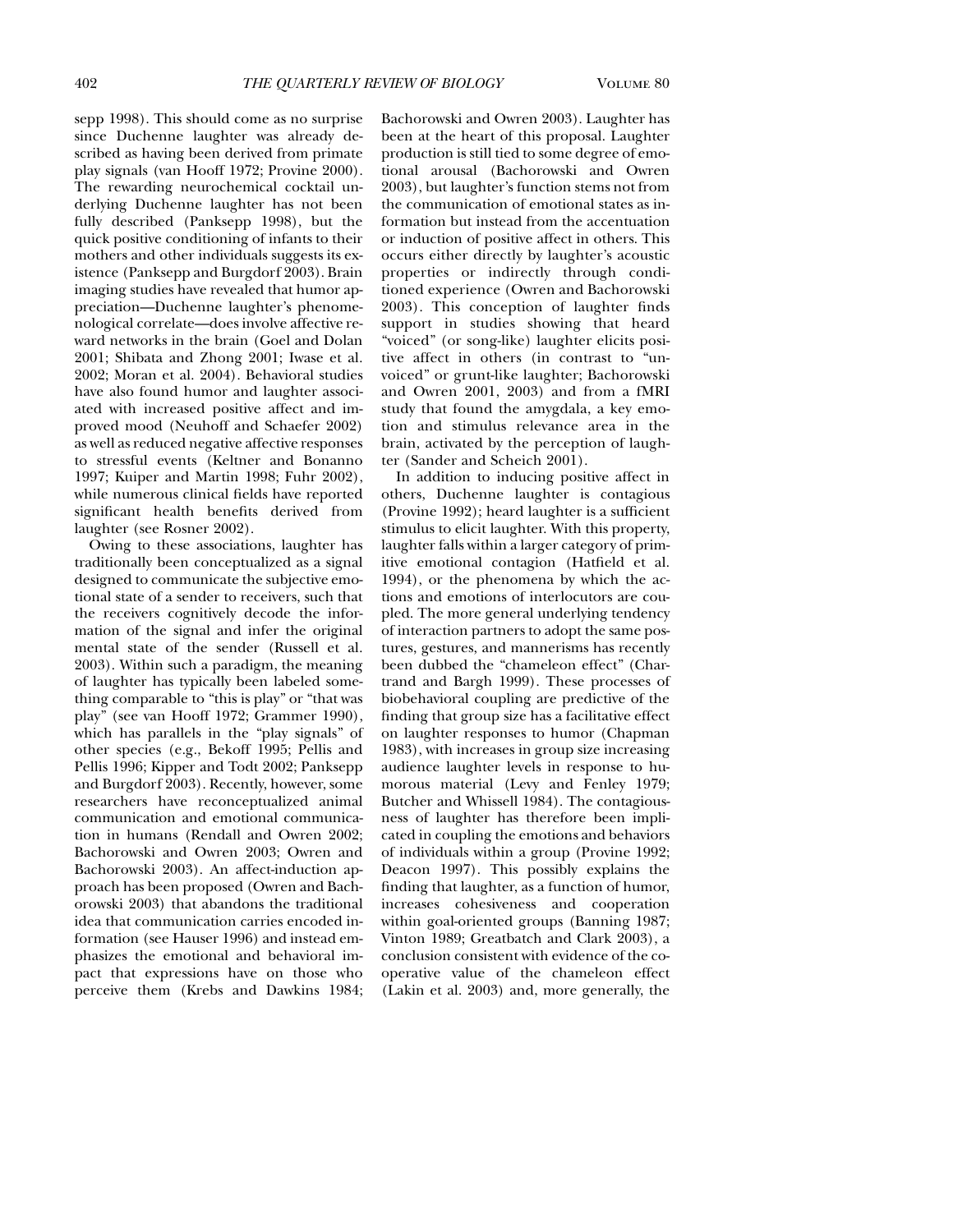spread of affect through a group (Spoor and Kelly 2004).

Laughter today functions in so many ways and contexts that its multifunctionality has been deemed "awe inspiring" (Fry 1977). Many of these putative functions remain speculative and will require additional research to be established or falsified. As already mentioned, Duchenne laughter has been found to increase positive affect and improve mood (Neuhoff and Schaefer 2002) and mitigate negative affective responses to stressful events (Keltner and Bonanno 1997; Kuiper and Martin 1998; Fuhr 2002), while promoting myriad other health benefits (see Rosner 2002). Laughter can similarly be used as a defense mechanism that trivializes stressful or psychologically overly demanding circumstances (Panksepp 2000). This is perhaps best recognized as nervous laughter, or a type of non-Duchenne laughter (Keltner and Bonanno 1997), and has been subsumed into a general "laughter-as-dissociation" hypothesis (Keltner and Bonanno 1997). Duchenne laughter and its associated positive affect also enable infants to maintain interactions with novel, mildly-stressful stimulation so that they can cultivate world knowledge and develop social competence (McGhee 1976; Sroufe and Waters 1976). During conversational interaction, laughter acts as a social lubricant to lighten the mood and can make listeners more receptive, as well as increase in-group feelings (Provine 1993, 2000). Laughter can likewise function to manipulate the emotions of others to the benefit of the laugher (Owren and Bachorowski 2003) and mitigate problems or social ambivalence within a group (Caron 2002), particularly by dampening friction and violent competition between individuals and establishing dominant and subordinate relationships (appeasement laughter, Fry 1977; superiority laughter, van Hooff 1972). Laughter can promote the integration of new individuals into an already-present group structure (Gamble 2001), but can also play a role in delineating in-group and out-group boundaries (laughter's "dark side;" Panksepp 2000) by establishing "exclusionary group identities" and by being directly aggressive towards members of the out-group (Eibl-Eibesfeldt 1989; Pinker 1997). Laughter can

also function to recruit playful interaction and fitness-enhancing stimulation (Weisfeld 1994). Lastly, as discussed, the contagious nature of laughter can function to couple the emotions and coordinate behaviors of the individuals within a group (Provine 1992; Deacon 1997).

#### Key Empirical Points

A number of key propositions can be distilled from the above discussion that provide the basis for our synthesis. (1) There are two distinct types of laughter, each with a partially dissociable neural pathway. Duchenne laughter is stimulus-driven and emotionally valenced, originating (save for initial sensory analysis) in subcortical and brainstem regions. Non-Duchenne laughter is unconnected (except perhaps via facial feedback) to emotional experience and originates in prefrontal, premotor, and motor areas. One can learn to automatically employ non-Duchenne laughter for various functions, which manifest themselves in conversational laughter, nervous laughter, appeasement laughter, and aggressive or derisive laughter, among others. (2) Duchenne laughter is genetically predisposed to develop. Every human develops the laughter "program" and the signal constitutes a ritualized, species-specific fixedaction pattern. (3) Duchenne laughter is derived from the primate relaxed open-mouth display ("play face") and its associated pantlike vocalization, and so has homologues in the other great apes. Rudimentary laughter evolved originally at least 6.5 mya, before the hominid line split from the other hominoids, and most likely resembled the pant-like laughter of chimpanzees. (4) The major elicitors of Duchenne laughter—safe surprise in infants, tickling and play in apes and human children, and incongruity-based conceptual humor in human adults and signing apes all share a common structural and contextual ground (nonserious social incongruity) by which they each access a common "laugh generator" in the brainstem. This is despite their different sensory modalities and the variation in initial processing that must occur to sense or understand them. (5) Human laughter, despite its hardwired basis, is amenable to cul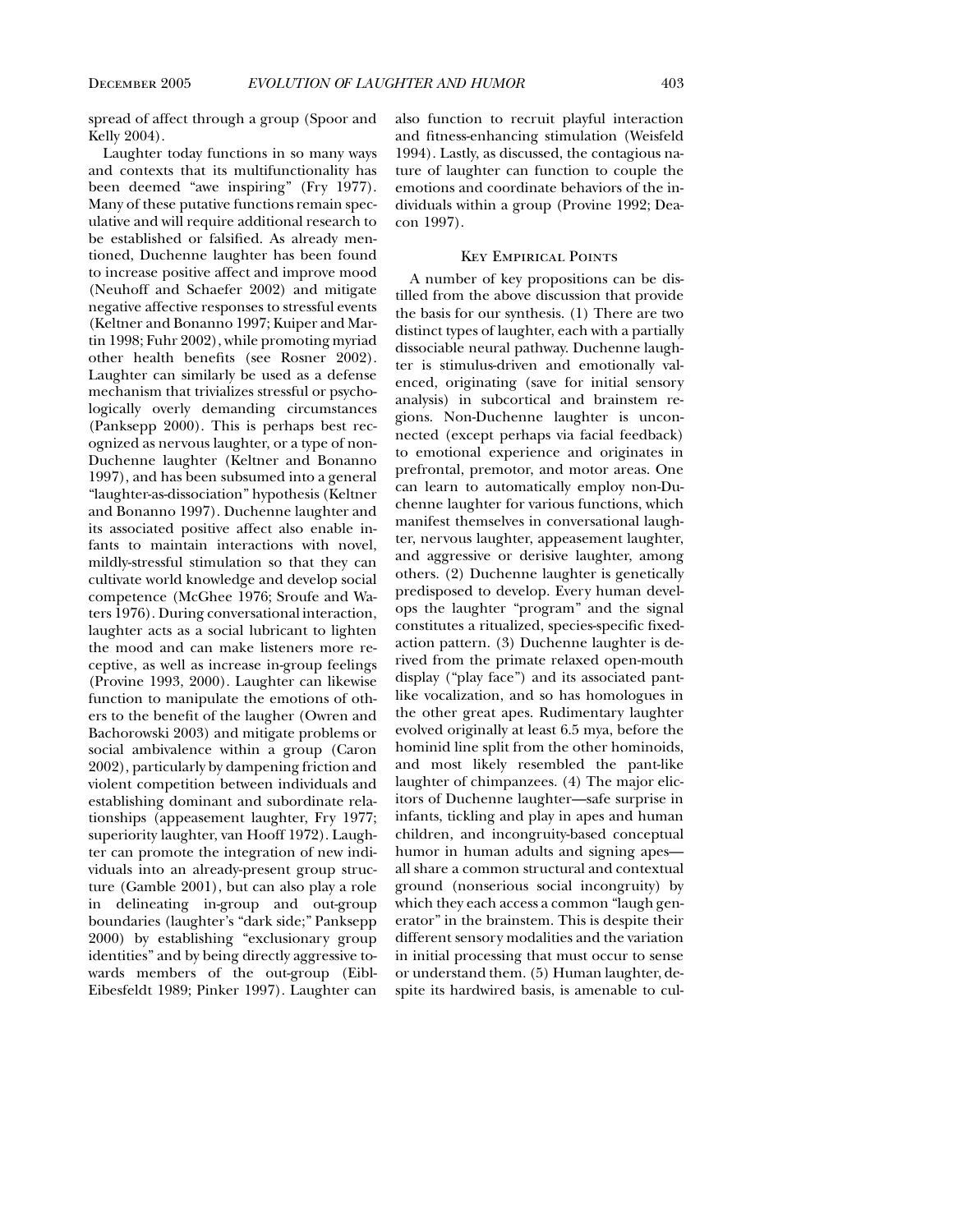tural overlay and learning, and is thus codetermined by biology and culture. Not only do cultural norms determine the subject matter of humor and the contexts in which laughter is appropriate (laughter can be inhibited), but individuals can also learn to strategically employ non-Duchenne laughter in conversation. (6) Duchenne laughter is inherently linked to positive emotional experience. Feelings of joy or playful mirth occur concomitantly with such laughter, and this playful neurobiological cocktail functions not only to improve positive affect and key aspects of health, but also to mitigate negative affect and stressful situations. (7) Laughter, especially of the Duchenne type, has a congruent emotional effect on others and appears to be a medium for emotional contagion. Sender laughter induces or enhances positive affect in receivers while simultaneously eliciting laughter itself. In this way, laughter is contagious. (8) Laughter serves myriad functions in modern human society. These range from facilitating emotional stability and health, curtailing negative emotion and stress, and promoting socialization, to lubricating social interaction, easing tensions and competition, delineating and maintaining group identities, and coordinating the emotions and behaviors of a group. Laughter thus functions on multiple levels, from individual physiology and psychology to dyadic and group-based interactions.

#### Integrating Other Fields

The above characterization of laughter can be further developed by integrating findings and ideas from several scientific disciplines that have hitherto remained largely isolated from laughter research. This interdisciplinary approach provides insights to the functionality and evolution of laughter and demonstrates the possibilities of integrating the biological and social sciences (Maryanski et al. 1997; Rozin et al. 1997) and even the integration of knowledge as a whole (Wilson 1998). The following discussion concentrates on Duchenne laughter, as only it was involved in the initial elaboration of laughter and humor in hominids. Non-Duchenne laughter becomes important in the later discussion of laughter and humor as co-opted preadaptations.

#### the view from social neuroscience

Recent research in cognitive neuroscience provides a mechanistic framework for understanding the contagiousness and affect-inducing properties of laughter, and hence the evolution of laughter as a signal. While this framework has been mostly applied to the visual perception of action, it is equally relevant to vocal signals like speech (Rizzolatti and Arbib 1998; Stamenov and Gallese 2002; Watkins et al. 2003; Wilson et al. 2004) and to other aspects of auditory perception (Kohler et al. 2002; see Rizzolatti and Craighero 2004).

Studies with nonhuman primates have revealed the existence of now-famous mirror neurons, a class of visuomotor neurons that have the remarkable characteristic of being active not only during particular actions but also during the perception of those actions as performed by others (Rizzolatti et al. 2002; Rizzolatti and Craighero 2004). Mirror neurons were first discovered in monkey premotor cortices by researchers utilizing single-cell recording techniques and have been found to be involved in many actions including reaching and grasping as well as ingestive and communicative mouth actions like lip smacking (Ferrari et al. 2003).

This work has led to a search for mirror neurons, or mirror matching systems, within the human brain. Imaging technologies, like PET and fMRI, and neurophysiological technologies, such as EEG, MEG, and TMS, have been utilized to uncover a wider range of mirror matching systems in humans than singlecell recording techniques were able to reveal in monkeys (Rizzolatti et al. 2002). Human premotor areas for hands, feet, and mouth all appear to be at least partly constituted by neurons that are active during action, the mental rehearsal of that action, the observation of a similar action by others, and the imitation of that action. Importantly, the mirror system in humans responds to the perception of intransitive actions and not only object-oriented actions, as is the case in monkeys (Rizzolatti and Craighero 2004).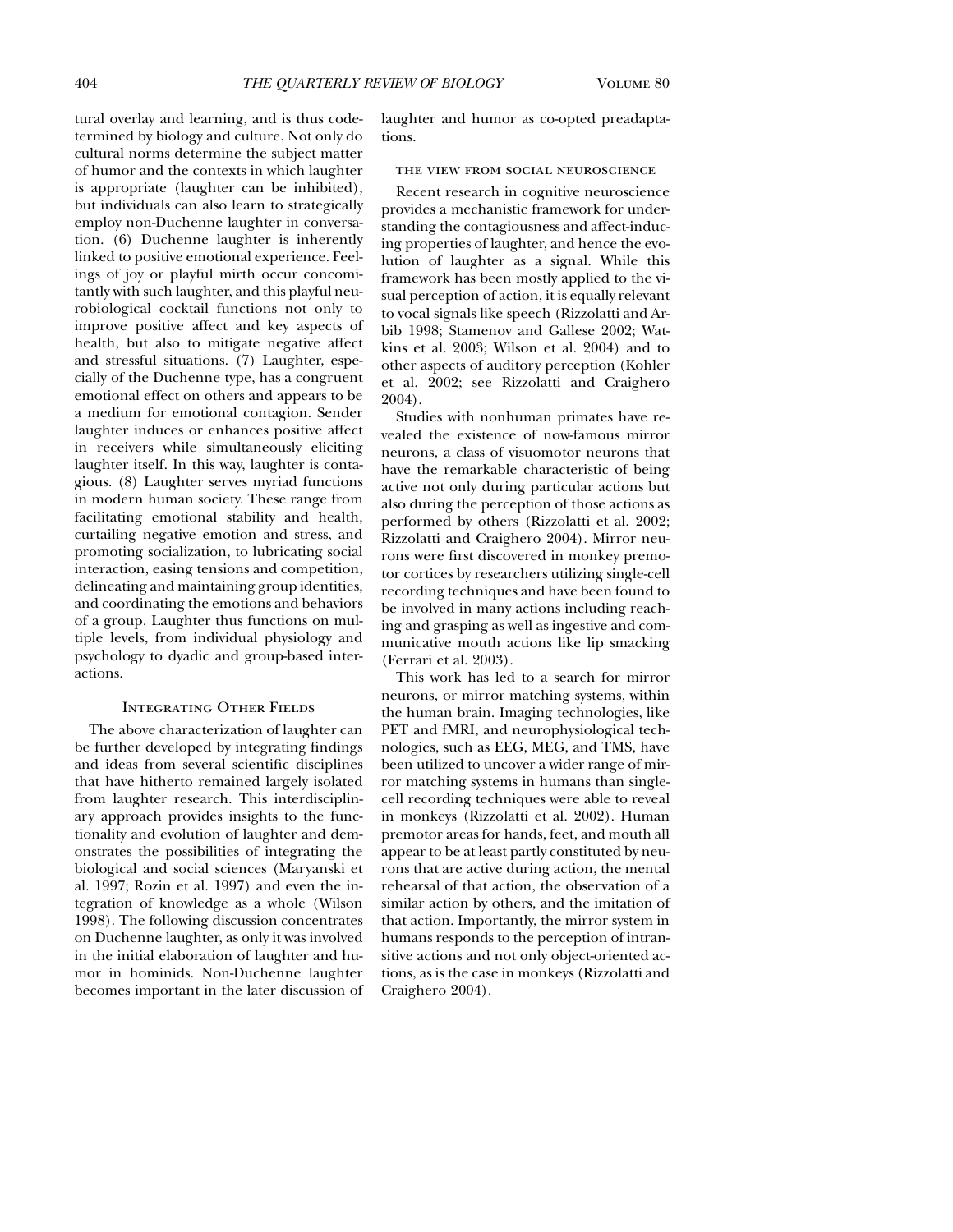Even more recent brain imaging research on humans has tentatively revealed a neural network via which the perception of others' emotional expressions leads to covert behavioral synchrony and congruent emotion (or primitive emotional contagion; Hatfield et al. 1994). Although empathy has received more discussion than emotional contagion per se, the results of several studies (Carr et al. 2003; Wild, Erb et al. 2003; Wicker et al. 2003; Leslie et al. 2004) have suggested that perceived emotional expressions are first matched to a receiver's own representations of those expressions in their premotor cortices. This activity in premotor and connected motor mirror systems leads to emotional contagion via activity in limbic regions that is congruent with the emotion corresponding to the originally perceived emotional expression. The crucial pathway is proposed to be the insular cortex (Carr et al. 2003), which potentially connects the mirror circuits to emotion centers by means of the limbic system. Generally, this process of emotional contagion through motor matching is best viewed as a covert simulation process (Goldman and Sripada 2005).

On a theoretical level, this research has led to a number of hypotheses about the function of mirror matching circuits. It is thought that mirror neurons function to facilitate an understanding of the actions of others, as they create a direct link between senders and receivers and allow the simulation of perceived actions through extant representations of those actions in the observer (Rizzolatti and Craighero 2004). The "shared manifold of intersubjectivity" hypothesis proposed by Gallese (2003) views mirror neurons as the constituent elements of a system for the empathic understanding of others. This hypothesis posits that mirror-matching systems are a basic organizational principle of the human brain and human society, creating an intersubjective social space where individuals can experience and appreciate the movements, sensations, and emotions of others.

As discussed, Duchenne laughter co-occurs with positive affect, and its perception elicits positive affect and even laughter in receivers. Laughter has even been explicitly acknowledged in discussions of primitive emotional contagion (e.g., Hatfield et al. 1994), although only in passing. These qualities make laughter highly amenable to exploration within a mirror system paradigm. Yet surprisingly, laughter has received little attention from mirror system researchers. However, laughter has been characterized as a "resonance behavior of the first type," or a behavior that is prone to be immediately reproduced by others because its perception directly activates neurons that generate motor movements identical to those perceived (Rizzolatti et al. 1999).

This proposal has received hitherto unrecognized support from other neuroscientific studies. A somatotopically organized area of the brain, Brodmann's Area 6, or the supplementary motor area (SMA), has been implicated in all the requisite aspects of laughter phenomena that would be predicted from a mirror system account. The SMA is active during: (i) laughter production, both in Duchenne and non-Duchenne laughter (Iwase et al. 2002); (ii) imagined or internal laughter (Shibata and Zhong 2001; Osaka et al. 2003); (iii) laughter perception, although to varying degrees (K Sander personal communication February 23, 2005; D Shibata, personal communication November 16, 2004); and (iv) humor appreciation (Iwase et al. 2002: Mobbs et al. 2003). The human SMA has been implicated in some more general accounts of mirror system activity involving the observation of grasping movements (see Rizzolatti et al. 1999), the specular (left/right reversed) imitation of hand movements (Koski et al. 2003), and facial expression observation and imitation (Carr et al. 2003; Leslie et al. 2004). In these studies, there was increased SMA activation during imitation, which parallels the results with laughter (Shibata and Zhong 2001). Most significantly, electrical stimulation of points in the SMA has been found to elicit Duchenne laughter (Fried et al. 1998). The authors noted that this same area of the SMA is associated with speech initiation and stuttering, phenomena already being discussed in terms of mirror system activity (Kalinowski and Saltuklaroglu 2003). Supporting the proposal of Carr et al. (2003), the insula and amygdala have been found to be active during laughter percep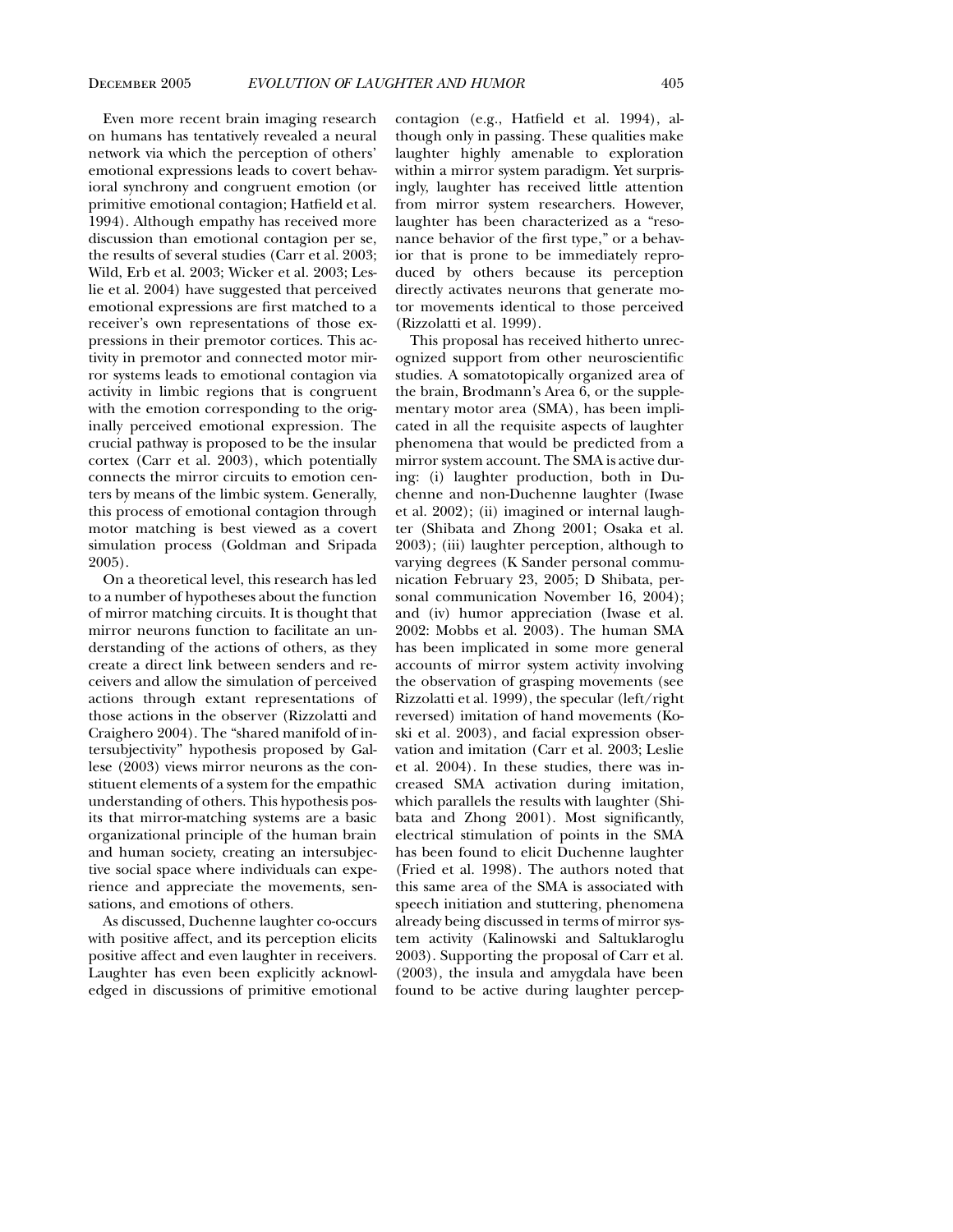tion (Sander and Scheich 2001) and humor appreciation (Goel and Dolan 2001; Mobbs et al. 2003; Moran et al. 2004).

Together this evidence suggests that the perception of laughter involves a mirror circuit centralized in the SMA, whose activity feeds into limbic areas via the insula, and in so doing elicits positive affect congruent with the perceived laughter. Such a mechanism could be considered within the established framework of a perception-action model (see Preston and de Waal 2002) and would formalize the hypothetical laughter contagion mechanisms that Provine (1996) referred to as a "laugh detector" and a "laugh generator," although in this framework they would essentially depend on a more general and singular mirror mechanism.

Laughter and yawning have traditionally been seen as embodying the best examples of contagious behaviors in humans (Provine 2000). While this might well be the case, we think it is worth distinguishing them. The key difference is that laughter evolved in relation to a mirror system as a signal, whereas yawning did not. Laughter is unique to the great apes and uniquely elaborated in humans. While Panksepp and colleagues (e.g., Panksepp and Burgdorf 2003) have suggested that rats laugh as well, rat laughter is surely analogous and not homologous to ape laughter, as the many mammalian species intermediate to rats and apes have never been documented to laugh. Yawning, in contrast, is an ancient reflex ubiquitous to vertebrates that evolved to regulate individual arousal irrespective of social contexts (Baenninger 1997). Yawning is only contagious in great apes (Anderson et al. 2004) and humans (Provine 1986) and only insofar as it interacts with novel ape cognitive abilities. The point of this contrast is the assertion that the neural bases of laughter and yawn contagion (e.g. Platek et al. 2005; Schurmann et al. 2005) should not necessarily be the same since laughter is a more complex and variable signal that evolved in relation to a mirror system and is thus much more likely to involve such a system than is yawning. The two behaviors deserve to be evaluated on their own terms and only then compared.

Regardless of the details, the most impor-

tant implication of mirror system research for laughter is that the neural network involved in the production of a given action is also activated during the perception of that action in others. This idea suggests an inherent link between senders and receivers such as that already found in laughter. Significantly, it has been shown that only Duchenne laughter has the capacity to undo negative emotions and stress (Keltner and Bonanno 1997), while only "voiced," or fully vocalized, laughter (Bachorowski and Owren 2001), that is emotionally-driven (Keltner and Bonanno 1997), has the capacity to elicit positive affect in others. Also, Smoski and Bachorowski (2003b) showed that those laughs that are most strongly associated with the induction of positive affect are also most facilitative of antiphonal (or laughter-elicited) laughter. Grammer and Eibl-Eibesfeldt (1990) also found that only voiced laughs were correlated with an interest in seeing one's experimental partner again, indicating the association of such laughs with positive affect. This is logical from the perspective of mirror circuits, as only the perception of Duchenne laughter would have been matched by the activation of motor patterns that influence emotion pathways.

If Gallese (2003) and colleagues are correct that there is a shared manifold, in which the same system is used to perceive and send a signal, then laughter should be viewed as a constituent part of such a manifold, and the functions of laughter should be reexamined in light of the manifold's overarching function(s). We want to emphasize here a putative function for laughter that others have suggested—namely, coupling the emotions of group members and coordinating their actions (Provine 1992; Deacon 1997). Deacon (1997:429) referred to laughter and crying as "vehicles for coordinating the emotions of a social group" and considered them "a sort of preestablished harmony," while Provine (1992:3) asserted that " . . . contagious laughter . . . is an example of a social coupling process that synchronizes the biological and behavioral state of a group." The mirror-system perspective independently suggests such an inherently social function for Duchenne laughter as it benefits all involved individuals by being a medium for playful emotional con-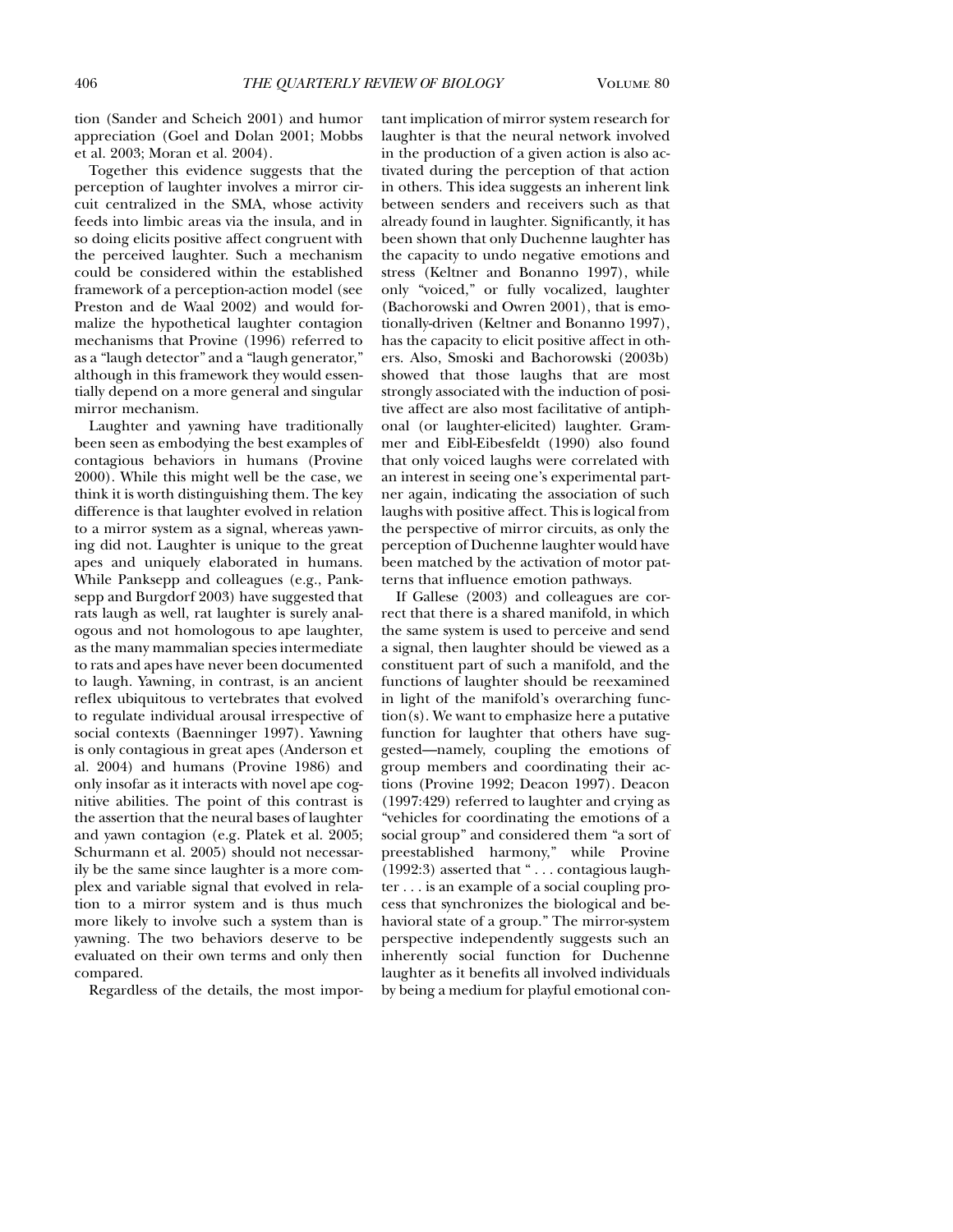tagion. The mirror-system perspective goes one step farther by providing a novel and plausible neural mechanism. In this view, mirror neurons are the proximate basis (Preston and de Waal 2002) of the shared manifold, while the resulting emotional synchrony (or social understanding) requires a complementary ultimate explanation in terms of groupbased functional integration.

#### the view from positive psychology and play research

The field of positive psychology focuses on the determinants of optimal human performance (Seligman and Csikszentmihalyi 2000) in contrast to the traditional focus in psychology on dysfunction. The work of Frederickson (1998) is most relevant to our discussion of laughter and humor.

Utilizing an adaptationist perspective, Fredrickson formalized the Broaden-and-Build model that accounts for the form and functions of positive emotions, such as joy, interest, contentment, and love. According to Frederickson, these positive emotions "serve to broaden an individual's momentary thought-action repertoire, which in turn has the effect of building that individual's physical, intellectual, and social resources" (Fredrickson 1998:300). Fredrickson additionally proposes that positive emotions function to "undo" the effects of negative emotional experience. A recent study has shown that positive emotions do indeed promote psychological resilience in the face of stress (Tugade and Fredrickson 2004). Fredrickson proposes that joy specifically fosters the urge to play, in the broadest sense of the word, and that this play builds resources while promoting social cohesion, cooperation, and even altruism.

Though not elaborated by Fredrickson (1998), research on animal and human play largely corroborates her account. It is becoming established that the social and developmental advantages of play outweigh its immediate costs (Sharpe et al. 2002; de Oliveira et al. 2003; Fagen and Fagen 2004). The most widely accepted function for play entails the facilitation of physical, cognitive, and emotional development (Byers and Walker 1995; Spinka et al. 2001), particularly in juvenile organisms (Fagen 1993). Play functions to promote synaptogenesis and muscle differentiation (Byers and Walker 1995) while training individuals to deal with unexpected physical, cognitive, and emotional stressors (Spinka et al. 2001; Donaldson et al. 2002). Social play can also decrease aggression (Drea et al. 1996), increase fairness and cooperation (Bekoff 2001), and it can be used as a tool for social assessment and for promoting the establishment and maintenance of social bonds (Pellis and Iwaniuk 2000). Social play in chimpanzees has been shown to mitigate tensions arising in potentially competitive contexts, such as just before feeding (Palagi et al. 2004). Social play in humans, in turn, has been shown to facilitate competitiveness without aggression (Grave-Ardec et al. 2003) while serving both training and social assessment functions (Fry 2005). And as discussed, social play appears to have a distinct circuit in the mammalian brain (Panksepp 1998) that is mediated, at least in part, by pain-reducing opioids (Panksepp 1998; Van den Berg et al. 2000; Guard et al. 2002). The functions of play are thus not unlike those subsumed within Fredrickson's model of positive emotion.

Our account of laughter and humor is highly compatible with Frederickson's Broaden-and-Build model and the literature on play. As we have shown, Duchenne laughter is inherently tied to positive emotional experience and functions in essentially all of the ways that Fredrickson proposed: to create a playful mood that "undoes" negative emotions while promoting individual and grouplevel functioning. Laughter appears to function in many of the same ways as social play, particularly since laughter often follows from social play and facilitates playful interaction (Weisfeld 1994; Matsusaka 2004). Insofar as social play is functional, so too is Duchenne laughter. As Panksepp (1998:287) has argued, "it is reasonable to suppose that the sources of human laughter go back to ancient social engagement systems that first mediated mammalian playfulness." It is noteworthy that humans play across the lifespan and to a degree not seen in other animals, such that some have even referred to humans as *Homo ludens,* or "playful man" (see Bjorklund and Pelle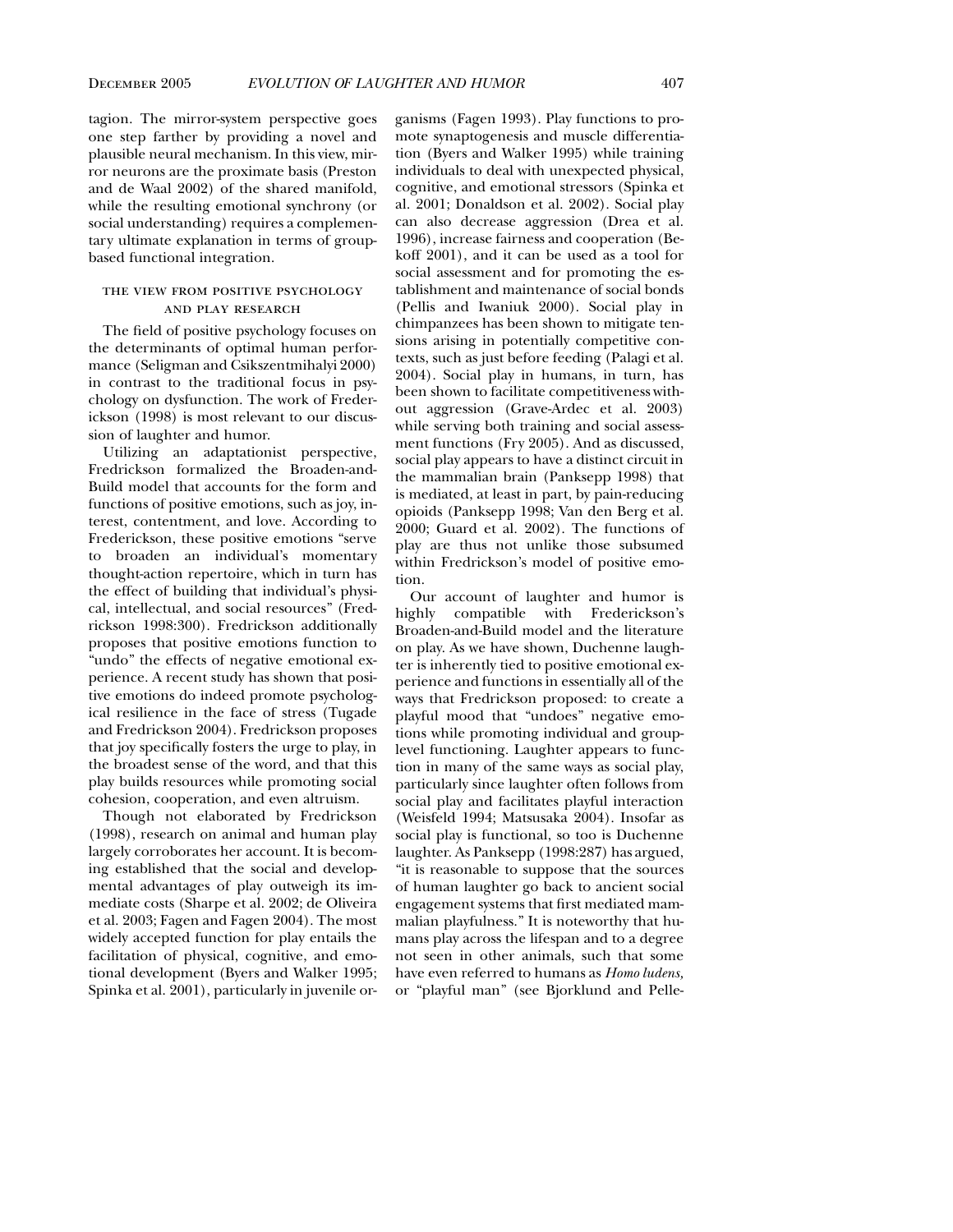grini 2002). Laughter (and the joy associated with it) does indeed appear to be linked with play, not only in children but also in apes and human adults. This supports our argument that all genuine laughter-eliciting stimuli share a common evolutionary and mechanistic basis derived from social play in primates.

Fredrickson's (1998) Broaden-and-Build model of positive emotions has the potential to formalize the functions served by Duchenne laughter. It has been suggested that the contradictory functions that are often attributed to laughter (i.e., promoting play and showing aggression) arise from the simple fact that Duchenne laughter is typically not distinguished from non-Duchenne laughter in discussions of laughter's functionality (Keltner and Bonanno 1997). We maintain that this is indeed the case and suggest that the functional model proposed by Fredrickson (1998) be used as a foundation for considering the functions of Duchenne laughter.

Taken together, the literature of social neuroscience and positive psychology suggests that Duchenne laughter functions to promote group cohesion and resource-building social play by spreading playful emotions. This idea is similar to the function of play panting in chimps (Flack et al. 2004; Matsusaka 2004) and to Weisfeld's (1994) account of laughter in humans, although where he emphasized the musical quality of laughter and cognitive mediation, we emphasize mirror-neuron based emotional contagion. The next point to be addressed is the nature of the stimuli (nonserious social incongruity) that elicit Duchenne laughter.

#### THE VIEW FROM EVOLUTIONARY **PSYCHOLOGY**

While the perspective provided by Fredrickson (1998) takes valuable strides towards formalizing the value inherent in positive emotions, and thus in Duchenne laughter, there is also an element that is missing. Fredrickson (1998:303) discusses how emotions evolved "because they promoted specific actions in life-threatening circumstances and thereby increased the odds of the ancestors' survival." This applies most obviously to negative emotions, which coordinate the body to

act adaptively in the face of a specific stimulus, such as a fight-or-flight response when something dangerous suddenly approaches. But positive emotions do not occur in lifethreatening situations, and so presumably would not have been selected to promote such specific, necessary "action-tendencies" (Fredrickson 1998). However, this ignores the nature of human laughter, which is a specific bodily response to a very specific stimulus (i.e., nonserious social incongruity). This means that in order for laughter to be understood, one must consider the reason why it would have been adaptive for an individual to playfully influence others in the face of nonserious social incongruity. This position is made most intelligible from the perspective of evolutionary psychology (Cosmides and Tooby 1997).

Modern emotion theorists (e.g., Ekman 1999) treat emotion as a response to the perception of a specific stimulus that adaptively coordinates the physiological, experiential, and behavioral aspects of an individual in the context indicated by that stimulus. An evolutionary psychology perspective in particular (e.g., Tooby and Cosmides 1990; Cosmides and Tooby 2000) takes this insight and asks why, in adaptationist terms, a given coordinated emotional response is conjoined with a given stimulus. One guiding assumption is that the stimulus was a recurrent component of the human ancestral environment while the coordinated behavior evolved in relation to that stimulus, such that those individuals who responded appropriately to the stimulus would have had relatively increased fitness. The coordinated reaction would thus have evolved in the human environment of evolutionary adaptation (EEA) in conjunction with the ecological, social, and morphological characteristics of our ancestors. The stimulus (or class of stimuli) would have constituted a specific adaptive problem and been the selective agent driving the evolution of the emotional reaction. By this logic, one must question what function the reaction would have served our ancestors.

Duchenne laughter fits well into the general emotions framework outlined above. It is best seen as the behavioral component of a positive emotional reaction to a specific stim-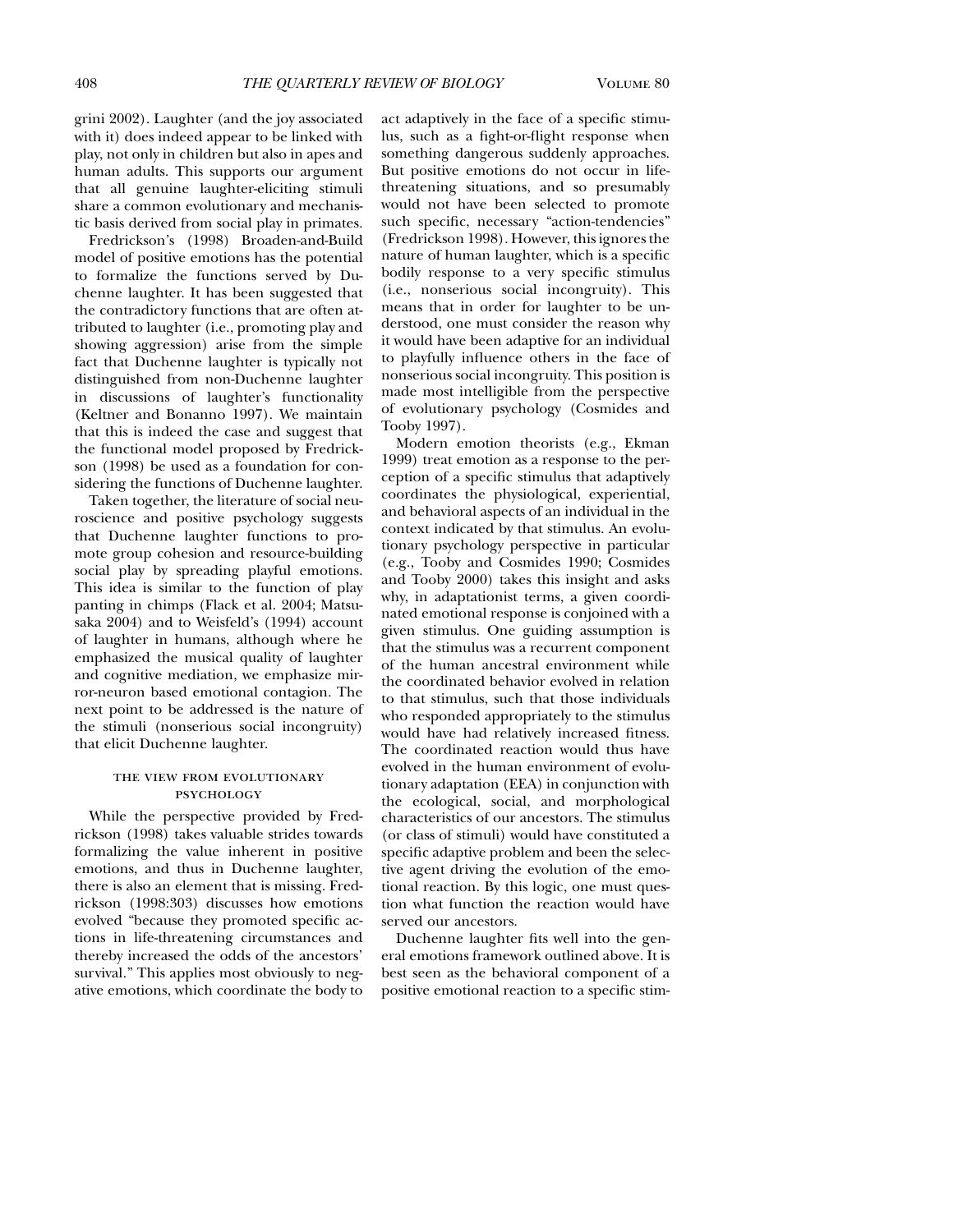ulus, nonserious social incongruity. Laughter's accompanying physiological response is sympathetic arousal (Fry 1994; Panksepp 1998), while the experience is "joy" (Panksepp 2003) or "exhilaration" (Ruch 1993). In this framework, the affect of joy and the behavior of Duchenne laughter occur simultaneously in response to the same stimulus. The significance of the reaction lies not in laughter occurring when we reach a certain level of arousal, as many others have maintained (e.g., Owren and Bachorowski 2001), but in evolution having conjoined the affective and behavioral components in the face of a common stimulus. Laughter is also a signal, not just a behavioral response, a fact highlighted both by the dependence of laughter on a social context and its effect on receivers. There is a distinct difference between fighting or running and laughing: the former work to influence the individual experiencing the emotion, the latter functions to influence other individuals (Owren and Bachorowski 2003).

Why in the face of nonserious social incongruity is it adaptive for an individual to be rendered playful, and for him or her to elicit in others positive affect and playful tendencies? This question will be central to our later discussion and follows logically from the program of evolutionary psychology. However, at the outset, we wish to make clear that while we find value in this approach to emotion, and to laughter and humor in particular, it does have its limitations. Evolutionary psychology has been increasingly criticized for relying too heavily on adaptationist thinking, employing unrealistic assumptions about brain modularity, and ignoring comparative evidence and the many homologues among humans and other animals (see Panksepp and Panksepp 2000; Lloyd and Feldman 2002). As we have argued, laughter and humor have obvious homologues in other great apes and derive their form from a distant primate heritage. The affective circuit underlying Duchenne laughter is also ancient, existing ubiquitously among mammals and forming the foundation for many affiliative and social play behaviors (Panksepp 1998). For this reason it would be misguided to formulate a hypothesis that recounts laughter and humor evolving de novo. Instead, we are interested in the process by which laughter and humor initially changed in degree (not kind) from what is found in other great apes. Phylogenetic considerations will therefore take center stage in our account despite typically being accorded secondary importance by evolutionary psychologists (e.g., Cosmides and Tooby 1997). Ancestral environmental conditions and uniquely human selective pressures will be invoked, but only to describe why laughter and humor were elaborated in humans relative to other apes. In identifying an "adaptive problem," we are thus not following the modularity assumption that each adaptive problem was solved by the evolution of a novel piece of cognitive equipment (e.g., Cosmides and Tooby 1997). Rather we focus on the phylogenetic origins of laughter and humor and argue that an extant trait was coopted and elaborated in the face of novel selection pressures. The mirror system perspective (Gallese 2003) suggests such an ancient and general mechanism while also being evolutionarily and neurobiologically plausible. Invoking the historical logic of evolutionary psychology, we try to stay as close to the empirical facts as possible while avoiding the adaptationist excesses of mainstream evolutionary psychology (see Panksepp and Panksepp 2000).

#### the view from multilevel selection theory

Many have argued that laughter is adaptive, but few have thought carefully about the level at which laughter is adaptive. This question has been neglected in part because of general skepticism about group selection since the 1960s, causing all adaptations to be interpreted as forms of individual or genetic selfinterest. Multilevel selection has recently returned to respectability as a theoretical framework, especially in the case of human evolution, where social processes can radically alter the partitioning of phenotypic variation within and among groups (Sober and Wilson 1998; Boehm 1999; Hammerstein 2003; Richerson and Boyd 2004; Wilson 2004). Since laughter is quintessentially a social process that alters the behaviors of others in addition to the self, it is worth examining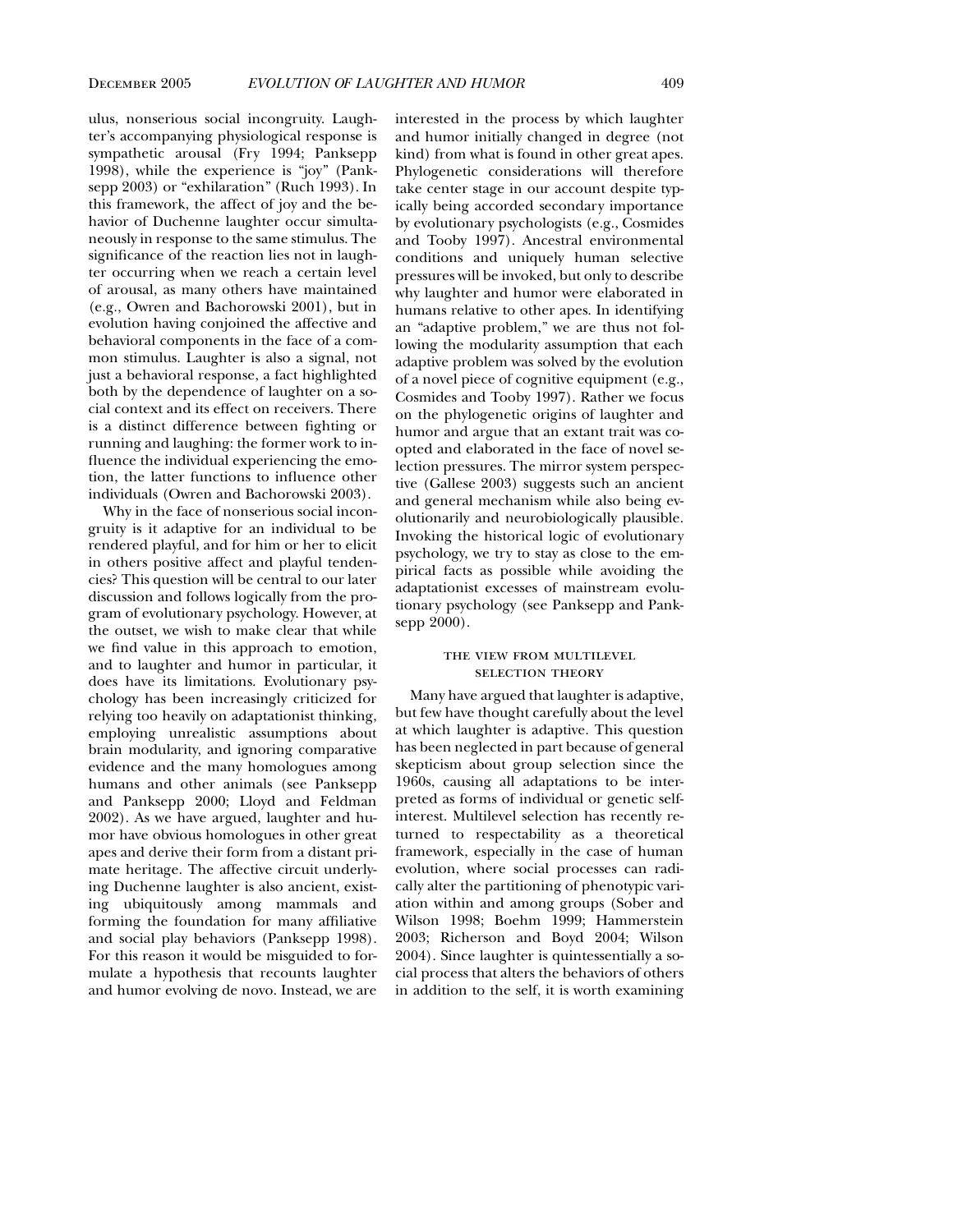its fitness effects from a modern multilevel perspective.

To begin with a brief tutorial, consider a population that varies for a trait such as laughter and is divided into a large number of social groups. There will be variation within groups (some individuals who laugh more than others or who elicit more laughter) and also variation between groups (groups in which laughter occurs more than in others). Suppose that laughter is selectively advantageous and evolves in the total population. This can happen in two ways. First, individuals who laugh can be more fit than individuals in the same group who do not laugh. Second, groups in which laughter occurs can be more fit than groups in which laughter does not occur. The differential contribution of groups to the total gene pool can thus be an agent of evolutionary change as surely as the differential contribution of individuals within groups. Total evolutionary change is a combination of within- and between-group selection, which can operate in the same or opposite directions.

The rejection of group selection is the claim that within-group selection is invariably stronger than between-group selection (Williams 1966). This claim may have been reasonable in the 1960s, but it is no longer credible based on theoretical and empirical advances that are reviewed elsewhere (Sober and Wilson 1998). Many evolutionary biologists routinely partition selection into withinand between-group components (often using statistical methods such as the Price equation; Frank 1995) and conclude that traits evolve by group selection despite being selectively neutral or disadvantageous within groups. It should be noted that group selection remains controversial in part because of widespread confusion about the concept of selfish genes. Genes that evolve are called selfish because they replace genes that did not evolve—regardless of whether the selective advantage was within or between groups. The argument for selfish genes is not an argument against group selection. In the terminology of selfish gene theory, it is the concept of vehicles, not replicators, that is relevant to multilevel selection. To say that the group is the vehicle of selection is roughly equivalent to saying that

the trait evolved by group selection (Dugatkin and Reeve 1994; Wilson and Sober 1994; Sober and Wilson 1998).

These ideas provide insight into the conditions under which laughter and humor were elaborated in humans. We argue that the benefits incurred through laughter and play often occur at the group level as well as at the individual level, and between-group selection could thus have played a significant role in the elaboration of laughter and humor in humans. We also argue that both within- and between-group selection would have driven the elaboration of laughter and humor in the same direction. To support these conclusions, we argue that laughter imposes few or no within-group costs while also promoting between-group variation through contagion and within-group bond formation. These ideas will be used to evaluate one of the most recent and detailed evolutionary theories of laughter proposed by Owren and Bachorowski (2001).

#### A Historical Account Of The Elaboration Of Laughter And Humor

Detailing an evolutionary scenario for a given set of traits is a bold endeavor that runs the risk of becoming an unsubstantiated "justso story." Nevertheless, there are a number of clues amenable to scientific evaluation that can be utilized to triangulate the time frame and contexts of the evolutionary elaboration of laughter and humor.

#### establishing a time frame

The first clue comes from the phylogenetic origins of laughter and humor mentioned earlier. The laughter-like vocalization accompanying the play face in chimpanzees, gorillas, and orangutans suggests that the relaxed open-mouth display was originally elaborated in the hominoids sometime before the hominid line diverged around 6.5 mya (Fry 1994). Human laughter is moreover a highly derived form of the generalized hominoid laughter (van Hooff 1972; Provine 2000). This indicates that the major changes to laughter since its emergence from the relaxed open-mouth display occurred in the hominid line subsequent to its split from the other hominoids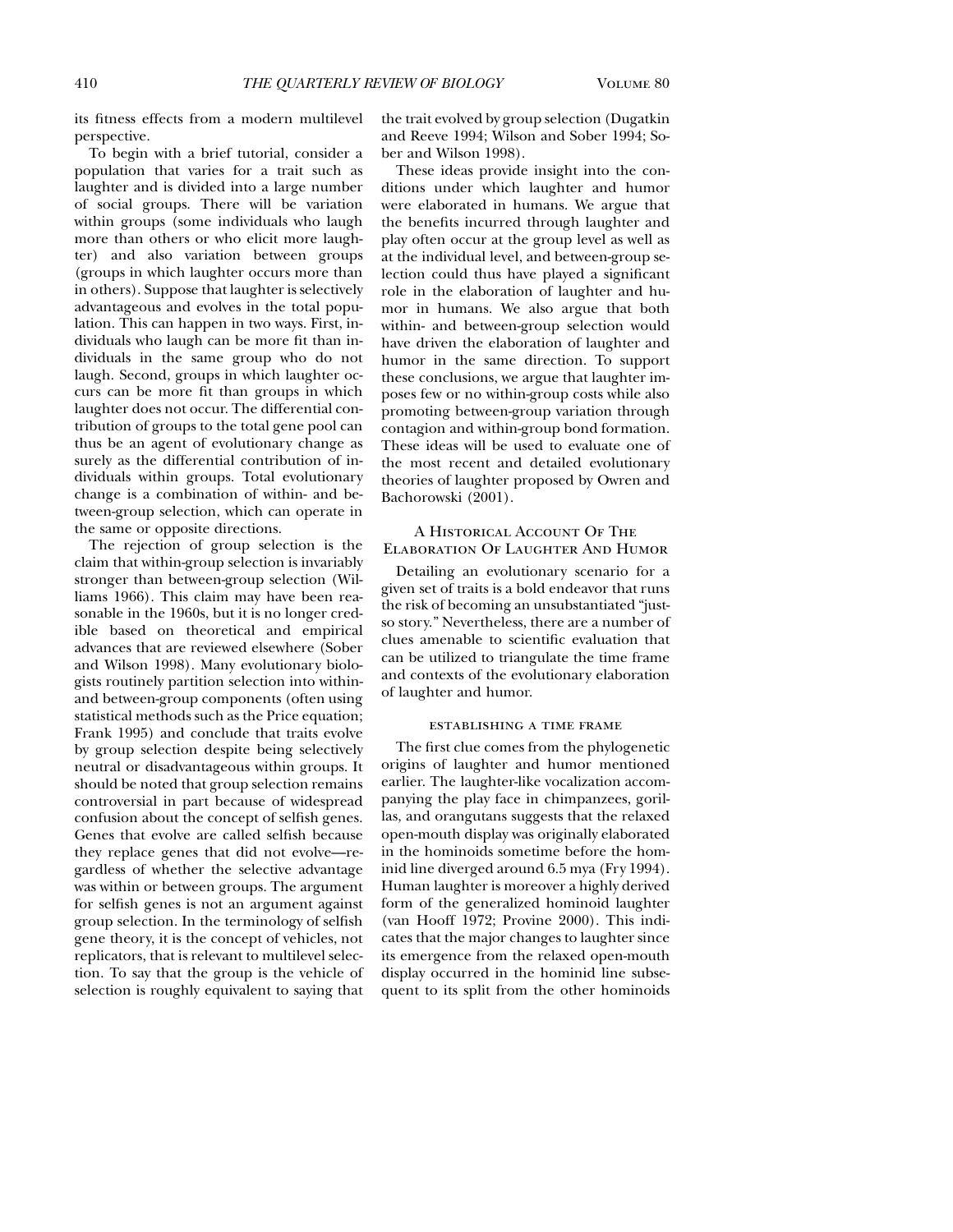between 5 and 7 mya ( Jurmain et al. 2000). Similar reasoning applies to humor (Gamble 2001).

A second line of evidence relates to bipedalism, which was fully developed in human ancestors (presumably the australopithecines) about 4 mya ( Jurmain et al. 2000). This is of great importance because bipedalism effectively lifted the morphological constraints that allowed laughter to evolve as the dynamic signal found in humans today (Provine 2000). Provine's Bipedal Theory (2000; see also Aiello 1996) maintains that bipedal locomotion freed the thorax of the mechanical demands of quadrupedal location and loosened the typical mammalian coupling of vocalizations with breathing. This made language possible but also allowed laughter to become ritualized in humans as a stereotyped vocalization, in contrast to the one-syllableper-breath play panting of chimpanzees (Provine 2000). Chimpanzees cannot laugh like humans because their anatomy inherently constrains their vocal abilities; these constraints vanished in hominids when they began walking on two legs (Provine 2000).

The brain case volumes of various hominids provide additional relevant evidence, especially when combined with modern neurobiological data. This convergence is particularly relevant to the relationship of laughter to language. While some have argued that laughter evolved in tandem with or subsequent to language (e.g., Caron 2002), it is more likely that the ritualization of laughter began shortly after the hominid transition to bipedalism and considerably before the evolution of language.

Language is wholly dependent upon the high degree of encephalization found in humans (Deacon 1997). It is specifically the cortex—including frontal, prefrontal, parietal, and temporal cortices—that underlies human language abilities. Yet the requisite increases in gross brain volume in these areas that preceded (and coevolved with; Deacon 1997) the evolution of language in humans did not begin until around 2 mya, with *Homo habilis* (Deacon 1992). When these numbers are corroborated with current neurobiological findings relating to laughter and language, it becomes apparent that laughter most likely did evolve independently of language, insofar as the cortical areas elaborated in humans and necessary for language abilities are largely unnecessary for Duchenne laughter that stems from nonlanguage-driven stimuli, such as play, tickling, and visual incongruity (Deacon 1992; Wild, Rodden, et al. 2003). Such laughter originates in subcortical, limbic, and brain stem areas that are largely shared with other primates. Duchenne laughter does not depend on the higher cognitive centers that are uniquely elaborated in humans. Human laughter is much more akin to primate calls than to human language (Deacon 1992, 1997; Burling 1993; Provine 2000; Rendall and Owren 2002), and Deacon (1992) has proposed a model that details the gradual transition from primate-like vocalizations to language in hominids. In this model, the major neural reorganizations that resulted in modern speech abilities did not begin until around 2 mya after laughter and crying were already fully developed (Deacon 1992; see also Burling 1993). Further buttressing this idea is Fry's (2002) suggestion that one can infer the evolutionary age of behaviors from the relative evolutionary ages of the brain areas on which they depend. With Duchenne laughter originating subcortically in the brain stem, and language depending on highly derived cortical structures, Fry's logic supports the proposal that laughter is evolutionarily more ancient than language.

The developmental trajectory of laughter in human infants further supports this position. One of the first infant social vocalizations, laughter develops at anywhere between two and six months of age (Scheiner et al. 2002), well before language (Deacon 1997) and even precedes the earliest syllabic imitation and experimentation (Scheiner et al. 2002). Many agree that prelinguistic laughter is an integral tool of infant social interaction and self-regulation prior to the time when language can be utilized (Darwin 1872; McComas 1923; Sroufe and Waters 1976; Deacon 1997; Panksepp and Burgdorf 2003). The proximate causes of laughter viewed phylogenetically and ontogenetically are also indicative of laughter's prelinguistic origins. It is no doubt significant that ape laughter is elic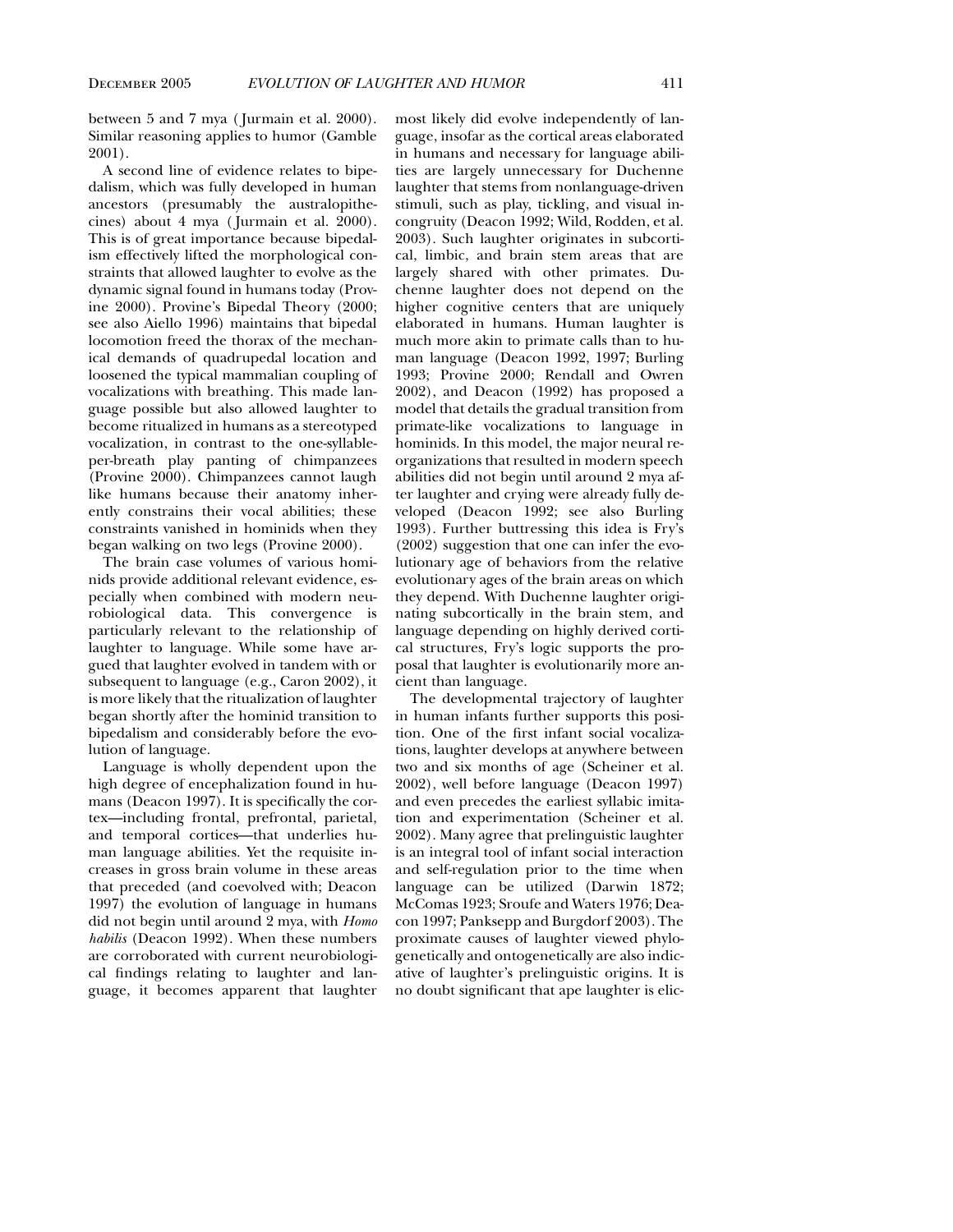ited primarily through tactile stimulation (Provine 2000; Gamble 2001), since infant laughter begins thus but progresses from increasingly visual and then auditory stimulation (Sroufe and Waters 1976) to human adult laughter that occurs primarily during symbolic communication (Provine 2000). Insofar as ontogeny does recapitulate phylogeny among closely related species, this developmental series indicates that vocalized Duchenne laughter is more ancient than language.

Contrary to some of the prevailing evolutionary accounts (e.g., Caron 2002), Duchenne laughter was likely already ritualized when language abilities and their requisite cortical reorganization began to evolve in hominids around 2 mya. When this proposition is combined with Provine's (2000) argument that bipedalism was a necessary precondition to the ritualization of laughter in hominids, a historical window is established between approximately 4 and 2 mya during which laughter most likely evolved into the ritualized vocalization found in humans today.

If laughter was elaborated between 4 and 2 mya, then the number of variables that could have come to bear on the evolution of laughter is greatly reduced. A discussion of the initial ritualization of laughter need not take into account such factors as the volitional control of behaviors (like laughter), cultural overlay, a *Homo sapien-*level Theory of Mind, and language, since these variables would not have existed until after 2 mya. Deacon's (1992, 1997) model supports this proposition. Advanced culture and technology also began no sooner than with *H. habilis,* the first species of hominid to fabricate the stone tools that are the antecedent to all other human cultural artifacts ( Jurmain et al. 2000). The possession by humans of a complete Theory of Mind (Premack and Woodruff 1978), or the ability to attribute a full range of mental states (including beliefs and desires) to ourselves and to others, is almost certainly unique to the human species, which indicates that such an ability might not have evolved until as late as 40 kya (Baron-Cohen 1999). The evolutionary consequences that resulted from these variables actually interacting with

laughter post-2 mya will be considered after we establish the circumstances under which Duchenne laughter was initially ritualized.

#### identifying the adaptive problem: FORM FOLLOWS FUNCTION AND THE EEA

If we tentatively accept that laughter was ritualized to human levels following the footsteps of bipedalism and preceding the evolution of uniquely human cognitive capacities, then the potential adaptive problems that Duchenne laughter might have been elaborated to solve are greatly reduced. This is especially true if one considers that the form of a given adaptation tends to follow that adaptation's function (Cosmides and Tooby 1997). We have argued that the form of laughter is such that it can be considered the behavioral component of a positive emotional reaction to nonserious social incongruity, and that beyond being an overt behavior, it is specifically designed through ritualization to be a medium for playful emotional contagion. Another relevant feature of laughter and play is that both are very dependent on levels of perceived seriousness and satiety (Fredrickson 1998; Biben and Champoux 1999; Gamble 2001; Sharpe et al. 2002). Duchenne laughter and play only occur when individuals are well nourished (Sharpe et al. 2002) and do not perceive any threat to their immediate being (Gamble 2001). This is implicit in the nonserious qualification that accompanies our general characterization of the Duchenne laughter stimulus. For example, differential safety levels determine whether an infant will laugh or cry at an unexpected social event (Sroufe and Waters 1976) or whether a tickler is menacing or playful (Provine 2000). Also, we are prone to laugh if someone trips and falls suddenly (social incongruity), but if we recognize the accident is serious, we rush to aid the person instead. Thus, the necessity of nonseriousness or positive emotion for laughter and playful behavior can be viewed as a design feature that constrains their potential circumstances of occurrence.

In her account of the evolutionary significance of positive emotions, Fredrickson (1998) argues that such an emotion program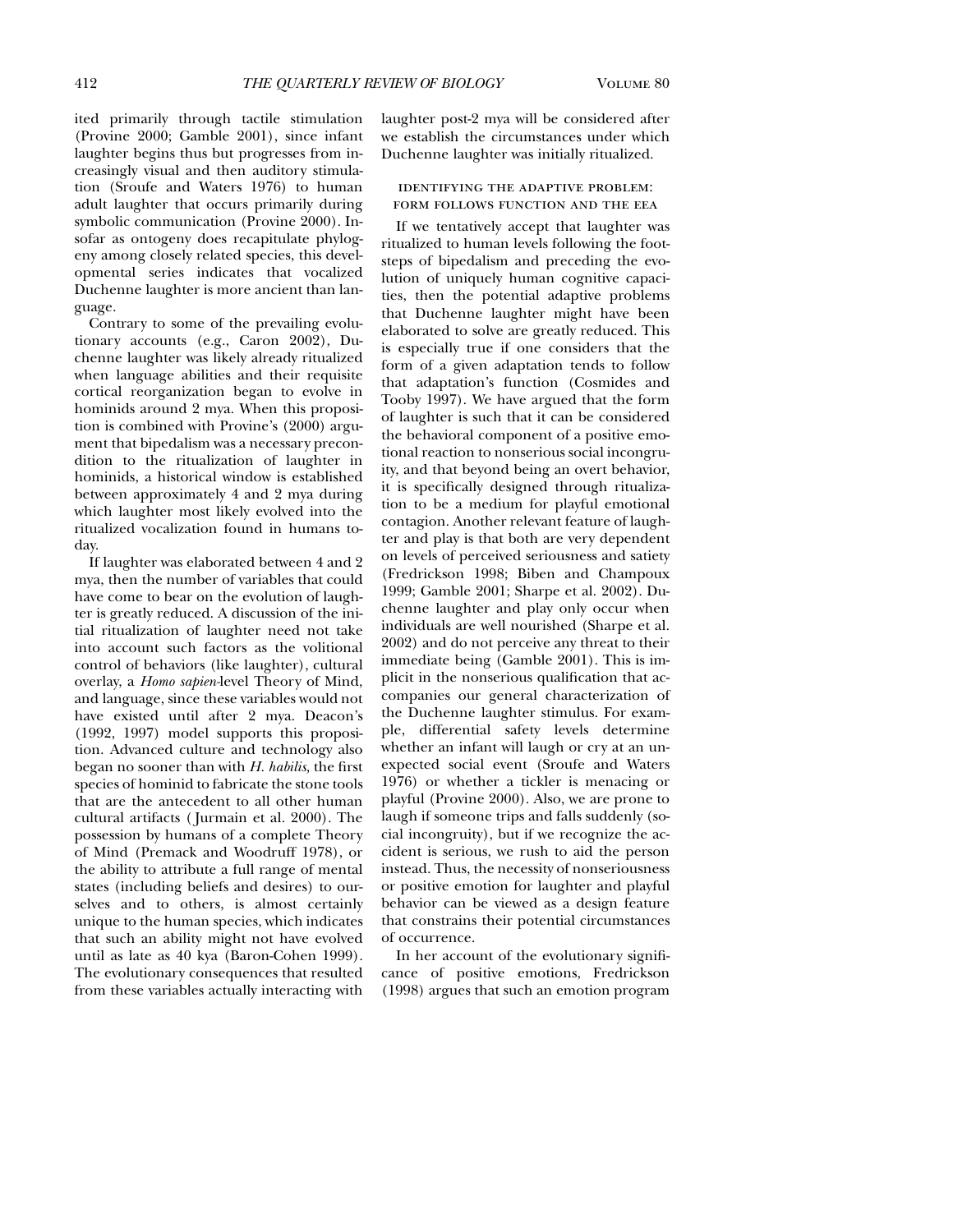evolved in humans specifically in response to the "moment-to-moment fluctuations in safety and satiation" experienced by our hominid ancestors "as [they] made their way across land" (Fredrickson 1998:312) and to a problem they would have thus encountered: " . . .when and how should individuals build resources for survival?" (1998:313). Fredrickson (1998) answers that during fleeting periods of safety and satiation, when danger was relatively low and needs were otherwise met, positive emotions broaden thought-action repertoires and build physical, cognitive, and social resources, thus promoting fitness.

The living conditions that Fredrickson (1998) describes, of fluctuating food supplies and constant dangers, are in accord with the current hypotheses of the living conditions that hominids experienced following the transition to bipedalism around 4 mya (Foley 1996, 1999). The prevailing notion is that along with the emergence of bipedalism went the transition of hominids to more open, savanna-type environments, as climate-induced habitat changes in Pliocene Africa created drier habitats and more dispersed and poorer-quality foods (Foley 1999; Owren and Bachorowski 2001). This transition entailed increased daily foraging times, distances traveled, and home range areas of hominid groups, as well as increased predator pressure and inter-group competition (Foley 1996). Together, these changes led to drastic increases in time stresses for early hominid groups (Foley 1996, 1999), and most likely also in physical and psychological stresses. Increased social stresses would also have occurred, as they would have resulted both from other stressors (i.e., physical and psychological) and from the need for new types of social organization, including increased cooperation among unrelated individuals (Owren and Bachorowski 2001).

One issue not stressed by Fredrickson (1998) is the means by which early hominids could have recognized, albeit implicitly, that a given context was safe, and thus fit for playing and exploring. Another point is that within-group variation would have led some individuals to recognize proper safe contexts more readily, while others would have carried over the lingering effects of prior negative emotions into times of safety and satiety, and in effect dampened the potential for positive emotions (see Biben and Champoux 1999). When laughter and humor are placed within the context of Fredrickson's (1998) conception of the role of positive emotions for early hominids in the face of increased time and body stresses, a novel connection emerges: if positive emotions functioned during "free" time to prepare individuals for the increased demands of bipedal life, and if such free times were fleeting and occurred unpredictably, then there would have been selection on hominid behavior for an adaptive mechanism whereby positive emotions could be quickly and effectively elicited when times were safe. Additionally, if positive emotions could be efficiently transmitted between individuals, then even those who did not recognize the safety of the situation, or who had a lingering negative mood, could be recruited into playing through the elicitation of positive affect. At this point it should barely need suggesting that hominid humor and laughter could potentially have functioned in just this fashion.

To make this scenario feasible, our analysis will make explicit (1) the nature of the stimuli and signal of laughter, as these would have existed and been elaborated between 4 and 2 mya, and (2) the fitness benefits that would have thereby been conferred to the sender and the receiver(s) of such a signal, and to their group as well. Paramount is the relation of these considerations to the hypothesis that laughter became ritualized in hominids as a mechanism whereby individuals and groups could more readily capitalize on fleeting moments of safety and satiety in order to "broaden and build" (Fredrickson 1998) their thoughts and resources through social play.

#### the roots of humor

The first issue at hand is the nature of the stimuli that elicit Duchenne laughter. A number of such stimuli have been identified in this paper and elsewhere. We have argued along with Provine (2000) that tickling and social play constitute the origins of laughter stimuli as shared with nonhuman primates and served as the base from which hominid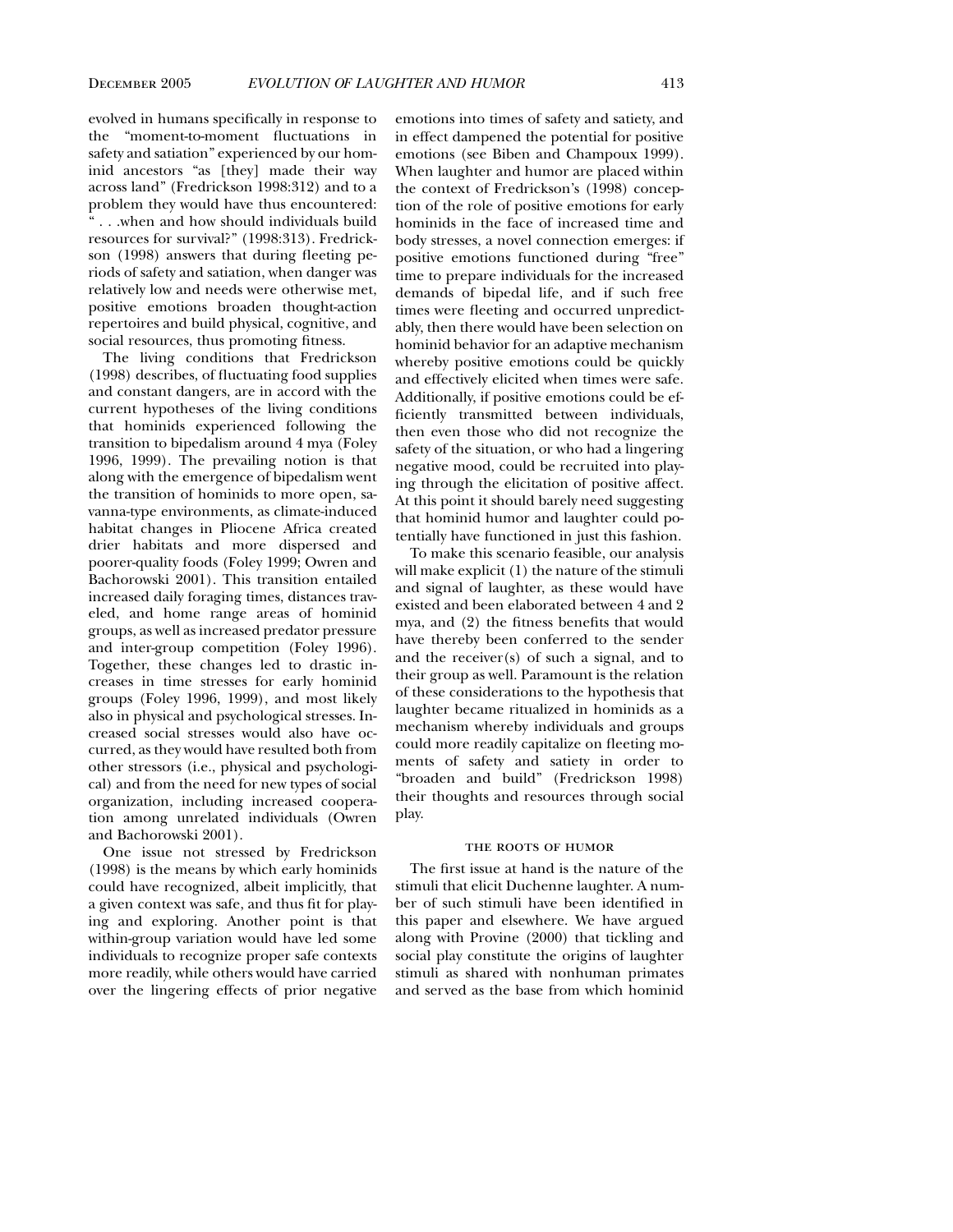humor was elaborated. Social play among chimpanzees is most prevalent among juveniles (Fagan 1993) and has been shown to occur most frequently leading up to feeding time (Palagi et al. 2004). This suggests an instrumental role in mediating stresses to facilitate group functioning, and is supported by the finding that play often co-occurs with grooming, an activity often considered the glue of primate societies (Dunbar 1996). Such specificity in chimpanzee social play contrasts with modern human social play, which seemingly occurs at all times and throughout the lifespan (Bjorklund and Pellegrini 2002). With play nearly ubiquitous among mammalian taxa (Spinka et al. 2001), social play and tickling would undoubtedly have been present among hominids, initially resembling chimpanzee play in context and frequency but later approaching the characteristics of play in humans. How did such a transition occur?

Drawing from Fredrickson's model (1998) we propose to bridge these interspecies differences by arguing that, following the transition to bipedalism, there would have been tremendous selective pressures on hominids for the types of broadened thoughts and developed resources that Fredrickson describes. As a result, there would have been selective pressures for positive emotion and its proximate causes, social play among them. All moments that did not explicitly preclude social play (or that satisfied requisite conditions of safety and satiety) would have become highly amenable to such play, with selection favoring those individuals who could experience positive emotions and play whenever possible. The role of protohumor in fulfilling such selective pressure is straightforward: events mirroring social play and tickling in their qualities of nonserious social incongruity would have inherently indicated that a situation was safe and conducive to positive emotion and social play. The neuroanatomical mechanism through which play and tickling elicited laughter in apes was thereby evolutionarily broadened in hominids, such that "playful" stimuli were decontextualized from the physical act of social play itself, and Duchenne laughter could be triggered by a more generalized type of nonserious social incongruity. Such a connection between stimulus and context need not have been present in the minds of perceiving hominids, but the tendency to react in such a way to a stimulus—the key to the evolution of adaptive emotions (Cosmides and Tooby 2000)—would have been selected for and preserved by the correlation in nature between nonserious social incongruity and safe situations. In short, hominids became more playful through an evolutionary process that made more aspects of experience appreciable as "funny." We can recognize this today in the extent to which play permeates our social and developmental lives, earning humans the nickname "*Homo ludens*" (Bjorkland and Pelligrini 2002).

To flesh out this idea, what we now call slapstick humor (or physical mishaps that result in no real harm) could very well have emerged from this process. Witnessing another individual unexpectedly trip or slip (from an awkward bipedal gait?), while simultaneously recognizing the nonseriousness of the mishap, often elicits laughter in humans today—observe the commercial success of *The Three Stooges* and *America's Funniest Home Videos.* Such a mishap could have become a potent elicitor of laughter in early hominids as a result of Pliocene pressures for increased social play. Ramachandran (1998) has recently proposed that in such a situation, laughter functioned as a signal to alert others that a potentially serious situation had in fact turned out to be nothing of the sort. Ramachandran (1998) has argued convincingly that such nonserious social incongruity would have been present in the hominid EEA characterized above, and it would have been a reliable indicator of the safety of situations. Due to the costs imposed on individuals who were slow to utilize safe and satiated situations, such generalized nonserious social incongruity would have been selected to be a potent distal elicitor of laughter, positive emotion, and play. The broadening of the laughter trigger thereby converted some stimuli—such as near accidents, flatulence and excretion, and sexual mischief—from potential sources of social stress to elicitors of social play and positive emotion. This interpretation is in contrast to the stimulus reward account of Weisfeld (1994), whose emphasis on "fitness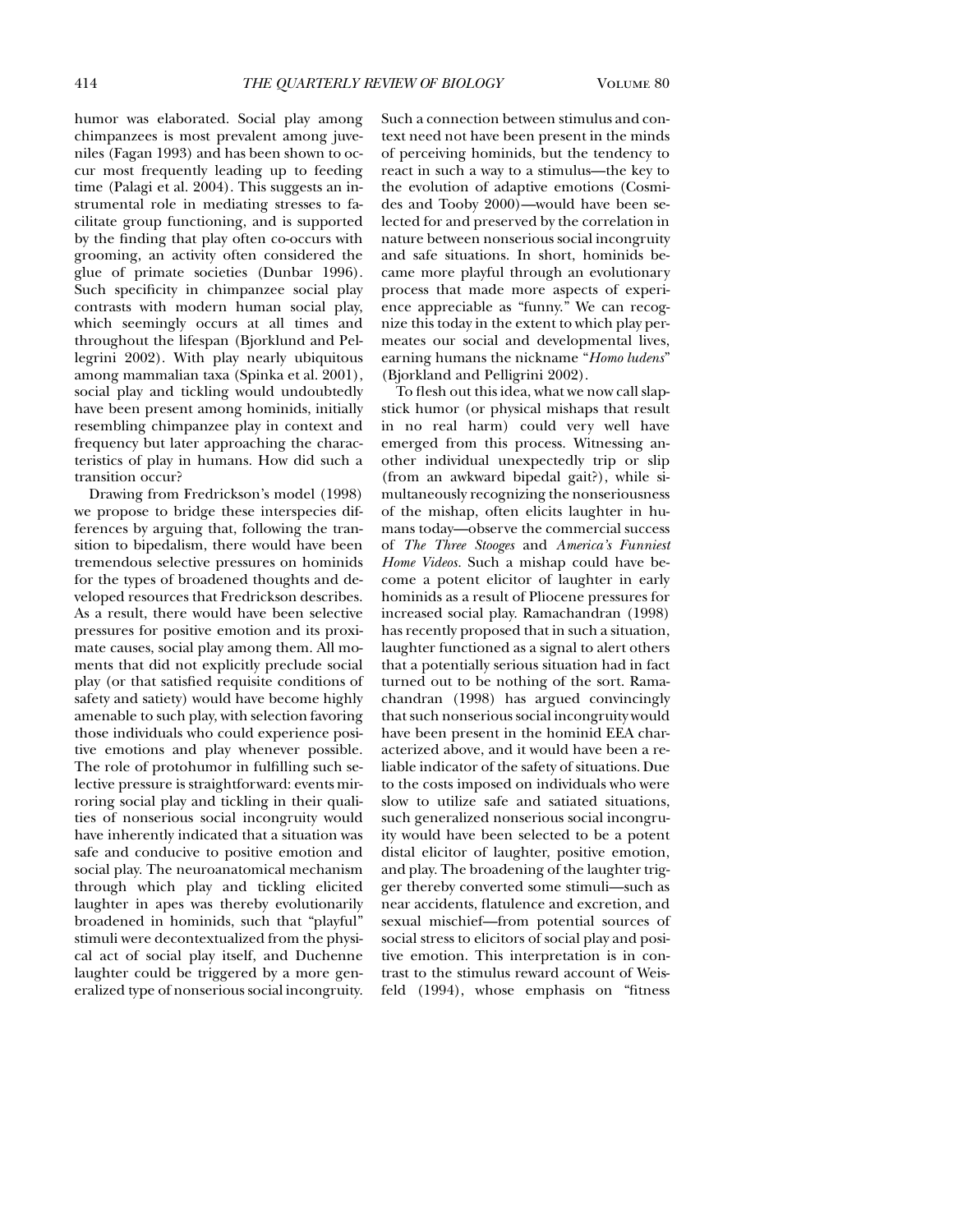enhancing stimulation" has trouble accounting for such protohumor.

#### the ritualization of laughter

The above account of the roots of humor is meant to add coherence to our account, but it could turn out to be an unnecessary addendum once the humor capacities of nonhuman apes are fully described. Such capacities have never been systematically studied across species, and it is possible that the appreciation of humor in apes is little removed from that in humans (see Gamble 2001). In contrast, laughter as a signal is inarguably elaborated in humans, and so accounting for its ritualization is of paramount importance. In the process of ritualization, a signal changes in structure so that it is more prominent and unmistakable, and thus more readily perceptible (Eibl-Eibesfeldt 1989; Grammer and Eibl-Eibesfeldt 1990). This occurs through the simplification of a signal via the addition of rhythmic repetition, an exaggerated amplitude, and stereotypic structure. The releasing threshold of a signal is also lowered during ritualization. All of these changes occurred during the evolutionary transition from ape play panting to human laughter (Grammer and Eibl-Eibesfeldt 1990).

The ritualization process of Duchenne laughter was surely intertwined with its affectinducing properties that are now being described in humans (Provine 1992; Hatfield et al. 1994; Bachorowski and Owren 2001). Arguably the most potent stimulus in our EEA for signaling safe times, eliciting in individuals playful affect, and undoing lingering stress and negative emotional valence was the laughter of others originating from social play or "false alarms." Such laughter would have signaled the playfulness of conspecifics and, if able to tap into the emotional systems of receivers, would have elicited in them a playful state. The ritualization process simply made laughter more affective at affect induction.

The shared manifold perspective described earlier (Gallese 2003), in which the same system is used to perceive and send a signal, makes the evolutionary ritualization of laughter all the more intelligible. Insofar as laughter is contagious and can function as its own releaser, lowering its releasing threshold would have occurred with an exaggeration of the signal itself. Laughter, becoming more perceptible, would have more readily elicited laughter in receivers by virtue of the receiver's own laughter program also having been exaggerated through ritualization. Even a process as simple as laughter evolving to be maximally different from other signals would have rendered the mirror matching of laughter more effective (see Deacon 1997 for a description of such "disruptive evolution" as applied to laughter and crying). With senders and receivers coevolving (Buck and Ginsburg 1991), and variously being one and the same individual, exaggeration of the production mechanism would have been equivalent to exaggerating the perception mechanism.

What selection would have driven this ritualization process? Fredrickson (1998) has already argued for the adaptiveness of the emotion itself—to broaden thought-action repertoires and to build physical, psychological, and social resources, in this case through social play. Positive emotions also undo negatively valenced emotions, which dampen tendencies to play and can have detrimental effects on individuals over the long term (Fredrickson 1998; Tugade and Fredrickson 2004). Laughing—that is, sending a signal in the face of nonserious social incongruity would have been adaptive by inducing in others a positive state, and thereby effectively recruiting them to engage in social play with the laugher. It is in the evocation of this social play via emotional contagion that the essential adaptive value of the signal of laughter (as apart from its affective concomitant) resides. Those who were more adept at becoming playful during the appropriate times while also eliciting in others a playful state would have found themselves with relatively increased within-group fitness through the benefits of social play (Byers and Walker 1995; Spinka et al. 2001). This function is not unlike that served by play panting in chimpanzees (Flack et al. 2004; Matsusaka 2004) and that proposed for laughter by Weisfeld (1994). It should be noted that in arguing for the within-group adaptiveness of laughter via the adaptiveness of social play, we are not es-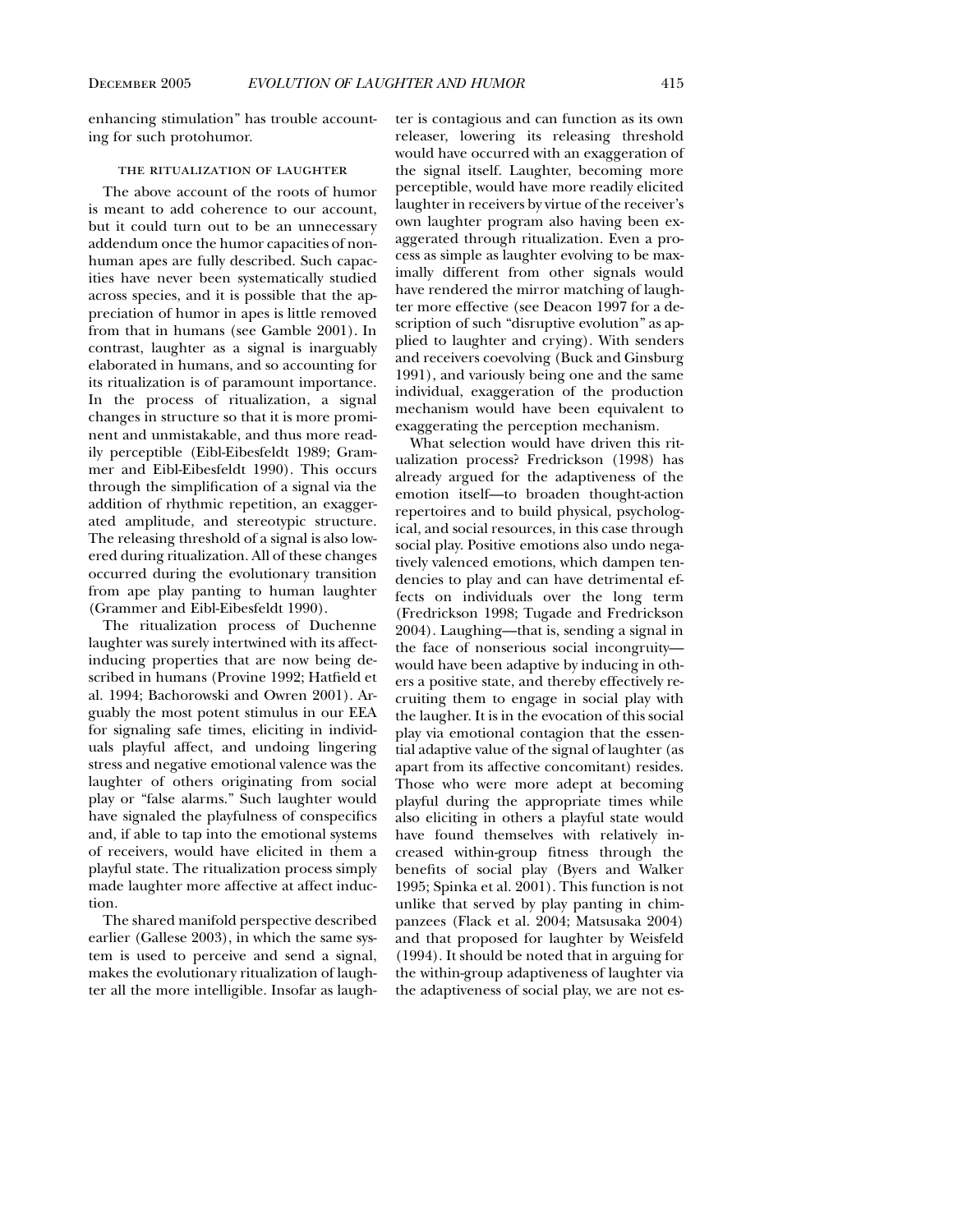pousing a particular function for social play beyond the facilitation of development (Byers and Walker 1995; Spinka et al. 2001) and the "broadening and building" developed by Fredrickson (1998).

The receiver side of the laughter event is highlighted by Ramachandran's model (1998) and fits ideally into the above framework with one major amendment. Whereas it makes sense that heard laughter functioned to recruit others into playing during safe times, and that it would have been adaptive for individuals to be influenced by the laughter of others, Ramachandran (1998) ignores the emotional component of laughter. While he treats laughter as a cognitive "false alarm," we have instead argued that laughter is a medium for emotional contagion, a mechanism for transmitting positive emotion and playfulness. In fact the concept of automatic resonance behavior (Rizzolatti et al. 1999) mediated by the shared neural bases of perception and action invokes no need for cognitive mediation. In this light, it would have been adaptive for individuals within a group to be influenced by the laughter of others as it would have allowed them to immediately capitalize on safe situations. The affect-inducing property of laughter could have even allowed the laughter of others to quickly mitigate the minor pain or stress experienced by the subject of a laughter-inducing nearmishap, especially before hominids were able to infer that they were being laughed at (see later discussion). So through both the elicited positive emotion and the emergent social play, the fitness of the hearers of laughter would have increased during periods of higher stress. While others have given the name "manipulation" (Krebs and Dawkins 1984) to an influence over conspecifics such as that which Duchenne laughter has, the evidence suggests that such a term would have to be amended with "mutually beneficial" if applied to Duchenne laughter. Of course, this does not have to hold for non-Duchenne laughter (see Owren and Bachorowski 2003).

The shared benefits incurred by both the sender and the receiver of Duchenne laughter imply that there would have been robust within-group selection driving the ritualization of laughter towards increased perceptibility, elicitation, and distinctiveness from other signals. Since produced and perceived laughter potentially depend on a common mechanism, as suggested by a mirror system perspective, ritualization of the signal would have been selected for by the fitness benefits gained by individuals who were at different times both sender and receiver.

A number of additional conclusions can be drawn by examining these ideas from a multilevel perspective. First, the benefits of laughter that have been proposed are also often group-level benefits. They benefit the group of people unified and often defined by laughter, compared to groups in which the traits associated with laughter are absent or less prevalent. The individuals who possess the traits benefit as members of their group, but it is not obvious that they benefit more than other members or that their within-group advantage is the driving force, compared to the collective benefits. Everyone in a given group benefits from such signaling and coordination mechanisms, not just the ones who produce the signals. Bekoff's (2001) arguments about social play agree with this argument.

Second, even if the traits associated with laughter do not provide a strong withingroup advantage, neither do they impose a strong within-group disadvantage. Sociobiology has been excessively concerned with the concept of strong altruism, in which individuals can benefit others only at a cost to themselves. This negative tradeoff sometimes exists (e.g., when you can save a drowning person only by jumping into a river), but many traits substantially increase the fitness of everyone in a given group—including those possessing the traits—at little or no private expense. These traits can evolve on the strength of their group-level benefits relatively unopposed by selection within groups. Rather than assuming a negative tradeoff between benefits to others and cost to self, it is useful to distinguish two potentially independent concepts: coordination and distribution (Wilson 2001). The question of whether a group functions well or poorly is a matter of how members coordinate their activities. The question of whether the traits evolve depends on how the costs and benefits of coordination are distributed among the group members. If coor-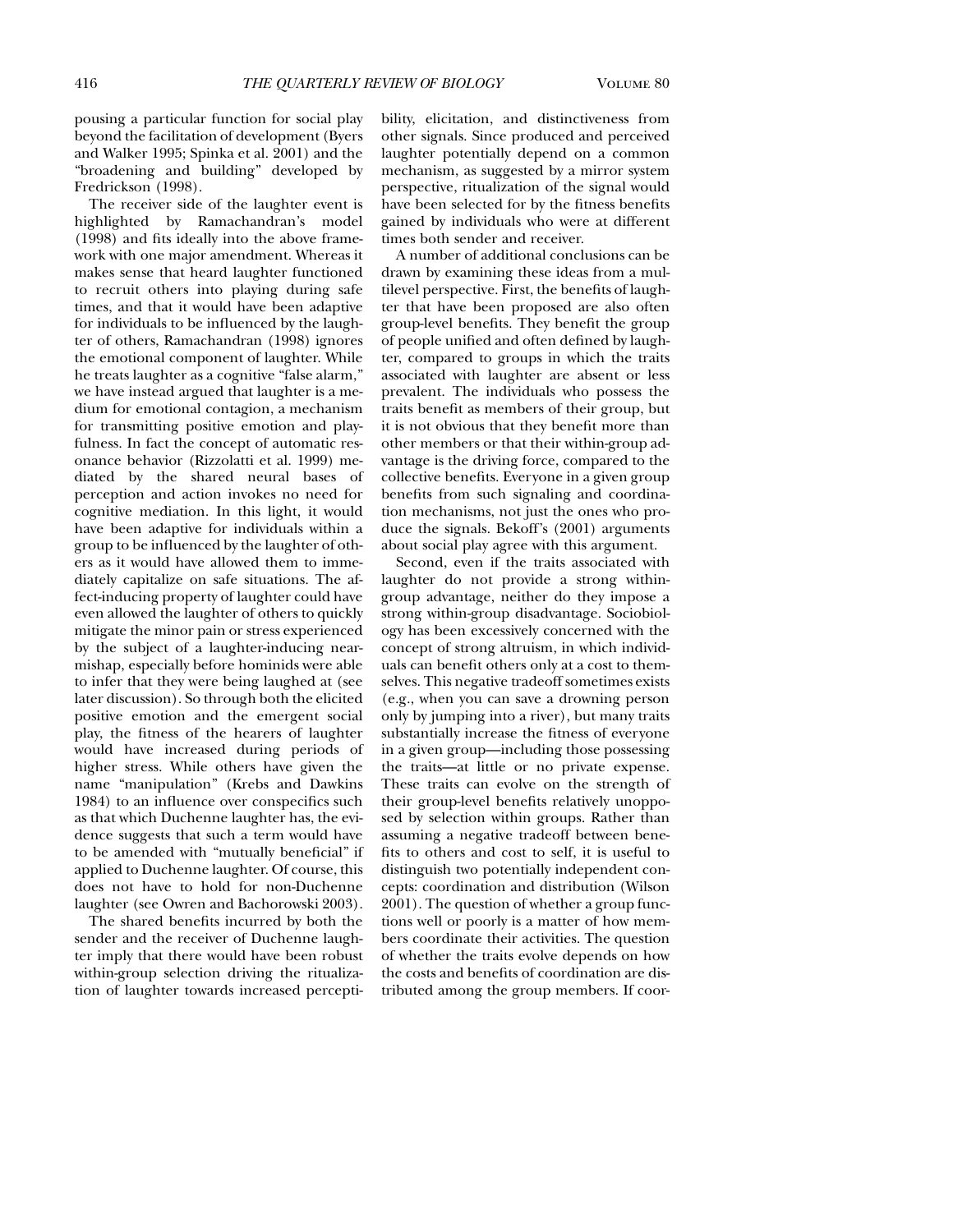dination can be achieved with a relatively equal distribution of costs and benefits, then group-level adaptations can straightforwardly evolve. Many of the traits associated with laughter appear to exist in this category.

Third, laughter favors group selection in the same way that culture does. Cultural group selection is powerful because the social transmission of behaviors creates differences among groups more easily than the genetic transmission of behaviors (Boyd and Richerson 1985). For example, it is easy to imagine everyone in a group adopting a culturally acquired behavior, which sets them apart from other groups. The only way for comparable variation among groups to arise for genetically acquired traits is for the groups to be clonal. The contagious nature of laughter makes it similar to forms of cultural transmission in its effects on behavioral uniformity within groups and differences among groups. Even a single person who laughs can change the mood and behavior of an entire group, thereby increasing between-group differences. If laughter increases the social play in a group, such a difference would increase the fitness of that group relative to others (see Bekoff 2001), thus driving group selection.

These conclusions can be used to evaluate one of the most recent and detailed evolutionary theories of laughter by Owren and Bachorowski (2001), who propose that laughter evolved in response to the selfish exploitation of emotional signaling by cheaters. They envision a coevolutionary arms race in which: (1) cooperation was first fostered among unrelated individuals through an honest emotional signal, namely, smiling; (2) smiling was then corrupted by the evolution of cheaters who could volitionally mimic smiling and exploit the cooperation of others; and (3) laughter then evolved through an elaboration of the original smile mechanism in effect to replace smiling as a harder to fake signal for promoting cooperation. The concept of honest signaling is being used to explain a number of subjects besides laughter, such as religion (e.g., Irons 2001; Nesse 2001; Sosis 2004). In the case of laughter, however, there are a number of problems with Owren's and Bachorowski's account. First, the fact that they call it a "selfish gene" account says nothing about levels of selection, which requires a comparison of fitnesses within and among groups. Second, they assume that cooperation is always vulnerable to exploitation and cannot evolve in the absence of iron-clad hard to fake signals. This assumption is not based on a consideration of laughter per se, but is made axiomatically for all forms of cooperation. We have already criticized this assumption and suggested that Duchenne laughter occurs in contexts where coordination can be achieved with little danger of exploitation (i.e., safe and satiated contexts). Third, their account assumes that laughter evolved late in the coevolutionary sequence, after smiling was corrupted as a signal, whereas all the evidence that we have reviewed points to the early evolution of laughter, prior to volitional control, and with different phylogenetic origins for smiling and laughter (van Hooff 1972). We do not wish to entirely reject the concept of laughter as an honest signal, but we think that Owren's and Bachorowski's account fails as a primary explanation of laughter.

Both within- and between-group selection driven by the environmental conditions of the Pliocene help to explain the elaborated condition of protohumor and Duchenne laughter in humans. Modern multilevel selection theory thus provides an excellent framework for the study of laughter. The dynamics of laughter within single groups is a complicated subject in its own right. The manner in which groups form, interact, and disperse adds another layer of complexity. Multilevel selection theory provides a way of managing this complexity by first focusing on single groups as evolutionary units and then focusing on the differential contribution of groups to total evolutionary change. Given the strong group-level advantages, the weak disadvantages within groups, and the population structure of early hominid groups, there is ample scope for laughter to have evolved on the strength of group-level, in addition to within-group, benefits.

#### Subsequent Co-Optation And The Diversification Of Functions

With Duchenne laughter and protohumor thus established in early hominids, the form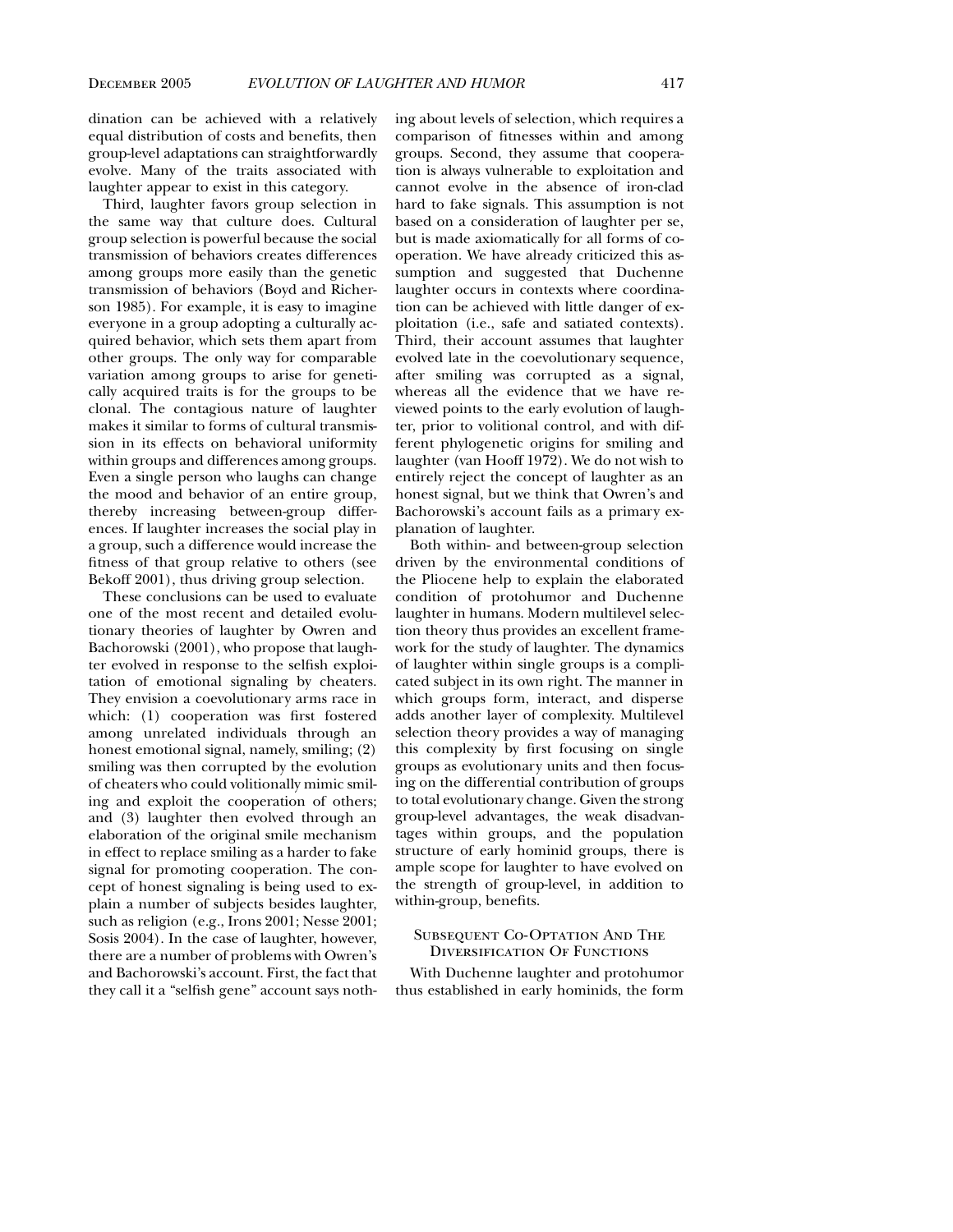and functional value of these traits would have been present during subsequent evolutionary transitions through various species including *H. habilis, H. erectus,* and eventually *H. sapiens.* This means that Duchenne laughter and protohumor would have been present in the prehuman behavioral repertoire as various advances were made in successive species, including the evolution of volitional oral-facial muscle control, the invention of material and cultural artifacts, language, the evolution of a *Homo sapien*-level Theory of Mind, and the emergence of fully modern humans and their societies, belief systems, technology, and cultural variation. We suggest that each of these evolutionary novelties interacted with the already-present laughter program resulting in the various forms of laughter that we now find and their myriad functions in different social contexts. We propose that it is from this process that non-Duchenne laughter arose. We also maintain that there is a necessary continuity between all types of laughter, as they are all derived from the primate play display, hominoid protolaughter, and hominid Duchenne laughter.

Essential to our account is treating Duchenne laughter as a system that was co-opted by volitional motor circuits, allowing humans to use its affect-inducting properties to strategically influence others. In this sense, it was the effect of Duchenne laughter on others that was co-opted. Whereas Duchenne laughter originally evolved in the context of protohumor and functioned as a medium of joyful emotional contagion, non-Duchenne laughter came to occur in aggressive, nervous, or hierarchical contexts, functioning to signal, to appease, to manipulate, to deride, or to subvert. Such a transition is supported by the existence of two neural circuits for laughter (Wild, Rodden et al. 2003) and by the work of Deacon (1992, 1997). Duchenne laughter was also expanded by new elicitors, including language and mental state attribution. These stimuli came to elicit the full Duchenne laughter program insofar as they conformed to the structure of the already established trigger mechanism, nonserious social incongruity.

For example, humans can now voluntarily access the laughter program and utilize it for their own ends, including smoothing conversational interaction, appeasing others, inducing favorable stances in them, or downright laughing at people that are not liked. This is apparently the result of the evolution of volitional prefrontal motor circuits that have allowed humans to have a generalized kind of willful control over oral-facial and respiratorylaryngeal motor systems (Deacon 1992). The uses to which such non-Duchenne laughter can be put stem from the established characteristics of Duchenne laughter, particularly its direct and indirect effects on others. Laughter's direct effects are the evolved affect-induction properties of the specific signal or its ability to emotionally influence pre-attuned receivers, while its indirect effects are derived from receivers' learned associations between laughter, play, and positive affect (Owren and Bachorowski 2003). In the case of aggressive laughter, this connotation implies that the laugher derives pleasure from the misfortune of another. Laughter's capacity to function metacommunicatively (Caron 2002) as a conversational sign that frames behavior with playful intention (Provine 2000) also arguably stems from the intrinsic playful and pleasurable qualities of laughter and laughter's effects on others (Owren and Bachorowski 2003). Even the convergence of smiling and laughter observed in modern humans (despite the different phylogenetic origins of the two displays; van Hooff 1972; van Hooff and Preuschoft 2003) is arguably the result of learned mimicry of the two signals by these higher human cognitive abilities that creates a functional hybrid utilized during conversation.

Language is a related evolutionary development made possible by such novel prefrontal circuits (Deacon 1997). A linguistic system enables symbolic representations of the world to conceptually invoke the recognition of nonserious social incongruity. This is the formal humor we know so well, which has come to take myriad forms and have as its subject matter innumerable cultural symbols and institutions (see Apte 1985). It is again significant that language can only spontaneously trigger Duchenne laughter if the structure and context of the statement or story embodies nonserious social incongruity and the al-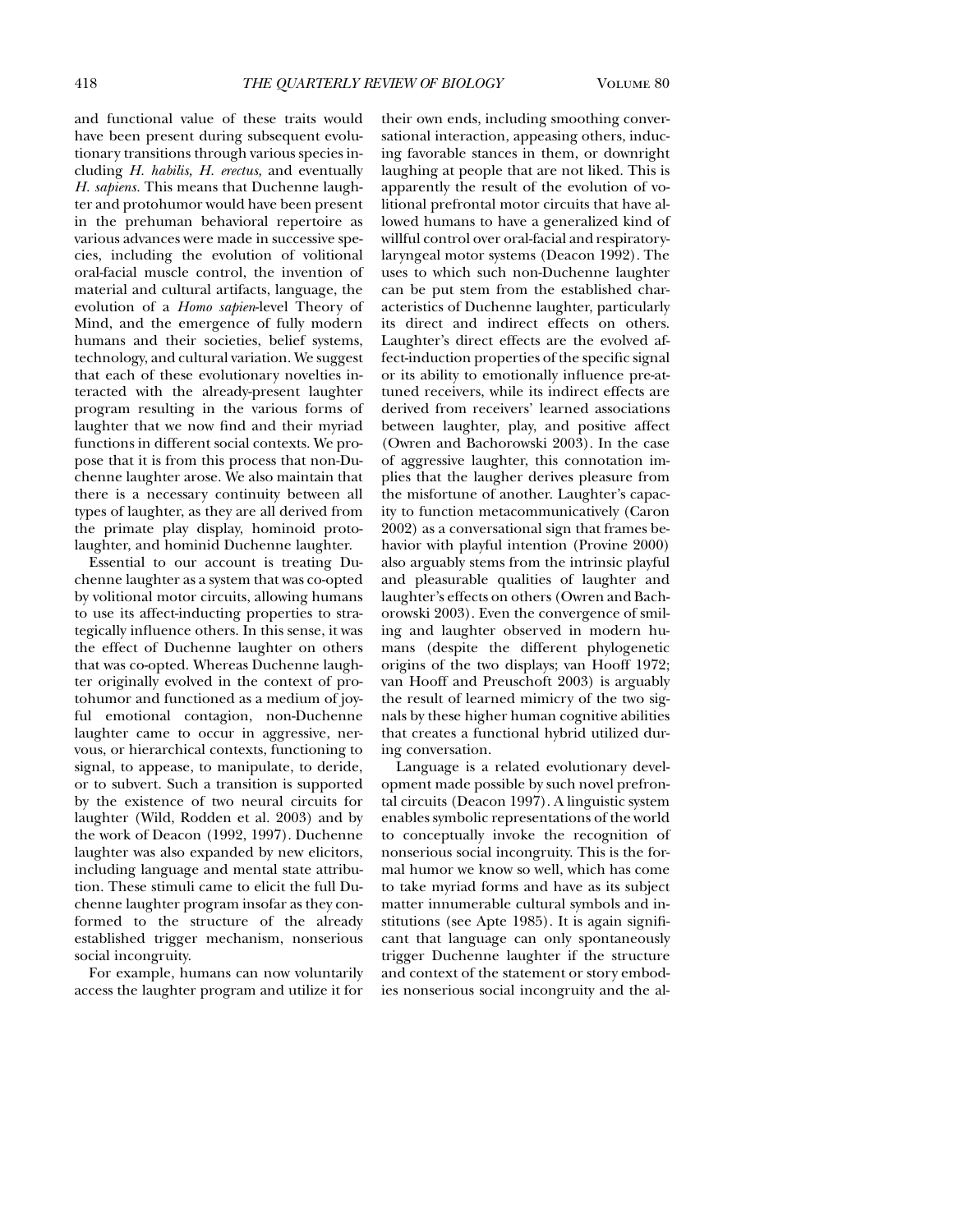ready-established laughter mechanism. This relationship between old and new explains why certain constraints are imposed on the types of statements and stories that elicit laughter—why a well-timed and precise buildup of expectation is so necessary for effective humor (Ramachandran 1998), and why only a specific, playful, alternately intelligible type of punch line is humorous.

Humans can also now find nonserious social incongruity in the inferred subjective states of others, in the discrepancy between their intentions and their actions or between their beliefs and reality (Howe 2002; Jung 2003). Such a reading of another's mind can facilitate the strategic use of humor, as one must presumably understand what is expected by others in order to present them with the unexpected. This ability adds an additional new dynamic to laughter perception because it allows one to infer in a laugher the mental states and intentions that elicited the laughter, and as a result to attribute a new kind of situational and context-dependent meaning to the observed act of laughter ( Jung 2003). Quite possibly it is from this ability that much "aggressive" laughter arises, as the hearers of such laughter can thereby recognize it as being aggressive. This ability to read another's mind allows people to recognize that they are being laughed at and are thus part of the out-group. The sender of such laughter is either intentionally laughing (non-Duchenne) to be aggressive or is simply laughing (Duchenne) at what he or she perceives to be nonserious social incongruity. Such incongruity is in this case nonserious because the aggressive laugher has no inherent concern for the well-being of the target of the laughter, and it is this lack of concern that the target can then infer. More generally, the interaction of "mind-reading" abilities with conversational laughter creates myriad opportunities for nuanced information to be conveyed as variability in laughter acoustics is correlated with different social contexts (Vettin and Todt 2004). Laughter does function to convey information under some circumstances, as opposed to simply inducing affect (see Deacon 1997; Owren and Bachorowski 2003; Vettin and Todt 2004), but arguably only insofar as conversational laughter interacts with a human-level understanding of others' intentions.

One last elaborated example should make the process of co-optation more concrete. Dunbar (1993, 1996; see also Provine and Fischer 1989) has proposed that language evolved in hominids to replace grooming as the prime means of managing the prehuman social environment. He proposed that selective pressures for increased group size led language to evolve to manage social relationships through the sharing of social information, or gossiping. Dunbar's theory has been criticized on the grounds that language by itself could not have functioned like grooming (Power 1998) because the functional basis of grooming is the honest time commitment that it entails and the opiate release that it facilitates. Language is a cheap signal that can be used dishonestly and provides no such pleasurable stimulation (Power 1998), that is unless conveyed as humor or word play; only then can language elicit in others what is effectively a parallel emotional response to grooming. This idea is referred to as the "vocal grooming hypothesis" (Dunbar 1996; see also Vaid 2002). That humor and laughter could have been utilized thus is supported by our argument that Duchenne laughter and protohumor were fully established when human language began to emerge. This idea further suggests that language might have necessarily evolved in relation to humor and laughter, with the capacity to conceptually mimic, using symbols, the structure of protohumor.

In this scenario language and humor would no doubt have coevolved to some extent, with language and speakers becoming more adept at eliciting laughter and the laughter mechanism becoming more susceptible to conceptual triggering. But the instructive aspect of this hypothetical example is that only the original properties of Duchenne laughter would have allowed it to be evolutionarily harnessed by language. Only insofar as language was able to conform to the structure of the already established elicitor of laughter could it trigger the laughter response. Thus, Duchenne laughter was present to be co-opted by language (and by the mental abilities that language requires), but as such there needed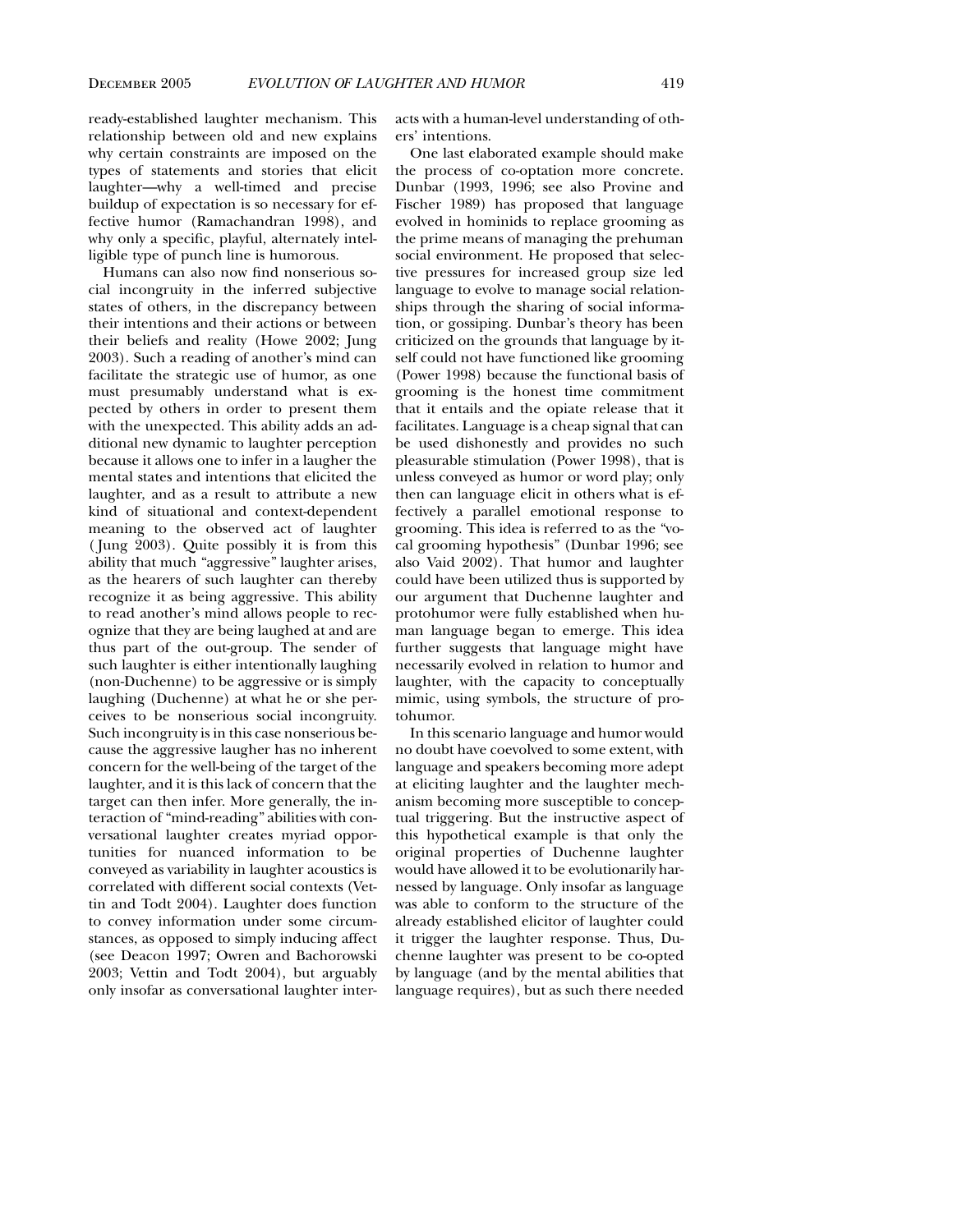to be some point of contact between the two systems—in this case, the potential of language to represent nonserious social incongruity, and the affective properties of laughter that constituted its functional potential and endowed it with the capacity to be utilized for vocal grooming.

There is a precedent for taking a co-optative view of emotion systems. Rozin and colleagues (e.g., Rozin et al. 1997) have detailed how the ancient mammalian food rejection system of disgust was co-opted by human cognition to play a role in cultural value systems. Previous laughter researchers have speculated along similar lines. Fry (1994:121) asserted, " . . . mirthful laughter is probably another of those archaic adventitious behavior complexes which has been swept up in the flowing of time and evolution and carried far beyond its original activity." Likewise, Panksepp and Burgdorf (2003:541) said " . . . the subtleties of human adult laughter, so abundantly expressed during cognitive delights of humor, may highlight how certain ancient emotional processes interact with refined cognitions within higher reaches of the brainmind." Caron (2002:267) argued in turn that "as hominids became humans, laughter would have become useful as part of an increasingly more abstract language." To our knowledge, however, this is the first time that such a notion regarding laughter and humor has been incorporated within a formalized theoretical framework.

A final conceptual point needs to be kept in mind. The evolutionary scenario we have detailed exists in two parts: (1) the initial elaboration of Duchenne laughter and protohumor in hominids; and (2) the co-optation of laughter and humor for novel functions. The first argument is more tenuous, attempting to pinpoint the actual conditions under which laughter evolved and the adaptive functions that laughter originally served. Contentious is the point that laughter was originally ritualized in hominids more than 2 mya to serve as a mechanism for transmitting playful emotion among members of a group. While supported by several lines of evidence, the idea is admittedly and perhaps inevitably speculative. Yet the second argument does not depend entirely on the validity of the first.

While the history and initial characteristics of Duchenne laughter are essential to treating laughter as a preadaptation, the specific circumstances under which laughter was ritualized are partially irrelevant to laughter's later elaboration, as long as laughter was fully and appropriately developed when the implicated abilities began to evolve post-2 mya. Regardless of the driving forces and circumstances of Duchenne laughter's historical genesis, viewing non-Duchenne laughter as an evolutionary derivative of Duchenne laughter makes sense of the variety of forms and functions that characterize laughter today. Without such an explicit recognition of the co-existence of Duchenne and non-Duchenne laughter, and of playful, appeasing, aggressive, and dissociative functions, the claim of Keltner and Bonanno (1997) holds true: the science of laughter is, and will continue to be, swamped in contradiction and confusion.

#### PREDICTIONS AND FUTURE DIRECTIONS

The core objective of this paper has been to synthesize the many data and specific hypotheses of the evolution and functions of laughter and humor into a single evolutionary account that includes phylogeny and history as well as proximate mechanisms and adaptive significance. Perhaps the most immediate criticism that can be made of our evolutionary hypothesis is that it has all the makings of a "just-so story." If this were the case, we would have indeed woven a fine tale, but it would be unfalsifiable and therefore not scientific. We contend that it can be falsified in a number of ways, and we derive a number of testable predictions that lend genuine scientific value to our account. In some cases these predictions diverge from or challenge directly the work of other researchers, and where this is the case we have tried to note the opposing perspectives.

The level of historical detail that we incorporated into the first part of our argument is contentious but potentially stands to be rebutted. This would be contingent upon a closer analysis by physical anthropologists of hominoids and hominid fossils reliably dated from the middle Pliocene. While we incorporated Provine's (2000) Bipedal Theory into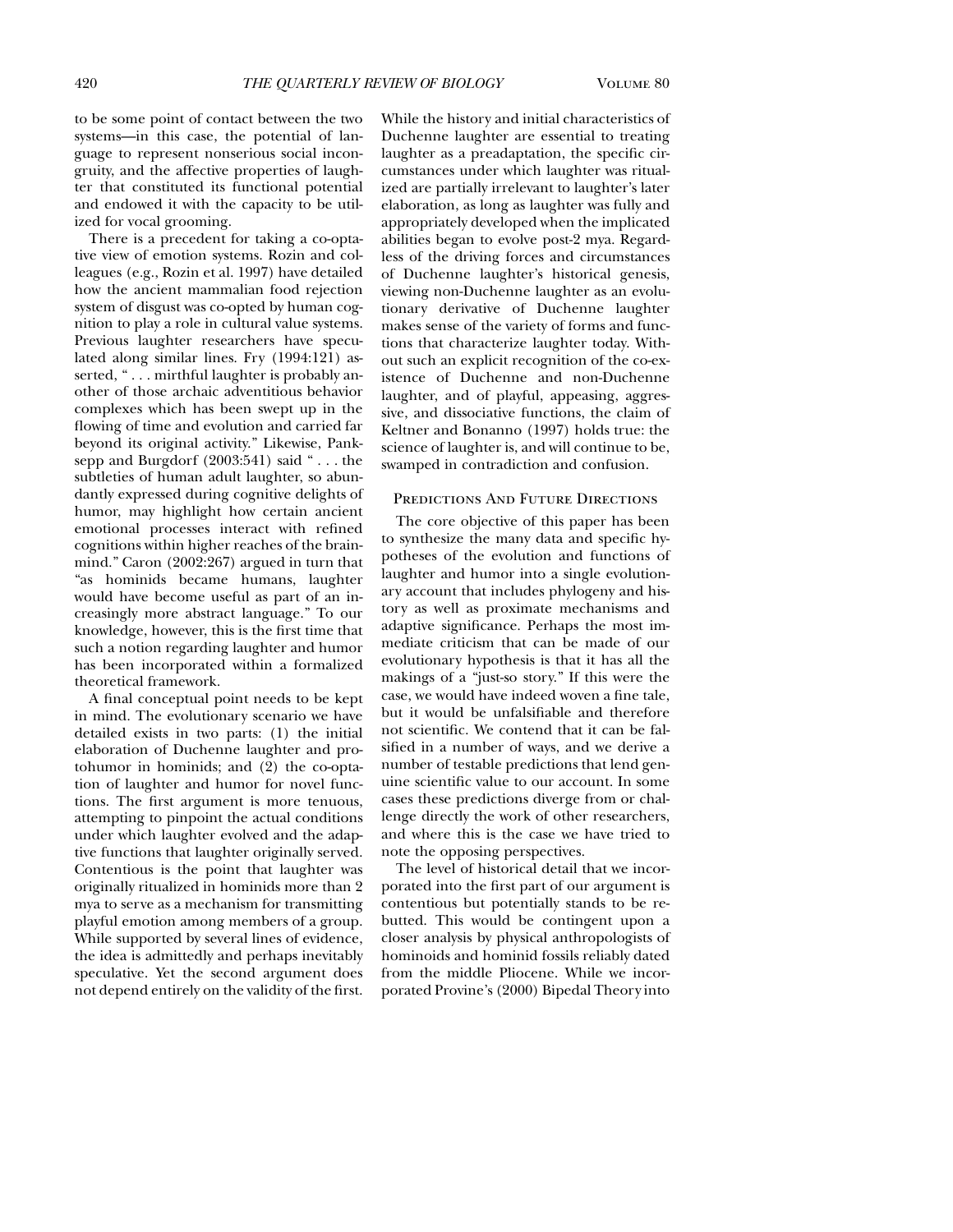our account, we did not discuss the specific fossil evidence of such a transition other than noting the evidence for bipedalism by 4 mya. Neither did we discuss the larynx, to which changes might have needed to occur in order for laughter to go from pant-like to "voiced." Although laughter should not have required the same types of morphological changes as language (for instance alterations to the tongue, palate, and teeth to allow for the production of phonemes), some changes to the basicranial structure of hominid skulls would perhaps still have been needed. These changes, if in fact necessary to our account, should be observable in the fossil record. We say "if necessary" because the actual physical requirements of human laughter have not been established, and so a collaboration of anatomists, biophysicists, and paleoanthropologists is apparently in order. It should be noted, however, that even the anatomical prerequisites of speech have proven hard to infer from the fossil record (see Fitch 2000).

The neuroanatomical components of our account also include concrete propositions that stand to be falsified by future research, the most revealing of which will probably require advanced neuroimaging techniques. Our argument that the different proximate causes of Duchenne laughter all share a common form (nonserious social incongruity) leads to the prediction that the laughter following from these different stimuli (infant laughter, laughter from tickling and play, and the various distally perceived forms of humor) should share a singular mechanism on some level. The substrates of initial processing will no doubt differ (and indeed do; Goel and Dolan 2001), but the last stage of higherlevel perception, which triggers the "laughtercoordinating" center (Wild, Rodden et al. 2003), should be singular and presumably involve incongruity detection and/or resolution (see Fry 2002). Comparatively, our hypothesis predicts that the laughter of apes (both tickle/play induced and symbolically elicited) should derive from a homologue of this cognitive "laugh generator" (Provine 2000). Following the work of van Hooff (1972), we would also predict that smiling and laughter spring from different neuroanatomical bases except insofar as they either

hybridize under volitional and/or learned control or require similar motor commands. This contrasts with the work of Owren and Bachorowski (2001), which sees laughter as an elaboration of smiling, and so predicts a singular mechanism for both signals.

Our integration of a theoretical mirror mechanism predicts that the singular laughter production mechanism should also be active during the perception of laughter, specifically Duchenne laughter that induces positive affect. Such a finding would suggest the existence of "echo-neurons" to go along with the visuomotor neurons uncovered already (see Rizzolatti and Craighero 2004), although these neurons might well represent vocal tract configurations and not sound per se (see Liberman and Whalen 2000; Rizzolatti and Arbib 1998). As discussed above, we implicated an area of the SMA as the locust of the laughter motor program, but this is by no means exclusive, as much more research in the area is warranted.

On our account, negative affect follows from laughter perception only insofar as one infers, based on knowledge of the laughter and context, that perceived laughter is aggressive or derisive. For this reason, we predict that the perception of laughter that induces negative affect should activate prefrontal and temporo-parietal areas involved in such Theory of Mind tasks as belief attribution (see Saxe et al. 2004). We also predict that "mind-reading" abilities should not be necessarily required for the perception of all laughter inducing stimuli, since we argue that laughter was first ritualized prior to the evolution of a full human Theory of Mind (Baron-Cohen 1999). We might predict something of a "continuum of activation" in which mind-reading abilities are progressively more activated as one moves from infant laughter to tickle- and play-induced laughter to physical humor and finally to formal symbolic humor. This stands in contrast to the work of Jung (2003), which predicts that mind-reading ability is involved in all laughter.

The perception of laughter is prime for further exploration using neuroimaging techniques (Sander and Scheich 2001; Shibata and Zhong 2001). As a fascinating new direction for future research, the simultaneous imaging of multiple subjects interacting or performing the same task (see Adolphs 2003)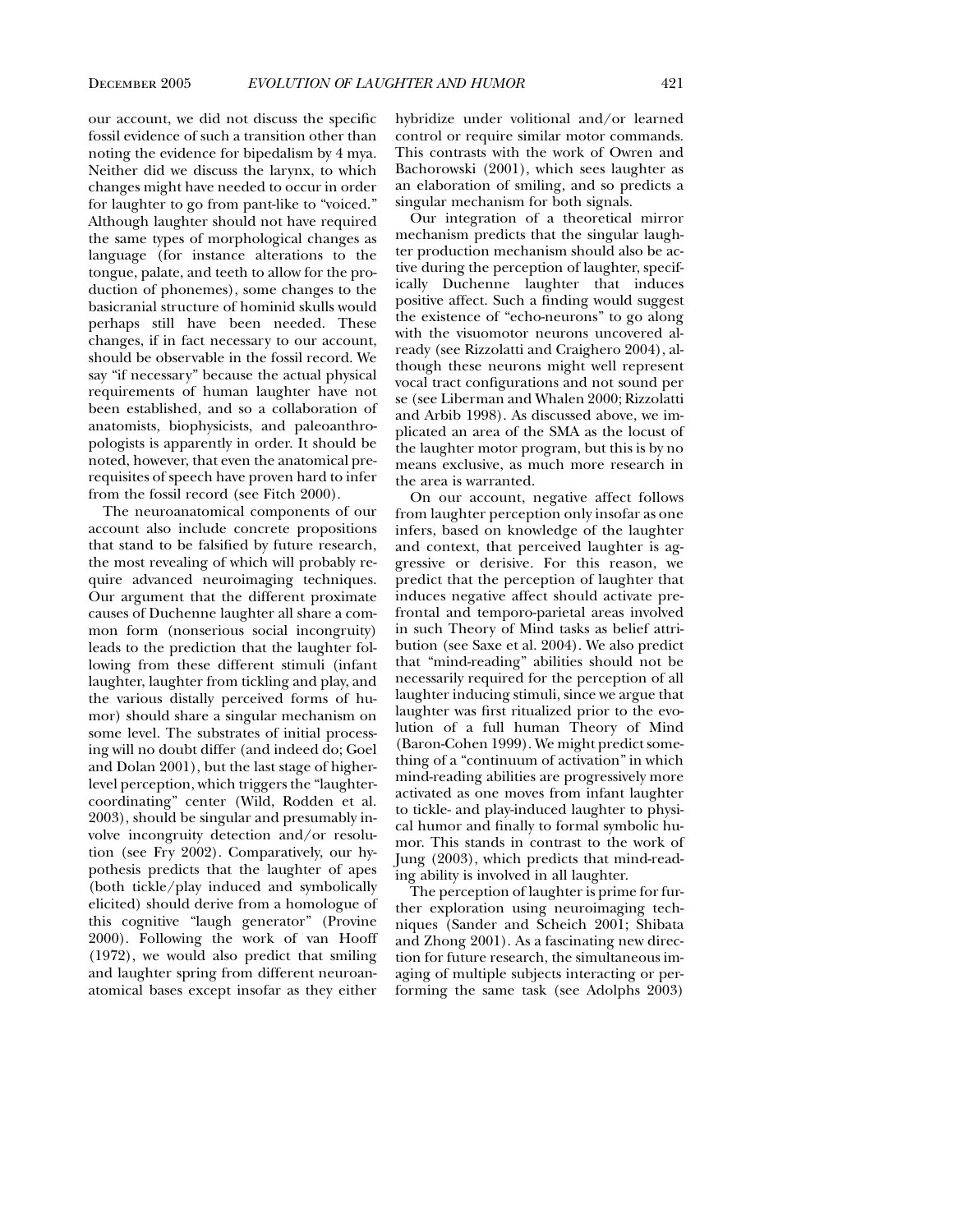holds promise for fleshing out the complex nature of laughter production and perception in varying contexts. Unfortunately neuroimaging research on the production of laughter is in many cases not feasible with current technology due to motion artifacts (Iwase et al. 2002). Measuring motor-evoked potentials (MEPs) from muscles in the mouth and tongue region (see Fadiga et al. 2002; Watkins et al. 2003) could assess the extent to which motor areas that control laughter are activated during the perception of laughter.

To take a different tack, children with autism might be investigated. Several groups of researchers have recently proposed that autism is at base an imitation disorder and that this primary deficit cascades into the other social and emotional deficits that have traditionally characterized autism, such as those involving emotion sharing, empathy, theory of mind, and social norms (see Williams et al. 2001; Rogers et al. 2003; Williams et al. 2004). Mirror neuron dysfunction has even been explicitly implicated as the root of autistic disorders (Williams et al. 2001). If this characterization of autism is on the right track, then one would derive from our account a number of predictions regarding laughter and humor in autistic individuals. These include: (i) few problems in detecting or laughing at tactile or visual protohumor (such as tickling, social play, peek-a-boo, and slapstick humor); (ii) reduced reaction to intention- and normbased humor; (iii) inappropriate or inexplicable laughter because of disrupted social expectations and unusual notions of incongruity; (iv) laughter at serious social incongruities; (v) a lack of responsivity to the laughter of others and to humor based in facial expressions; and lastly (vi) a lack of effort to elicit laughter from others since such laughter would not feed back positively on an autistic child via contagion. Remarkably, a recent study on laughter and humor in autism (Reddy et al. 2002) supported every one of these predictions, and none of the study's findings were left unexplained by our account.

Laughter that occurs during everyday social interaction in response to banal comments and humorless conversation is now being studied (Provine 1993; LaGreca et al. 1996; Vettin and Todt 2004). The unstated issue is whether such laughter is similar in kind to laughter following from humor. Although conscious control of laughter in natural social contexts has been tentatively discredited (but not systematically explored; Provine 2000; Owren and Bachorowski 2001), that does not preclude learning and automatization from playing a major role in non-Duchenne laughter. This type of laughter is probably learned through practice and the conditioning of nonconscious motor programs, and has only emerged as modern human cognitive abilities evolved post-2 mya. We have also implied that it is non-Duchenne laughter that constitutes the bulk of conversational laughter, something not discussed in the accounts of Owren and Bachorowski (2003) and Vettin and Todt (2004). Our position thus raises a number of novel questions. Is conversational (non-Duchenne) laughter typically learned? If so, what are the respective roles of conscious and unconscious processes in the utilization of such laughter? Does such laughter ever precede, coincide with, or follow from positive affect? Ontogenetically, how and when does such learned laughter develop in relation to the Duchenne laughter of infants? What determines the differential effectiveness of individuals at strategically utilizing such laughter? Does such conversational laughter occur cross-culturally, and if so, does its follow similar patterns? We would predict greater crosscultural variation in the contexts and physical characteristics of conversational as opposed to humor-driven laughter, suggesting conversational laughter is essentially a learned skill. We would similarly expect the punctuation effect (Provine 1993) to vary across cultures as it should apply most strongly to non-Duchenne conversational laughter.

We have not discussed gender differences in laughter production. The main reason for this is straightforward: researchers have consistently found no differences in the average number of laughs produced by males and females in social contexts (Martin and Kuiper 1999; Devereux and Ginsberg 2001; Bachorowski et al. 2003, as cited in Owren and Bachorowski 2003; Smoski and Bachorowski 2003a; but also see Provine 1993). The second reason is more complex. The only other consistent gender-related finding is that females tend to laugh most around males in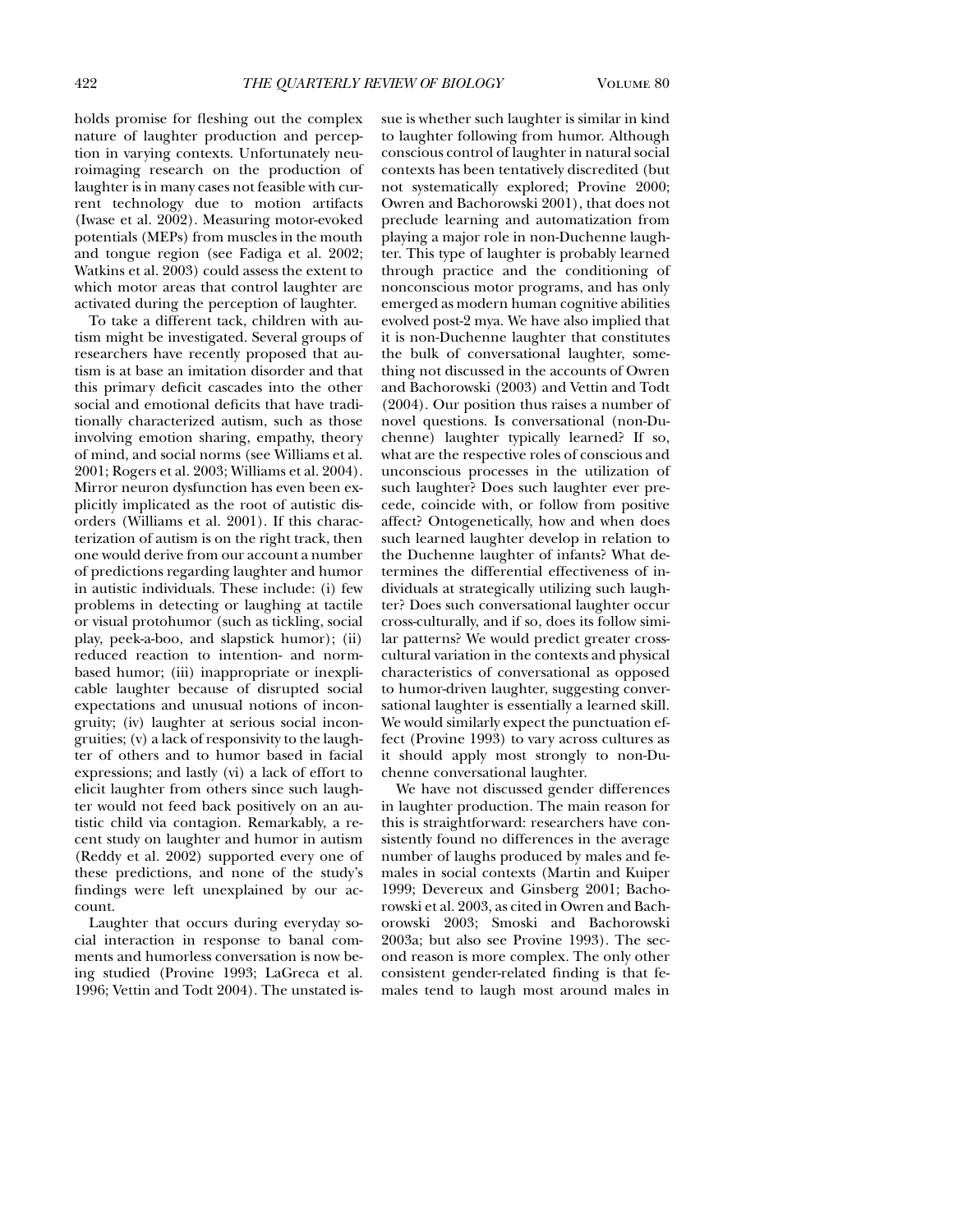conversational interaction (Bachorowski et al. 2003, as cited in Owren and Bachorowski 2003; Grammer 1990; Provine 1993; Smoski and Bachorowski 2003a). However, researchers have documented this pattern without distinguishing Duchenne from non-Duchenne laughter. It is therefore quite possible that such a pattern describes only one type of laughter or that it will not hold across cultures. We would predict that this pattern will be robust across cultures if it does involve Duchenne laughter, but it will prove to be unreliable if it merely involves non-Duchenne laughter and culture-specific social norms.

These issues are of utmost importance as researchers begin the task of distinguishing classic stimulus-driven Duchenne laughter from non-Duchenne conversational laughter. It bodes well for our account that the findings of Vettin and Todt (2004), described earlier, suggest the proximate basis for the functional differences of Duchenne and non-Duchenne laughter and a means of telling them apart in future observational studies. It should be noted, however, that the facial feedback hypothesis (and its claim that mimicking an emotional expression elicits the corresponding affect; see McIntosh 1996) complicates attempts to distinguish Duchenne from non-Duchenne laughter on the basis of emotional valence alone, but it also suggests that the presence of positive affect following non-Duchenne laughter does not prove it is similar in kind to Duchenne laughter.

We have argued that Duchenne laughter is essentially a medium for emotional contagion operating through an intersubjective mirror system. Such a perspective has implications for treatments of all nonverbal behavior, language, and more generally, considerations of human social evolution. Given a mechanistic basis, like that proposed by Gallese (2003) and his colleagues, these phenomena provide an organizational principle for humans as social beings, facilitating the empathic understanding of others, the emotional coupling of group members, and the establishment of coordination among interacting individuals. The evidence indicates that an early form of the shared manifold was already present in hominoids when the hominid line diverged, as mirror circuits were first discovered in monkeys and chimpanzees show evidence of

primitive emotional contagion (Parr and Hopkins 2000). Hominid evolution therefore involved not the evolution of a mirror matching system from scratch, but (among other things) the evolution of elaborated motor movements within a pre-existing system. Signals conjoined with emotional experiences are ideal examples of such elaborated movements. Humans have a highly ritualized and conventionalized nonverbal communication system (Eibl-Eibelfeldt 1989), particularly regarding expressions of positive emotions (Tomasello et al. in press), and ritualized Duchenne laughter is no exception. A question can then be posed: If emotion is essential for action (Damasio 1994), then might not shared group emotion be essential for group action, that is, for solving the problem of coordination (Wilson 2001; Spoor and Kelly 2004)? If answered in the affirmative, then laughter and other elaborated emotional expressions might well be a fountainhead of human uniqueness. Empathy through the communicatory coupling of individuals has in fact been implicated in human cooperation and altruism (Lakin et al. 2003). So while cultural institutions are thought to organize humans to the level of a "crude superorganism" (Richerson and Boyd 1999), the present argument implies that there is a much more fundamental mechanism for human organization than cultural institutions—a mechanism that predates such institutions, and even language, and could have been a prerequisite to the emergence of such evolutionary novelties.

Future research can explore this possibility in many ways. These include social experiments that measure the unique efficacy of humor and laughter (and other nonverbal behavior) at promoting relative group-level fitness (see Banning 1987; Vinton 1989; Greatbatch and Clark 2003), and agent-based modeling techniques, which are gaining sophistication and relevance in relation to human social evolution (see Kohler and Gumerman 2000). Perhaps most importantly, the above discussion is founded on assumptions of ape abilities. Future comparative studies of the cognitive, emotional, and expressive capabilities of other primates, particularly chimpanzees (e.g., Parr and Hopkins 2000; Parr 2004), will shed tremendous light on such considerations of human social evolution.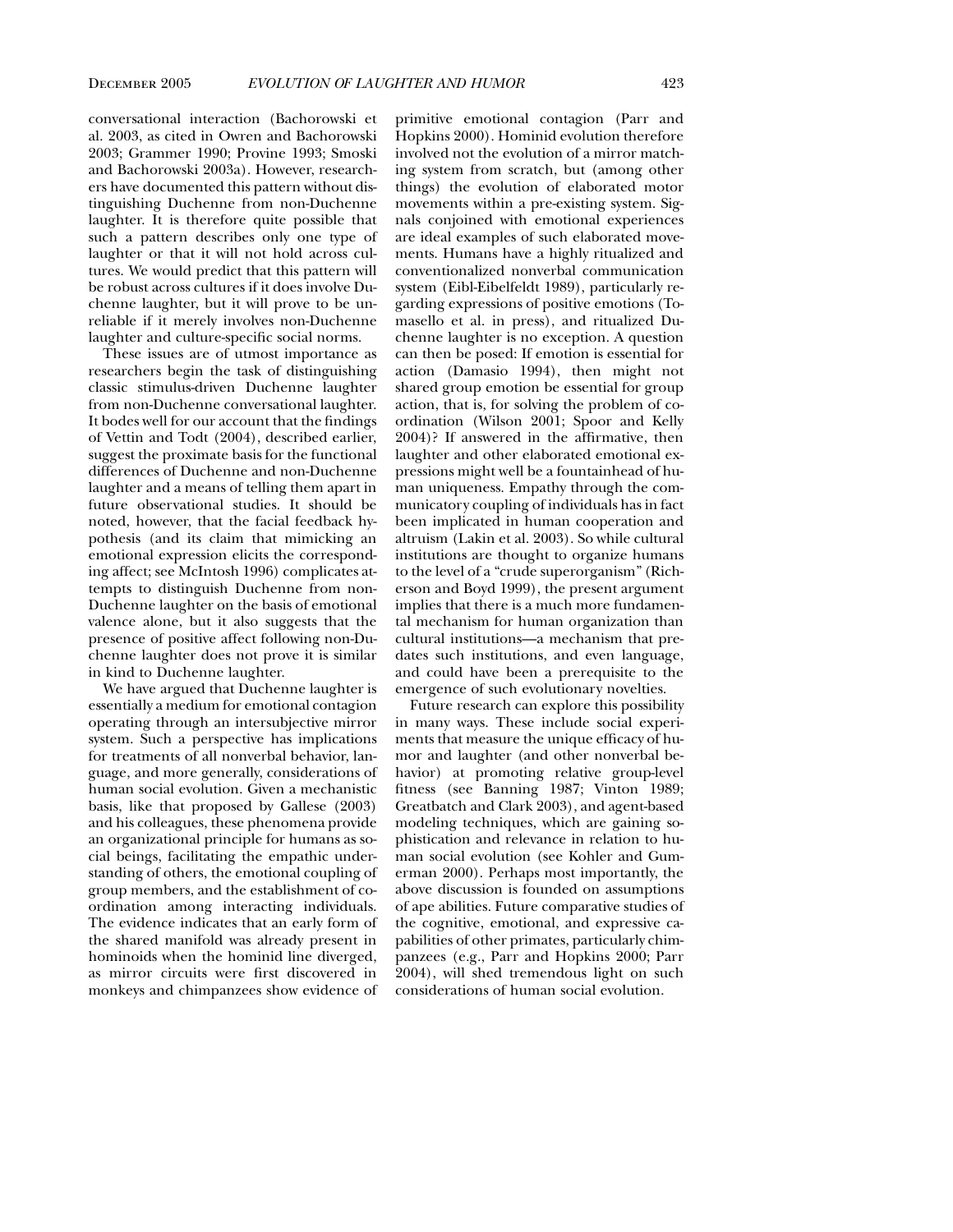The main goal of this paper has been to integrate theory and data across disciplines, thereby gaining insight while also exposing scientists on different fronts to novel research and theory. We think that laughter researchers have much to learn from and offer to social neuroscience, positive and evolutionary psychology, and multilevel selection theory. As a specialized subfield of research on nonverbal behavior and communication, the findings of laughter researchers hold relevance to all fields that concern themselves with human behavior, social interactions, social organization, and both verbal and nonverbal communication. An increasingly impressive catalogue of data is emerging from

studies by social psychologists with ethological dispositions, and we feel that laughter research deserves to be integrated into the larger fold as a serious topic of scientific study that must be accounted for in discussions of human behavior and evolution.

#### acknowledgments

We would like to thank K Sander, D Shibata, and two anonymous reviewers for their constructive input. We also thank participants in the Evolutionary Studies Program at Binghamton University for invaluable comments and discussion. We are especially grateful to Anne B Clark and Michelle Kline for their feedback and support. Portions of this work were presented to the Evolution for Everyone class at Binghamton University in December 2004.

#### **REFERENCES**

- Adolphs R. 2003. Cognitive neuroscience of human social behaviour. *Nature Reviews Neuroscience* 4:165- 178.
- Aiello L C. 1996. Terrestriality, bipedalism and the origin of language. Pages 269-289 in *Evolution of Social Behaviour Patterns in Primates and Man: A Joint Discussion Meeting of the Royal Society and the British Academy,* edited by W G Runciman, J Maynard Smith, and R I M Dunbar. New York: Oxford University Press.
- Anderson J R, Myowa-Yamakoshi M, Matsuzawa T. 2004. Contagious yawning in chimpanzees. *Proceedings of the Royal Society of London B* 271(Supplement):S468-S470.
- Apte M L. 1985. *Humor and Laughter: An Anthropological* Approach. Ithaca (NY): Cornell University Press.
- Bachorowski J-A, Owren M J. 2001. Not all laughs are alike: voiced but not unvoiced laughter readily elicits positive affect. *Psychological Science* 12:252-257.
- Bachorowski J-A, Owren M J. 2003. Sounds of emotion: production and perception of affect- related vocal acoustics. *Annals of the New York Academy of Sciences* 1000:244-265.
- Bachorowski J-A, Smoski M J, Owren M J. 2001. The acoustic features of human laughter. *Journal of Acoustical Society of America* 110:1581-1597.
- Baenninger R. 1997. On yawning and its functions. *Psychonomic Bulletin and Review* 4:198-207.
- Banning M R, Nelson D L. 1987. The effects of activityelicited humor and group structure on group cohesion and affective responses. *American Journal of Occupational Therapy* 41:510-514.
- Baron-Cohen S. 1999. The evolution of a theory of mind. Pages 261-277 in *The Descent of Mind: Psycho-*

*logical Perspectives on Hominid Evolution,* edited by M C Corballis and S E G Lea. Oxford and New York: Oxford University Press.

- Bekoff M. 1995. Play signals as punctuation: the structure of social play in canids. *Behaviour* 132:419-429.
- Bekoff M. 2001. Social play behaviour: cooperation, fairness, trust, and the evolution of morality. *Journal of Consciousness Studies* 8:81-90.
- Biben M, Champoux M. 1999. Play and stress: cortisol as a negative correlate of play in *Saimiri. Play Culture Studies* 2:191-208.
- Bjorklund D F, Pellegrini A D. 2002. *The Origins of Human Nature: Evolutionary Developmental Psychology.* Washington (DC): American Psychological Association.
- Boehm C. 1999. *Hierarchy in the Forest: The Evolution of Egalitarian Behavior.* Cambridge (MA): Harvard University Press.
- Boyd R, Richerson P J. 1985. *Culture and the Evolutionary Process.* Chicago (IL): University of Chicago Press.
- Buck R, Ginsburg B. 1991. Spontaneous communication and altruism: the communicative gene hypothesis. Pages 149-175 in *Prosocial Behavior: Review of Personality and Social Psychology,* Volume 12, edited by M S Clark. Newbury Park (CA): Sage Publications.
- Buck R, VanLear C A. 2002. Verbal and nonverbal communication: distinguishing symbolic, spontaneous, and pseudo-spontaneous nonverbal behavior. *Journal of Communication* 52:522-541.
- Burling R. 1993. Primate calls, human language, and nonverbal communication. *Current Anthropology* 34:25-53.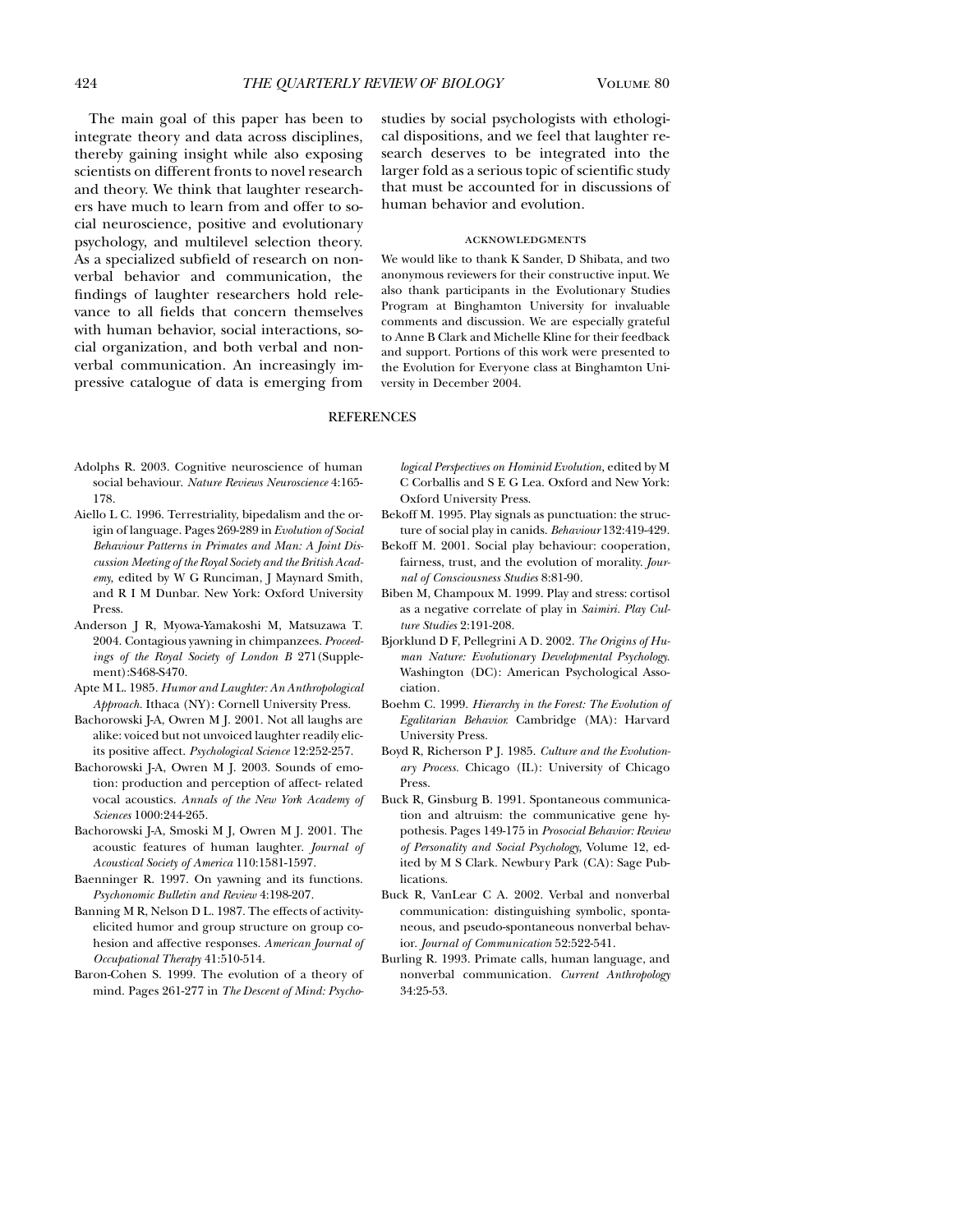- Butcher J, Whissell C. 1984. Laughter as a function of audience size, sex of the audience, and segments of the short film "Duck Soup." *Perceptual and Motor Skills* 59:949-950.
- Byers J A, Walker C. 1995. Refining the motor training hypothesis for the evolution of play. *American Naturalist* 146:25-40.
- Caron J E. 2002. From ethology to aesthetics: evolution as a theoretical paradigm for research on laughter, humor, and other comic phenomena. *Humor* 15:245-281.
- Carr L, Iacoboni M, Dubeau M-C, Mazziotta J C, Lenzi G L. 2003. Neural mechanisms of empathy in humans: a relay from neural systems of imitation to limbic areas. *Proceedings of the National Academy of Sciences USA* 100:5497-5502.
- Chapman A J. 1983. Humor and laughter in social interaction and some implications for humor research. Pages 135-157 in *Handbook of Humor Research, Volume 1: Basic Issues,* edited by P E McGhee and J H Goldstein. New York: Springer-Verlag.
- Chartrand T L, Bargh J A. 1999. The chameleon effect: the perception-behavior link and social interaction. *Journal of Personality and Social Psychology* 76:893-910.
- Cosmides L, Tooby J. 1997. Evolutionary psychology: a primer. http://www.psych.ucsb.edu/research/ cep/primer.html.
- Cosmides L, Tooby J. 2000. Evolutionary psychology and the emotions. Pages 91-115 in *Handbook of Emotions, Second Edition,* edited by M Lewis and J M Haviland-Jones. New York: The Guilford Press.
- Damasio A R. 1994. Descarte's Error: Emotion, Reason, and the Human Brain. New York: Putman.
- Darwin C. 1872. *The Expression of the Emotions in Man and Animals.* London: John Murray. [Reprint. 1972. New York: AMS Press.]
- de Oliveira C R, Ruiz-Miranda C R, Kleiman D G, Beck B B. 2003. Play behavior in juvenile golden lion tamerins (Callitrichidae: Primates): organization in relation to costs. *Ethology* 109:593-612.
- Deacon T. 1992. The neural circuitry underlying primate calls and human language. Pages 121- 162 in *Language Origin: A Multidisciplinary Approach,* edited by J Wind, B Chiarelli, B Bichakjian, and A Nocentini. Dordrecht (The Netherlands) and Boston (MA): Kluwer Academic Publishers.
- Deacon T W. 1997. *The Symbolic Species: The Co-evolution of Language and the Brain.* New York: W W Norton.
- Devereux P G, Ginsburg G P. 2001. Sociality effects on the production of laughter. *Journal of General Psychology* 128:227-240.
- Donaldson T M, Newberry R C, Spinka M, Cloutier, S. 2002. Effects of early play experience on play behaviour of piglets after weaning. *Applied Animal Behaviour Science* 79:221-231.
- Drea C M, Hawk J E, Glickman S E. 1996. Aggression

decreases as play emerges in infant spotted hyaenas: preparation for joining the clan. *Animal Behaviour* 51:1323-1336.

- Dugatkin L A, Reeve H K. 1994. Behavioral ecology and levels of selection: dissolving the group selection controversy. Pages 101-133 in *Advances in the Study of Behavior,* Volume 23, edited by P J B Slater, J S Rosenblatt, C T Snowdon, and M Milinski. San Diego (CA): Academic Press.
- Dunbar R I M. 1993. Coevolution of neocortical size, group size and language in humans. *Behavioral and Brain Sciences* 16:681-694.
- Dunbar R I M. 1996. *Grooming, Gossip, and the Evolution of Language.* Cambridge (MA): Harvard University Press.
- Edmonson M S. 1983. Notes on laughter. *Anthropological Linguistics* 29:23-33.
- Eibl-Eibesfeldt I. 1989. *Human Ethology.* New York: Aldine de Gruyter.
- Ekman P. 1999. Basic emotions. Pages 45-60 in *Handbook of Cognition and Emotion,* edited by T Dalgleish and M Power. New York: Wiley.
- Fadiga L, Craighero L, Buccino G, Rizzolatti G. 2002. Short communication: speech listening specifically modulates the excitability of tongue muscles: a TMS study. *European Journal of Neuroscience* 15:399- 402.
- Fagen R. 1993. Primate juveniles and primate play. Pages 182-196 in *Juvenile Primates: Life History, Development, and Behavior,* edited by M E Pereira and L A Fairbanks. New York: Oxford University Press.
- Fagen R, Fagen J. 2004. Juvenile survival and benefits of play behaviour in brown bears, *Ursus arctos. Evolutionary Ecology Research* 6:89-102.
- Ferrari P F, Gallese V, Rizzolatti G, Fogassi L. 2003. Mirror neurons responding to the observation of ingestive and communicative mouth actions in the monkey ventral premotor cortex. *European Journal of Neuroscience* 17:1703-1714.
- Fitch W T. 2000. The evolution of speech: a comparative review. *Trends in Cognitive Sciences* 4:258-267.
- Flack J C, Jeannotte L A, de Waal F B M. 2004. Play signaling and the perception of social rules by juvenile chimpanzees (*Pan troglodytes*). *Journal of Comparative Psychology* 118:149-159.
- Fogel A, Dickson K L, Hsu H, Messinger D, Nelson-Goens G C, Nwokah E. 1997. Communication of smiling and laughter in mother-infant play: research on emotion from a dynamic systems perspective. Pages 5-24 in *The Communication of Emotion: Current Research from Diverse Perspectives,* edited by K C Barrett. San Francisco (CA): Jossey-Bass Publishers.
- Foley R A. 1996. An evolutionary and chronological framework for human social behaviour. Pages 95- 117 in *Evolution of Social Behaviour Patterns in Primates and Man: A Joint Discussion Meeting of the Royal*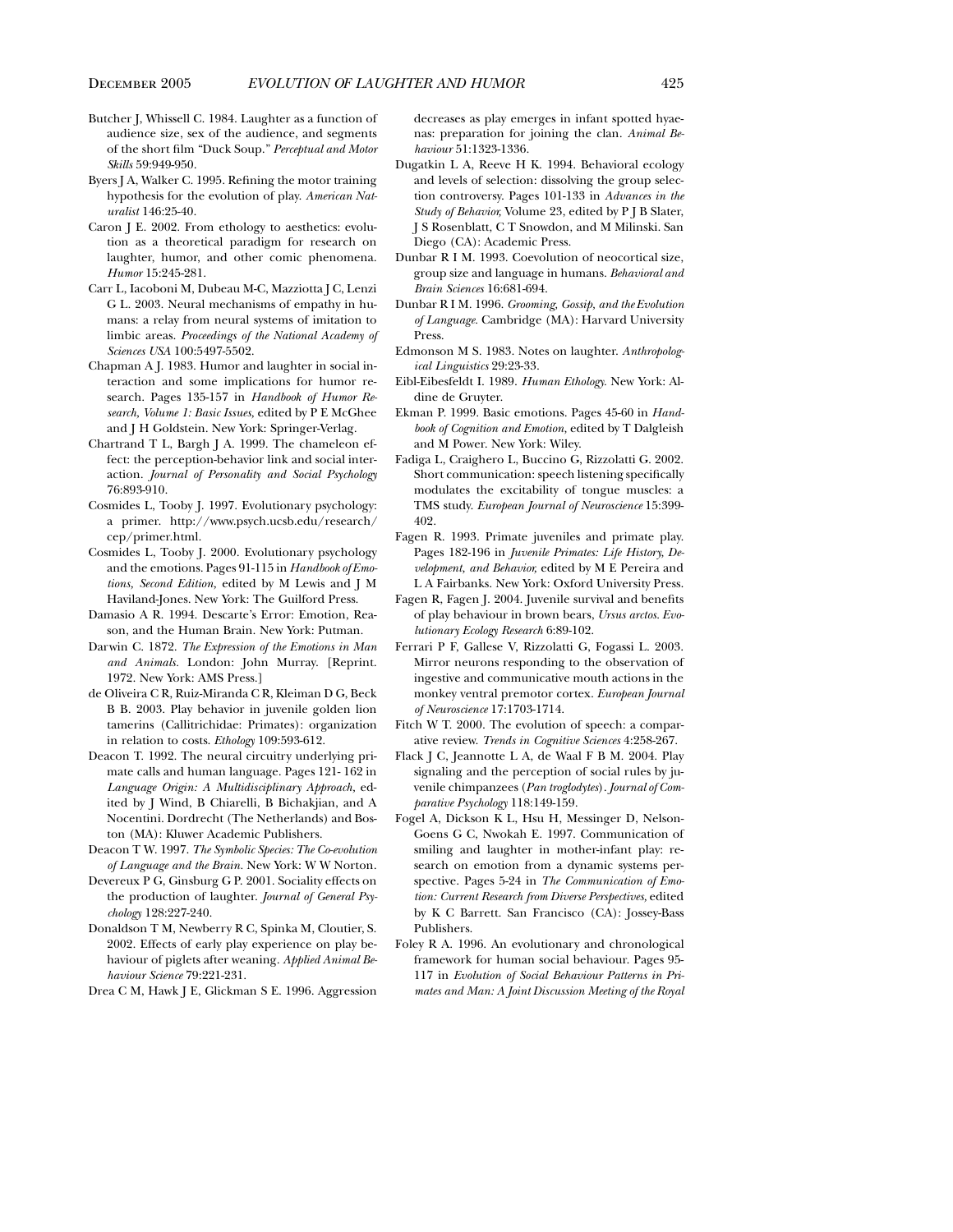*Society and the British Academy,* edited by W G Runciman, J Maynard Smith, and R I M Dunbar. Oxford and New York: Oxford University Press.

- Foley R A. 1999. Hominid behavioural evolution: missing links in comparative primate socioecology. Pages 363-386 in *Comparative Primate Socioecology* edited by P C Lee. New York: Cambridge University Press.
- Frank S A. 1995. George Price's contributions to evolutionary genetics. *Journal of Theoretical Biology* 175:373-388.
- Fredrickson B L. 1998. What good are positive emotions? *Review of General Psychology* 2:300-319.
- Fridlund A J, Loftis J M. 1990. Relations between tickling and humorous laughter: preliminary support for the Darwin-Hecker hypothesis. *Biological Psychology* 30:141-150.
- Fried I, Wilson C L, MacDonald K A, Behnke E J. 1998. Electric current stimulates laughter. *Nature* 391:650.
- Fry D P. 2005. Rough-and-tumble social play in humans. Pages 54-85 in *The Nature of Play: Great Apes and Humans,* edited by A D Pellegrini and P K Smith. New York: Guilford Press.
- Fry W F. 1977. The appeasement function of mirthful laughter. Pages 23-26 in *It's a Funny Thing, Humour,* edited by A J Chapman and H C Foot. Oxford and New York: Pergamon Press.
- Fry W F. 1994. The biology of humor. *Humor* 7:111- 126.
- Fry W F. 2002. Humor and the brain: a selective review. *Humor* 15:305-333.
- Führ M. 2002. Coping humor in early adolescence. *Humor* 15:283-304.
- Gallese V. 2003. The roots of empathy: the shared manifold hypothesis and the neural basis of intersubjectivity. *Psychopathology* 36:171-180.
- Gamble J. 2001. Humor in apes. *Humor* 14:163-179.
- Gazzaniga M S, Smylie C S. 1990. Hemispheric mechanisms controlling voluntary and spontaneous facial expressions. *Journal of Cognitive Neuroscience* 2:239-245.
- Goel V, Dolan R J. 2001. The functional anatomy of humor: segregating cognitive and affective components. *Nature Neuroscience* 4:237-238.
- Goldman A I, Sripada C S. 2005. Simulationist models of face-based emotion recognition. *Cognition* 94:193-213.
- Goodson F E. 2003. *The Evolution and Function of Cognition.* Mahwah (NJ): Lawrence Erlbaum Associates.
- Gould S J, Vrba E S. 1982. Exaptation: a missing term in the science of form. *Paleobiology* 8:4-15.
- Grammer K. 1990. Strangers meet: laughter and nonverbal signs of interest in opposite-sex encounters. *Journal of Nonverbal Behavior* 14:209-236.
- Grammer K, Eibl-Eibesfeldt I. 1990. The ritualization

of laughter. Pages 192-214 in Natürlichkeit der Spra*che und der Kultur: Acta Colloquii,* edited by W Koch. Bochum (Germany): Brockmeyer.

- Greatbatch D, Clark T. 2003. Displaying group cohesiveness: humour and laughter in the public lectures of management gurus. *Human Relations* 56:1515-1544.
- Guard H J, Newman J D, Roberts R L. 2002. Morphine administration selectively facilitates social play in common marmosets. *Developmental Psychobiology* 41:37-49.
- Hammerstein P. 2003*. Dahlem Workshop on Genetic and Cultural Evolution of Cooperation (90).* Cambridge (MA): MIT Press.
- Harris C R. 1999. The mystery of ticklish laughter. *American Scientist* 87:344-352.
- Hatfield E, Cacioppo J T, Rapson R L. 1994. *Emotional Contagion.* Cambridge and New York: Cambridge University Press.
- Hauser M D. 1996. *The Evolution of Communication.* Cambridge (MA): MIT Press.
- Howe N E. 2002. The origin of humor. *Medical Hypotheses* 59:252-254.
- Irons,W. 2001. Religion as a hard-to-fake sign of commitment. Pages 292-309 in *Evolution and the Capacity for Commitment,* edited by R Nesse. New York: Russell Sage Foundation.
- Iwase M, Ouchi Y, Okada H, Yokoyama C, Nobezawa S, et al. 2002. Neural substrates of human facial expression of pleasant emotion induced by comic films: a PET study. *NeuroImage* 17:758-768.
- Jung W E. 2003. The inner eye theory of laughter: mindreader signals cooperator value. *Evolutionary Psychology* 1:214-253.
- Jurmain R, Nelson H, Kilgore L, Trevathan W. 2000. *Introduction to Physical Anthropology, Eighth Edition.* Belmont (CA): Wadsworth.
- Kalinowski J, Saltuklaroglu T. 2003. Choral speech: the amelioration of stuttering via imitation and the mirror neuronal system. *Neuroscience and Biobehavioral Reviews* 27:339-347.
- Keltner D, Bonanno G A. 1997. A study of laughter and dissociation: distinct correlates of laughter and smiling during bereavement. *Journal of Personality and Social Psychology* 73:687-702.
- Kipper S, Todt D. 2001. Variation of sound parameters affects the evaluation of human laughter. *Behaviour* 138:1161-1178.
- Kipper S, Todt D. 2002. The use of vocal signals in the social play of Barbary macaques. *Primates* 43: 3-17.
- Kohler E, Keysers C, Umilta` M A, Fogassi L, Gallese V, Rizzolatti G. 2002. Hearing sounds, understanding actions: action representation in mirror neurons. *Science* 297:846-48.
- Kohler T A, Gumerman G J, editors. 2000. *Dynamics in Human and Primate Societies: Agent- based Modeling*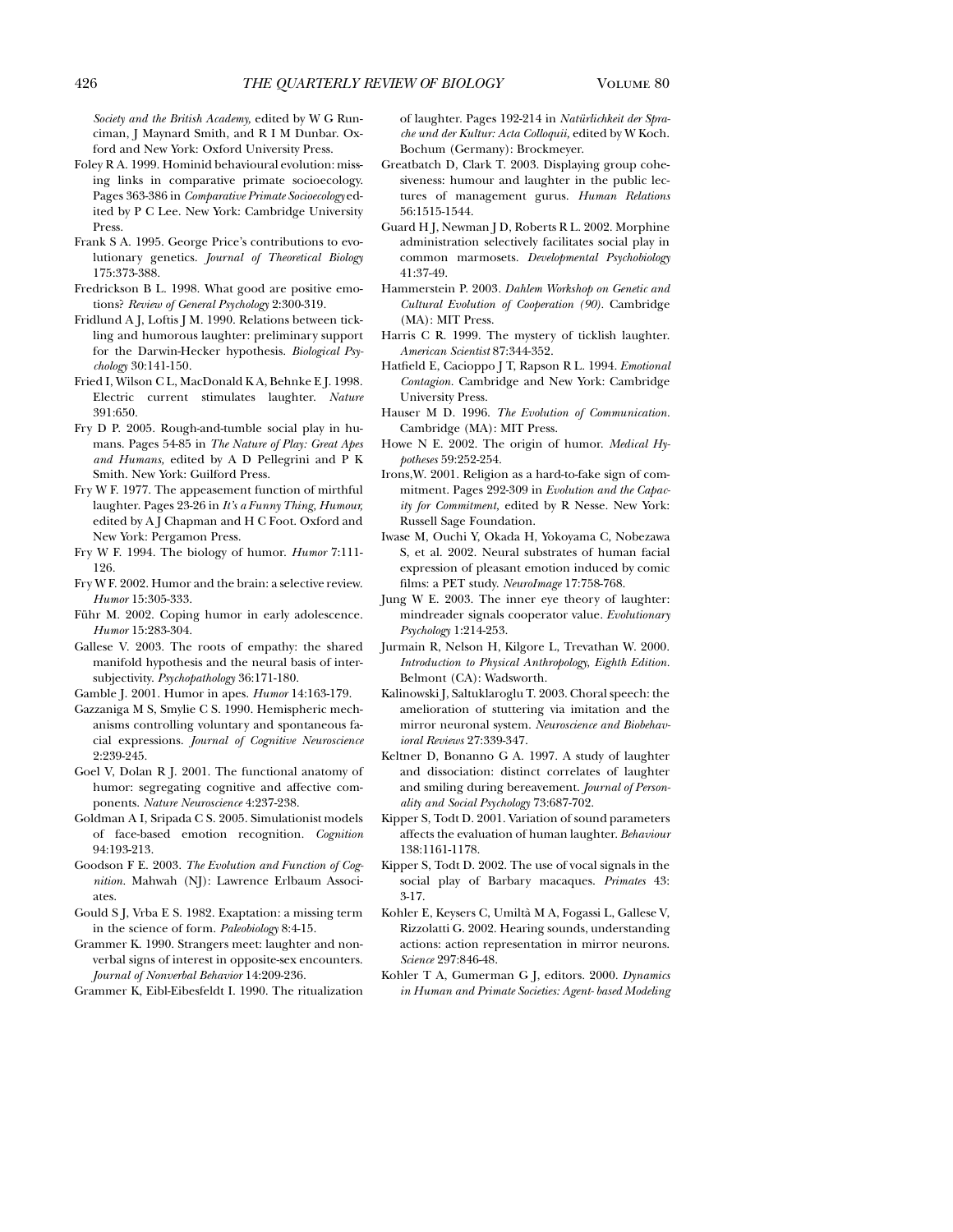*of Social and Spatial Processes.* New York: Oxford University Press.

- Koski L, Iacoboni M, Dubeau M-C, Woods R P, Mazziotta J C. 2003. Modulation of cortical activity during different imitative behaviors. *Journal of Neurophysiology* 89:460-471.
- Krebs J A, Dawkins R. 1984. Animal signals: mind-reading and manipulation. Pages 380-402 in *Behavioural Ecology: An Evolutionary Approach,* Second Edition, edited by J R Krebs and N B Davies. Sunderland (MA): Sinauer Associates.
- Kuiper N A, Martin R A. 1998. Laughter and stress in daily life: relation to positive and negative affect. *Motivation and Emotion* 22:133-153.
- LaGreca S, Laforest M, Alioua A, Vincent D. 1996. Laughter as interaction strategy: discursive and phonetic aspects. Pages 313-332 in *Sociolinguistic Variation: Data, Theory, and Analysis: Selected Papers from NWAV 23 at Stanford,* edited by J Arnold. Stanford (CA): Center for the Study of Language and Information.
- Lakin J L, Jefferis V E, Cheng C M, Chartrand T L. 2003. The chameleon effect as social glue: evidence for the evolutionary significance of nonconscious mimicry. *Journal of Nonverbal Behavior* 27:145- 162.
- Lefcourt R M. 2000. *Humor: The Psychology of Living Buoyantly.* New York: Plenum Publishers.
- Leslie K R, Johnson-Frey S H, Grafton S T. 2004. Functional imaging of face and hand imitation: towards a motor theory of empathy. *NeuroImage* 21:601-607.
- Levy S G, Fenley W F, Jr. 1979. Audience size and the likelihood and intensity of response during a humorous movie. *Bulletin of the Psychonomic Society* 13:409-412.
- Liberman A M, Whalen D H. 2000. On the relation of speech to language. *Trends in Cognitive Sciences* 4:187-196.
- Lloyd E A, Feldman M W. 2002. Evolutionary psychology: a view from evolutionary biology. *Psychological Inquiry* 13:150-156.
- Martin R A, Kuiper N A. 1999. Daily occurence of laughter: relationships with age, gender, and Type A personality. *Humor* 12:355-384.
- Maryanski A M, Molnar P, Segerstråle U, Velichkovsky B M. 1997. The social and biological foundations of human communication. Pages 181-200 in *Human By Nature: Between Biology and the Social Sciences,* edited by P Weingart, S D Mitchell, P J Richardson, and S Maasen. Mahwah (NJ): Lawrence Erlbaum Associates.
- Matsusaka T. 2004. When does play panting occur during social play in wild chimpanzees? *Primates* 45:221-229.
- McComas H C. 1923. The origin of laughter. *Psychological Review* 30:45-55.
- McGhee P E. 1976. A model of the origins and early development of incongruity-based humour. Pages 27-36 in *It's a Funny Thing, Humour,* edited by A J Chapman and H C Foot. Oxford and New York: Pergamon Press.
- McGhee P E. 1979. *Humor: Its Origin and Development.* San Francisco (CA): W H Freeman.
- McIntosh, D. N. 1996. Facial feedback hypotheses: Evidence, implications, and directions. *Motivation and Emotion* 20: 121-147.
- Miller G. 2000. *The Mating Mind: How Sexual Choice Shaped the Evolution of Human Nature.* New York: Anchor Books.
- Mobbs D, Greicius M D, Abdel-Azim E, Menon V, Reiss A L. 2003. Humor modulates the mesolimbic reward centers. *Neuron* 40:1041-1048.
- Moran J M, Wig G S, Adams R B, Jr, Janata P, Kelley W M. 2004. Neural correlates of humor detection and appreciation. *NeuroImage* 21:1055-1060.
- Nesse R, editor. 2001. *Evolution and the Capacity for Commitment.* New York: Russell Sage Foundation Publications.
- Neuhoff C C, Schaefer C. 2002. Effects of laughing, smiling, and howling on mood. *Psychological Reports* 91:1079-1080.
- Osaka N, Osaka M, Kondo H, Morishita M, Fukuyama H, Shibasaki H. 2003. An emotion-based facial expression word activates laughter module in the human brain: a functional magnetic resonance imaging study. *Neuroscience Letters* 340:127-130.
- Owren M J, Bachorowski J-A. 2001. The evolution of emotional expression: A "selfish gene" account of smiling and laughter in early hominids and humans. Pages 152-191 in *Emotions: Current Issues and Future Directions,* edited by T J Mayne and G A Bonanno. New York: Guilford Press
- Owren M J, Bachorowski J-A. 2003. Reconsidering the evolution of nonlinguistic communication: the case of laughter. *Journal of Nonverbal Behavior* 27:183-200.
- Palagi E, Cordoni G, Borgognini Tarli S M. 2004. Immediate and delayed benefits of play behavior: new evidence from chimpanzees (*Pan troglodytes*). *Ethology* 110:949-962.
- Panksepp J. 1998. *Affective Neuroscience: The Foundations of Human and Animal Emotions.* New York: Oxford University Press.
- Panskeep J. 2000. The riddle of laughter: neural and psychoevolutionary underpinnings of joy. *Current Directions in Psychological Science* 9:183-186.
- Panksepp J, Burgdorf J. 2003. "Laughing" rats and the evolutionary antecedents of human joy?. *Physiology and Behavior* 79:533-547.
- Panksepp J, Panksepp J B. 2000. The seven sins of evolutionary psychology. *Evolution and Cognition* 6:108- 131.
- Paquette D, Carbonneau R, Dubeau D, Bigras M,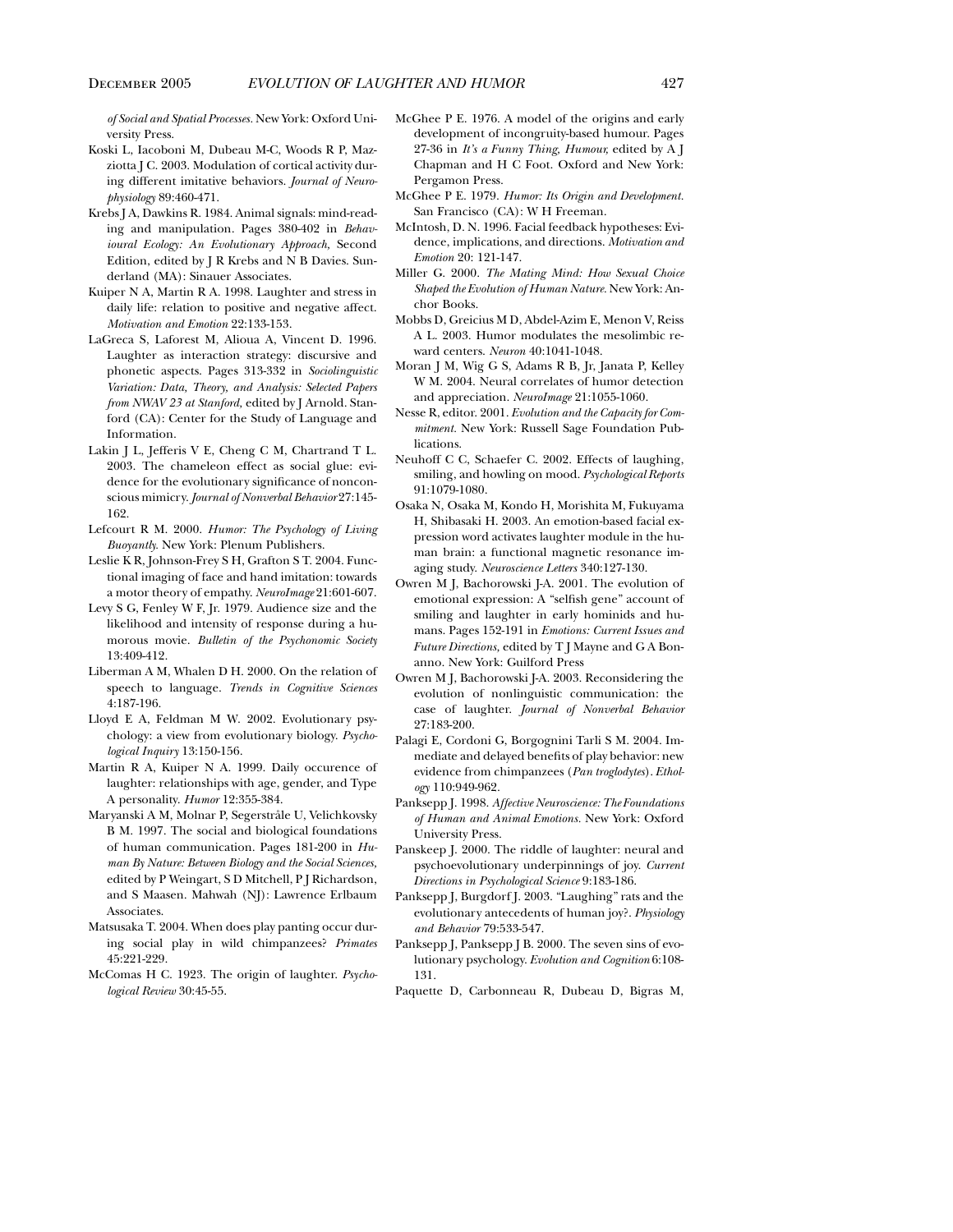Tremblay R E. 2003. Prevalence of father-child rough-and-tumble play and physical aggression in preschool children. *European Journal of Psychology of Education* 18:171-189.

- Parr L A. 2004. Perceptual biases for multimodal cues in chimpanzee (*Pan troglodytes*) affect recognition. *Animal Cognition* 7:171-178.
- Parr L A, Hopkins W D. 2000. Brain temperature asymmetries and emotional perception in chimpanzees, *Pan troglodytes. Physiology and Behavior* 71:363-371.
- Pellis S M, Iwaniuk A N. 2000. Adult-adult play in primates: comparative analyses of its origin, distribution and evolution. *Ethology* 106:1083-1104.
- Pellis S M, Pellis V C. 1996. On knowing it's only play: the role of play signals in play fighting. *Aggression and Violent Behavior* 1:249-268.
- Pinker S. 1997. *How the Mind Works.* New York: W W Norton.
- Platek S M, Mohamed F B, Gallup G G, Jr. 2005. Contagious yawning and the brain. *Cognitive Brain Research* 23:448-452.
- Power C. 1998. Old wives' tales: the gossip hypothesis and the reliability of cheap signals. Pages 111-129 in *Approaches to the Evolution of Language: Social and Cognitive Bases,* edited by J R Hurford, M Studdert-Kennedy, and C Knight. Cambridge: Cambridge University Press.
- Premack D, Woodruff G. 1978. Does the chimpanzee have a "theory of mind"? *Behavioral and Brain Sciences* 4:515-526.
- Preston S D, de Waal F B M. 2002. Empathy: its ultimate and proximate bases. *Behavioral and Brain Sciences* 25:1-72.
- Preuschoft S, van Hooff J A R A M. 1997. The social function of "smile" and "laughter": variations across primate species and societies. Pages 171-189 in *Nonverbal Communication: Where Nature Meets Cul*ture, edited by U Segerstråle and P Molnár. Mahwah (NJ): Lawrence Erlbaum Associates.
- Provine R R. 1986. Yawning as stereotyped action pattern and releasing stimulus. *Ethology* 72:448-455.
- Provine R R. 1991. Laughter: a stereotyped human vocalization. *Ethology* 89:115-124.
- Provine R R. 1992. Contagious laughter: laughter is a sufficient stimulus for laughs and smiles. *Bulletin of the Psychonomic Society* 30:1-4.
- Provine R R. 1993. Laughter punctuates speech: linguistic, social, and gender contexts of laughter. *Ethology* 95:291-298.
- Provine R R. 1996. Laughter. *American Scientist* 84:38- 45.
- Provine R R. 2000. *Laughter: A Scientific Investigation.* New York: Viking.
- Provine R R, Fischer K R. 1989. Laughing, smiling, and talking: relation to sleeping and social context in humans. *Ethology* 83:295-305.
- Ramachandran V S. 1998. The neurology and evolution of humor, laughter, and smiling: the False alarm theory. *Medical Hypotheses* 51:351-354.
- Reddy V, Williams E, Vaughan A. 2002. Sharing humour and laughter in autism and Down's syndrome. *British Journal of Psychology* 93:219-242.
- Rendall D, Owren M J. 2002. Animal vocal communication: say what? Pages 307-313 in *The Cognitive Animal: Empirical and Theoretical Perspectives on Animal Cognition,* edited by M Bekoff, C Allen, G M Burghardt. Cambridge (MA): MIT Press.
- Richerson P J, Boyd R. 1999. Complex societies: the evolutionary origins of a crude superorganism. *Human Nature* 10:253-289.
- Richerson P J, Boyd R. 2004. *Not by Genes Alone: How Culture Transformed Human Evolution.* Chicago (IL): University of Chicago Press.
- Rizzolatti G, Arbib M A. 1998. Language within our grasp. *Trends in Neuroscience* 21:188-194.
- Rizzolatti G, Craighero L. 2004. The mirror-neuron system. *Annual Review of Neuroscience* 27:169-192.
- Rizzolatti G, Craighero L, Fadiga L. 2002. The mirror system in humans. Pages 38-59 in *Mirror Neurons and the Evolution of Brain and Language,* edited by M I Stamenov and V Gallese. Philadelphia (PA): John Benjamins Publishing.
- Rizzolatti G, Fadiga L, Fogassi L, Gallese V. 1999. Resonance behaviors and mirror neurons. *Archives Italiennes de Biologie* 137:85-100.
- Rogers S J, Hepburn S L, Stackhouse T, Wehner E. 2003. Imitation performance in toddlers with autism and those with other developmental disorders. *Journal of Child Psychology and Psychiatry* 44:763-781.
- Rosner F. 2002. Therapeutic efficacy of laughter in medicine. *Cancer Investigation* 20:434-436.
- Rozin P, Haidt J, McCauley C, Imada S. 1997. The cultural evolution of disgust. Pages 65-82 in *Food Preferences and Taste: Continuity and Change,* edited by H Macbeth. Providence (RI): Berghahn Books.
- Ruch W. 1993. Exhilaration and humor. Pages 605-616 in *Handbook of Emotions,* edited by M Lewis and J M Haviland. New York: Guilford Press.
- Russell J A, Bachorowski J-A, Fernández-Dols J-M. 2003. Facial and vocal expressions of emotion. *Annual Review of Psychology* 54:329-349.
- Sander K, Scheich H. 2001. Auditory perception of laughing and crying activates human amygdala regardless of attentional state. *Cognitive Brain Research* 12:181-198.
- Saxe R, Carey S, Kanwisher N. 2004. Understanding other minds: linking developmental psychology and functional neuroimaging. *Annual Review of Psychology* 55:87-124.
- Scheiner E, Hammerschmidt K, Jürgens U, Zwirner P. 2002. Acoustic analyses of developmental changes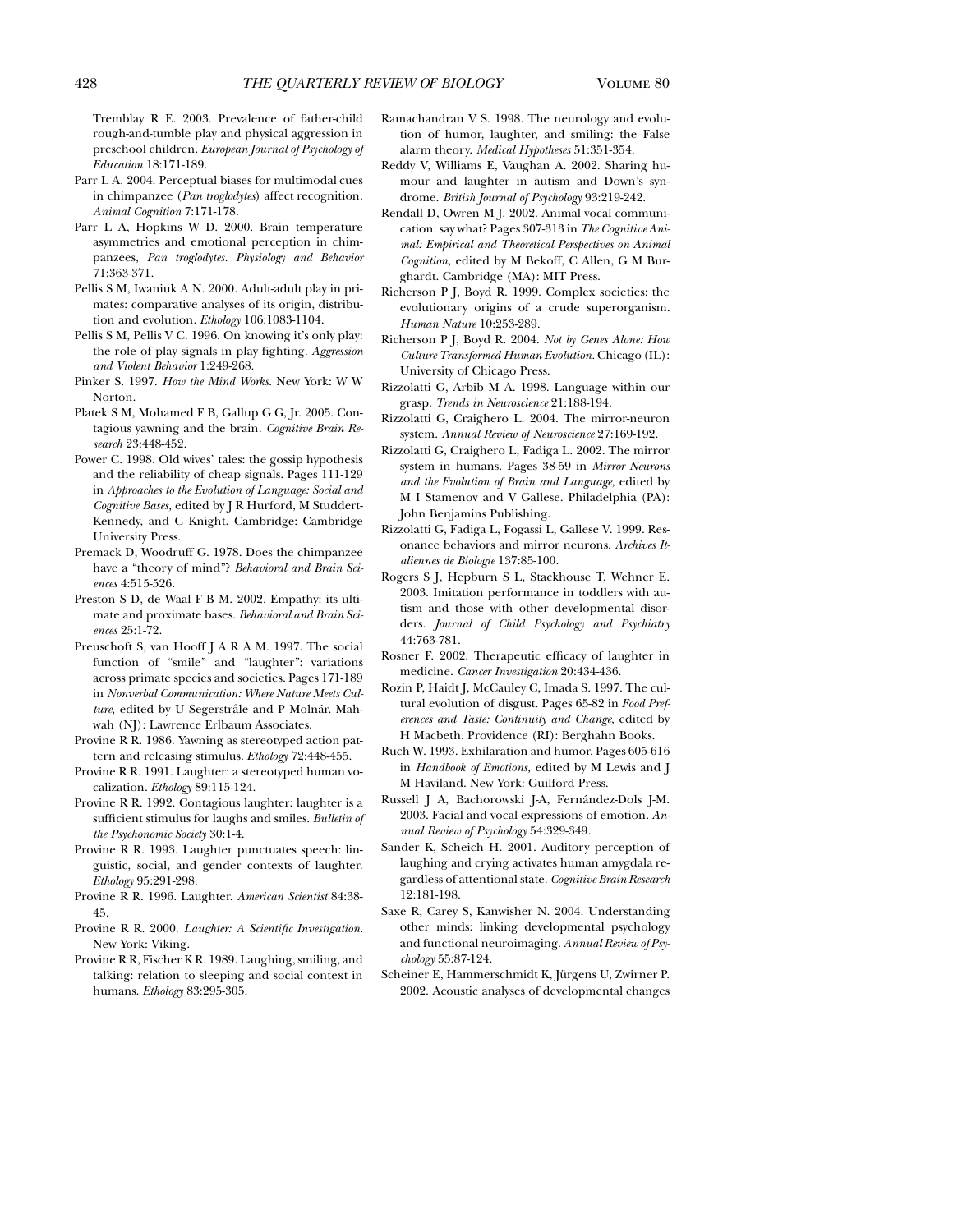and emotional expression in the preverbal vocalizations of infants. *Journal of Voice* 16:509-529.

- Schurmann M, Hesse M D, Stephan K E, Saarela M, Zilles K, Hari R, Fink G R. 2005. Yearning to yawn: the neural basis of contagious yawning. *NeuroImage* 24:1260-1264.
- Seligman M E P, Csikszentmihalyi M. 2000. Positive psychology: an introduction. *American Psychologist* 55:5-14.
- Sharpe L L, Clutton-Brock T H, Brotherton P N M, Cameron E Z, Cherry M I. 2002. Experimental provisioning increases play in free-ranging meerkats. *Animal Behaviour* 64:113-121.
- Shibata D, Zhong J. 2001. Humour and Laughter: localization with fMRI. *NeuroImage* 13:S476.
- Shultz T R. 1976. A cross-cultural study of the structure of humour. Pages 175-180 in *It's a Funny Thing, Humour,* edited by A J Chapman and H C Foot. Oxford and New York: Pergamon Press.
- Smoski M J, Bachorowski J-A. 2003a. Antiphonal laughter between friends and strangers. *Cognition and Emotion* 17:327-340.
- Smoski M J, Bachorowski J-A. 2003b. Antiphonal laughter in developing friendships. *Annals of the New York Academy of Sciences* 1000:300-303.
- Sober E, Wilson D S. 1998. *Unto Others: The Evolution and Psychology of Unselfish Behavior.* Cambridge (MA): Harvard University Press.
- Sosis R. 2004. The adaptive value of religious ritual. *American Scientist* 92:166-172.
- Spinka M, Newberry R C, Bekoff M. 2001. Mammalian play: training for the unexpected. *Quarterly Review of Biology* 76:141-168.
- Spoor J R, Kelly J R. 2004. The evolutionary significance of affect in groups: communication and group bonding. *Group Processes and Intergroup Relations* 7:398-412.
- Sroufe L A, Waters E. 1976. The ontogenesis of smiling and laughter: a perspective on the organization and development in infancy. *Psychological Review* 83:173-189.
- Stamenov M I, Gallese V, editors. 2002. *Mirror Neurons and the Evolution of Brain and Language.* Philadelphia (PA): John Benjamins Publishing.
- Storey R. 2003. Humor and sexual selection. *Human Nature* 14:319-336.
- Tomasello M, Carpenter M, Call J, Behne T, Moll H. in press. Understanding and sharing intentions: T-the origins of cultural cognition. *Behavioral and Brain Sciences.*
- Tooby J, Cosmides, L. 1990. The past explains the present: emotional adaptations and the structure of ancestral environments. *Ethology and Sociobiology* 11:375-424.
- Tugade M M, Fredrickson B L. 2004. Resilient individuals use positive emotions to bounce back from

negative emotional experiences. *Journal of Personality and Social Psychology* 86:320-333.

- Vaid J. 2002. Humor and laughter. Pages 505-516 in *Encyclopedia of the Human Brain,* Volume 2, edited by V S Ramachandran. San Diego (CA): Academic Press.
- Van den Berg C L, Van Ree J M, Spruijt B M. 2000. Morphine attenuates the effects of juvenile isolation in rats. *Neuropharmacology* 39:969-976.
- van Hooff J A R A M. 1972. A comparative approach to the phylogeny of laughter and smiling. Pages 209-243 in *Non-Verbal Communication,* edited by R A Hinde. Cambridge: Cambridge University Press.
- van Hooff J A R A M, Preuschoft S. 2003. Laughter and smiling: the intertwining of nature and culture. Pages 261-287 in *Animal Social Complexity: Intelligence, Culture, and Individualized Societies,* edited by F B M de Waal and P L Tyack. Cambridge (MA): Harvard University Press.
- Vettin J, Todt D. 2004. Laughter in conversation: features of occurrence and acoustic structure. *Journal of Nonverbal Behavior* 28:93-115.
- Vinton K L. 1989. Humor in the work place: is it more telling than jokes? *Small Group Behavior* 20:151-166.
- Watkins K E, Strafella A P, Paus T. 2003. Seeing and hearing speech excites the motor system involved in speech production. *Neuropsychologia* 41:989-994.
- Weisfeld G E. 1994. The adaptive value of humor and laughter. *Ethology and Sociobiology* 14:141-169.
- Wicker B, Keysers C, Plailly J, Royet J-P, Gallese V, Rizzolatti G. 2003. Both of us disgusted in *my* insula: the common neural basis of seeing and feeling disgust. *Neuron* 40:655-664.
- Wild B, Erb M, Eyb M, Bartels M, Grodd W. 2003. Why are smiles contagious? An fMRI study of the interaction between perception of facial affect and facial movements. *Psychiatry Research: Neuroimaging* 123:17-36.
- Wild B, Rodden F A, Grodd W, Ruch W. 2003. Neural correlates of laughter and humour. *Brain* 126:2121-2138.
- Williams G C. 1966. *Adaptation and Natural Selection: A Critique of Some Current Evolutionary Thought.*Princeton (NJ): Princeton University Press.
- Williams J H G, Whiten A, Singh T. 2004. A systematic review of action imitation in autistic spectrum disorder. *Journal of Autism and Developmental Disorders* 34:285-299.
- Williams J H G, Whiten A, Suddendorf T, Perrett D I. 2001. Imitation, mirror neurons and autism. *Neuroscience and Biobehavioral Reviews* 25:287-295.
- Wilson D S. 2001. Cooperation and altruism. Pages 222-231 in *Evolutionary Ecology: Concepts and Case Studies,* edited by C W Fox, D A Roff, and D J Fairbairn. Oxford: Oxford University Press.
- Wilson D S. 2004. What is wrong with absolute individual fitness? *Trends in Ecology and Evolution* 19:245-248.